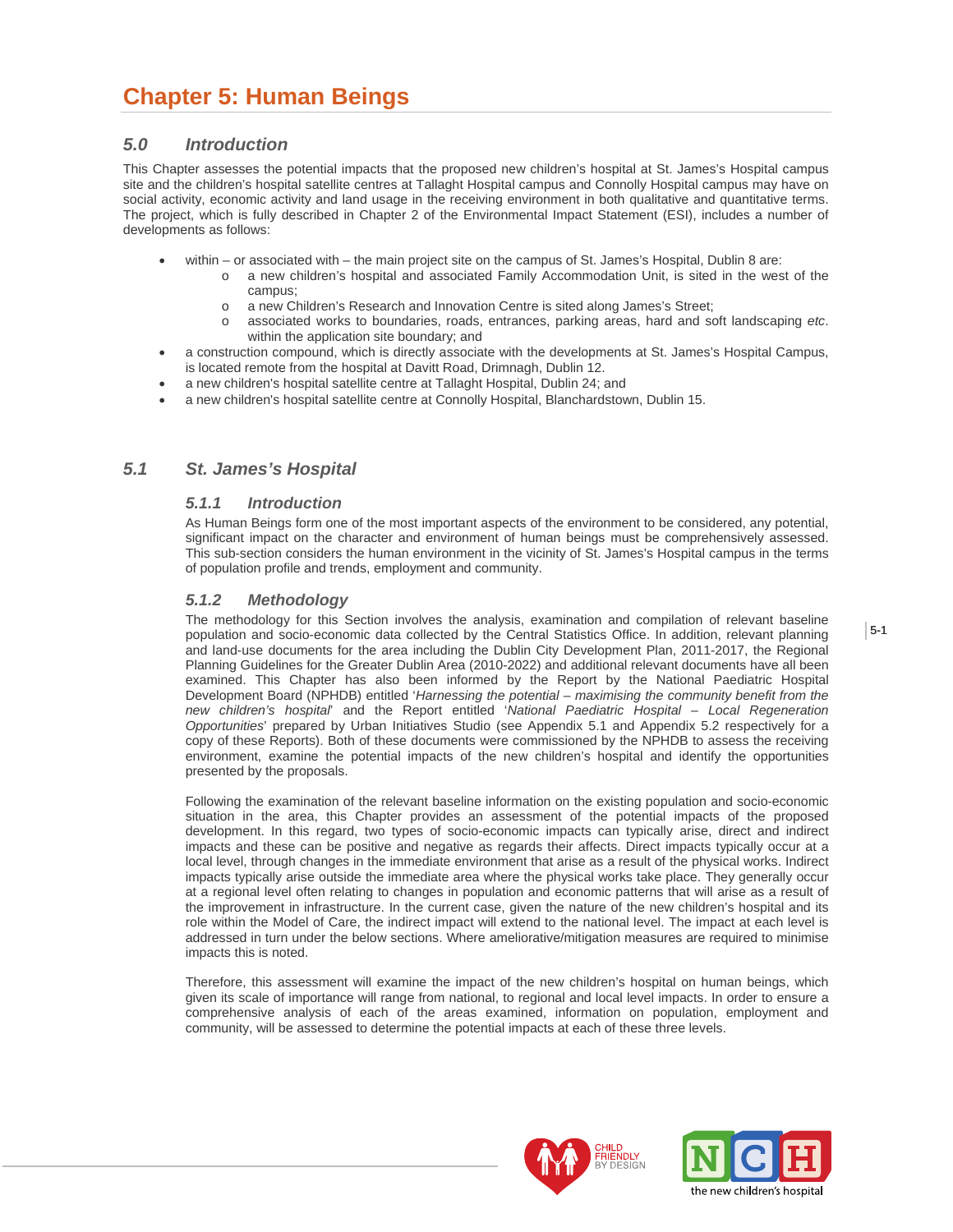## *5.1.3 The Receiving Environment*

#### *5.1.3.1 National*

At a national level the receiving environment encapsulates the healthcare system and its role in treating children and young people who require care. The document *'The Clinical Case for the New Children's Hospital, its Satellite Centres and Tri-Location"* prepared by the NPHDB, and attached as an Appendix to Chapter 2 of the EIS, explains why a new children's hospital is needed in Ireland and describes the model of care for the hospital. It also explains how the tri-location of a major adult teaching hospital, a maternity hospital and a major children's hospital is essential for the promotion and protection of the health and wellbeing of infants, children, young people and high risk mothers.

The '*Clinical Case''* Report (appended to Chapter 2) indicates that the primary mission of the new children's hospital is to ensure that the children of Ireland are provided with a level of healthcare that meets international best practice. The hospital must offer highly developed tertiary and quaternary services across a broad range of sub-specialities, so that children and young people with life-threatening and complex chronic medical and surgical conditions can have the best possible therapeutic interventions which will deliver the best clinical outcomes. Such excellence in modern paediatric clinical practice can only be provided with the centralisation of paedatric specialities in one location supported by a large academic adult hospital with a broad range of subspecialities that supports the delivery of acute paediatric healthcare and provides support for basic science research-led discovery and its translation into clinical practice<sup>1</sup>.

Overall, the '*Clinical Case'* Report explains how the development of the new children's hospital and the emerging future Maternity Hospital on a campus shared with St. James's Hospital provide the optimal model of care for the sickest children, new-born infants and women. This model will enhance the care and clinical outcomes of children attending the new children's hospital from all over Ireland and that of infants born at the emerging future Maternity Hospital and their mothers. From a primary focus of doing what is right for the sickest children, new-born infants and women, this model of tri-location is fully acknowledged by healthcare providers to be the optimum model of service delivery to achieve the best clinical outcomes<sup>2</sup>.

In conclusion, the '*Clinical Case*' Report states that the decision to build the new children's hospital, a single hospital providing secondary general local care and all-island specialist care provides a unique opportunity to improve paediatric care and clinical outcomes for all the children of Ireland and that it is one of the most positive developments in child health in the history of the State<sup>3</sup>.

### *5.1.3.2 Regional*

Government policy seeks to provide appropriate care and treatment as close to home as possible and where clinically appropriate<sup>4</sup>, see the National Model of Care for Paediatric Healthcare in Ireland, the main aspects of which are summarised in Chapter 2 of this EIS. The development of the new children's hospital affords the opportunity to implement this policy with secondary (less complex) care services for children and young people in the Greater Dublin Area to be provided in both the new children's hospital at St. James's Hospital campus and the children's hospital satellite centres at Tallaght Hospital campus and Connolly Hospital campus. This will enhance the interface with primary care regionally, by local access to emergency and OPD general paediatric services. The regional catchment therefore, relates to Dublin City and the Greater Dublin Area. Again, this is a very positive development for paediatric care in the Greater Dublin Area.

#### *5.1.3.3 Local*

St. James's Hospital campus, which measures c.19.4ha, is located west of and c. 2.5km from Dublin City Centre (Trinity College). Given its city location St. James's Hospital campus is set within an urban context and is surrounded by lands which generally portray a mix of uses common to an edge of centre location including *inter alia* residential, commercial and recreational uses.

 $4$  National Model of Care for Paediatric Healthcare in Ireland, 2010, pg. 14



 $\overline{a}$ 

<sup>&</sup>lt;sup>1</sup> NPHDB Report - *"The clinical case for the new children's hospital, its satellite centres and tri-location"*<br><sup>2</sup> NPHDB Bapart - "The clinical case for the new children's beapital, its satellite centres and tri-location

<sup>&</sup>lt;sup>2</sup> NPHDB Report - "The clinical case for the new children's hospital, its satellite centres and tri-location"

NPHDB Report - *"The clinical case for the new children's hospital, its satellite centres and tri-location"* 4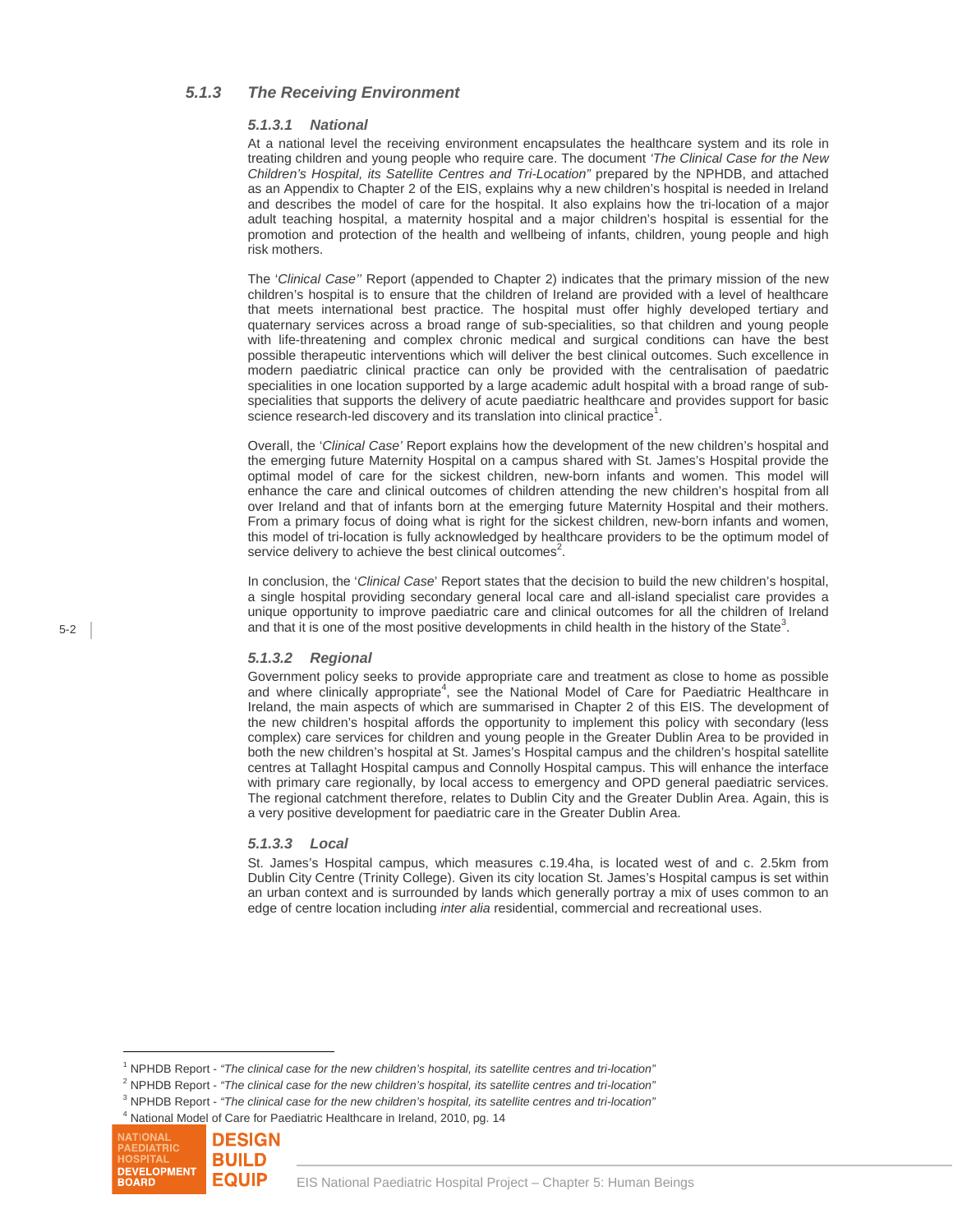The lands on St. James's Hospital campus that will accommodate the new children's hospital and Family Accommodation Unit measure approximately 4.85ha and are currently in use as part of St. James's Hospital. The site of the Children's Research and Innovation Centre is located at the north eastern end of the campus adjacent to McDowell Avenue with frontage onto James's Street. Given the application site's location to the west of the Campus, it is set within two different contexts. To the east the site is set within the context of the existing hospital and its associated uses, with a number ward block proximate to the new children's hospital site. To the west and parts of the north/north east the site is set within the context of the residential neighbourhoods at South Circular Road, Brookfield Road, Cameron Square and O' Reilly Avenue. The McDowell Avenue portion of the residential lands at Ceannt Fort are located directly to the west of the Children's Research and Innovation Centre site. The new children's hospital site is bound to the south by the linear park and LUAS which runs through this open space.

St. James's Hospital campus is well connected with Dublin, the wider Metropolitan Region and the rest of the Country via a variety of modes of transportation including the red LUAS line and a number of Dublin Bus routes. Chapter 6 - Traffic and Transportation, outlines the high level of public transport connectivity to St James's Hospital campus.

In relation to the local level impact, the development proposal lies within the 'Ushers F' Electoral Division of the Dublin City Area. A study area/local area catchment of 23 no. Electoral Divisions, covering an area of  $c.10 \text{km}^2$ , has been chosen and includes:

- Ushers F (St. James's Hospital campus)
- Ushers A
- Ushers B
- Ushers C
- Ushers D
- Ushers E
- Merchants Quay A
- Merchants Quay B
- Merchants Quay C
- Merchants Quay D
- Merchants Quay E
- Merchants Quay F
- Wood Quay A
- Wood Quay B
- Kilmainham B
- Kilmainham C
- Crumlin A
- Crumlin B
- Crumlin C
- Crumlin E
- Crumlin F
- Inchicore A
- Inchicore B

While the area covered by the above Electoral Divisions is extensive for a local catchment, having regard to the nature and scale of the proposed development, it is considered reasonable and necessary to provide a realistic profile of the population impacted locally. The catchment was informed by consultations with the community as part of the compilation of NPHDB '*Harnessing the Potential*' Report and was established having regard not only to the potential direct impacts on adjacent Electoral Divisions in terms of *inter alia* visual impact, impact on residential amenity etc. but also the potential impacts which extend beyond the immediately adjacent areas into surrounding Electoral Divisions such as *inter alia* traffic impacts. In this regard, the catchment was informed by traffic routes to and from the site, physical barriers and knowledge of the surrounding Electoral Divisions. Once the physical parameters of the study area were established a combination of statistics for the catchment area were examined along with similar statistics for the Greater Dublin Area and State. The subject site and study area are displayed in their local context in Figure 5.1.



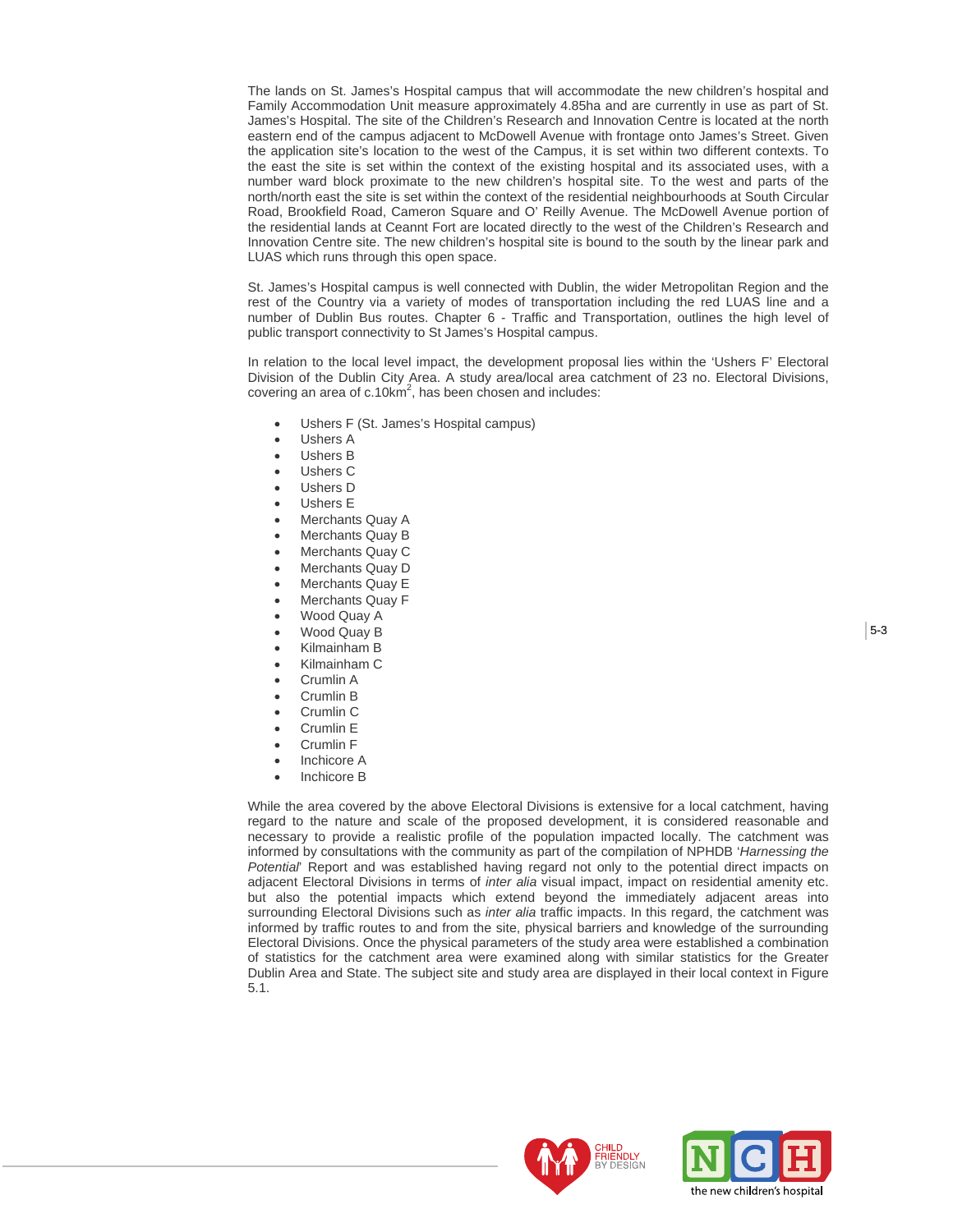

*Figure 5.1 St. James's Hospital Campus Local Catchment for EIS<sup>5</sup>*

Note: map not to scale

## *5.1.4 Characteristics of the Proposed Development*

The integrated National Paediatric Hospital Project will consist of 6 elements as follows:

- A 473-bed children's hospital on St. James's Hospital campus (a construction compound for the development will be provided at Davitt Road).
- A satellite centre at Tallaght Hospital campus.
- A satellite centre at Connolly Hospital campus.
- A 53-bed Family Accommodation Unit at St. James's Hospital campus.
- A Children's Research and Innovation Centre at St. James's Hospital campus.
- A construction compound at Davitt Road.

In addition to these 6 elements the following will also be provided as part of the new children's hospital:

- A new vehicular entrance from Mount Brown.
- A new pedestrian access from the Rialto LUAS stop.
- The removal of the existing wall along South Circular Road will enhance interaction between campus and surrounding area.
- The upgrading of a portion of the linear park.
- The creation of a public piazza at the entrance to the Hospital.
- Improved pedestrian access to and through the site.

The children's hospital satellite centres being of a relatively small scale will, physically, be extensions to both Tallaght and Connolly hospitals. The children's hospital satellite centres have been designed to tie into the existing hospital buildings and will include the refurbishment of areas within the existing hospitals which will function as part of the children's hospital satellite centres.

Overall, the proposals have been designed to provide efficient links to existing buildings and services at St. James's Hospital campus, Tallaght Hospital campus and Connolly Hospital campus respectively, and ultimately will integrate with later phases of the overall site strategies, see the Architectural Design Report.

A more detailed description of the development is provided in Chapter 2 - Development Description.

<sup>5</sup> NPHDB Report - "*Harnessing the potential - Maximising the community benefit from the new children's hospital*"



l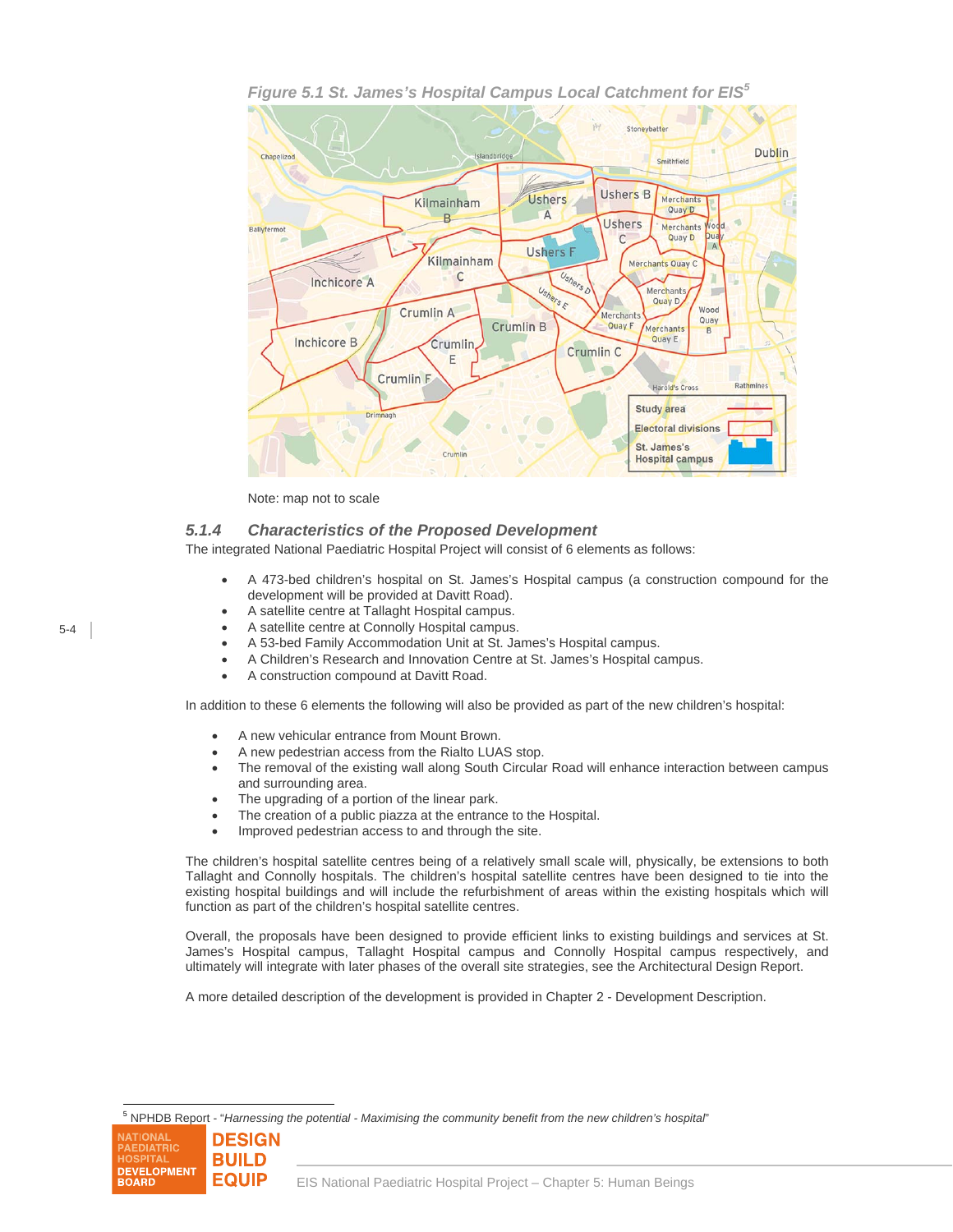## *5.1.5 Population – Receiving Environment*

The Census data from 2011, published by the Central Statistics Office, provides the most up to date information on population numbers in the study area including information on age profile, occupation, household composition and general employment status. A detailed examination of the local population is set out below. Data generated by the 2002, 2006 & 2011 Census is compared in order that an analysis of demographic trends may be presented. Recent demographic and socio-economic trends are examined at State, County and Local level under three sections; population, employment and community. In addition, figures for the local catchment area are compared with those for the State, Greater Dublin Area, Dublin County and Dublin City areas, in order to contextualise the local area statistics.

#### *5.1.5.1 Population Trends*

Over the 25 year period between 1961 and 1986 the combined population of Dublin City and County increased by c.42%, from 718,322 to 1,021,449 persons. Such growth trends were experienced throughout Leinster during the 1960s to the mid-1980s, representing a growth rate of almost double that of the State during this period. However, the reversal of migratory trends towards the capital and declining birth rates led to a reduction in the rate of population growth during the 1980s and 1990s. During this period, the State as a whole experienced a decline in population of -0.4%, although Dublin City and County maintained a positive rate of growth (+0.4%), with the largest proportion of this growth occurring in the City (+5.4%).

By the early 1990s population growth had returned, with the population of the State rising by c.+2.85% between 1991 and 1996. This population growth, which could in large part be attributed to significant levels of in-migration fuelled by a buoyant economy, continued into the early 2000s, with a national population increase of c.+8% or 291,116 persons between 1996 and 2002. The Dublin City area also experienced growth during this period but at a lower rate of c.+6%.

At the ED level, St. James's Hospital campus is located within the Electoral Division of Ushers F. As shown on Table 5.1 below, between 1996 & 2002 'Ushers F" experienced a substantial population increase of +20% well above that of the State at +8% and Dublin City at +6 %. The overall catchment also experienced population growth of +9.1%, in excess of Dublin City, Dublin County and the State, but less than that of the Greater Dublin Area over this period.

However, the rate of population growth slowed substantially in Ushers F Electoral Division between 2002 & 2011, dropping to +5.6% between 2002-2006 and to +4.5% between 2006-2011. This may be indicative of the tight urban grain of the area covered by the Ushers F Electoral Division, which makes the development of new residential units more difficult. The rate of growth in the study area also fell between this period, to 5.7% and 5.4% respectively, albeit above that of Ushers F Electoral Division. While the growth in both areas remained above that of Dublin City over this period, it was well below that of the Greater Dublin Area and the State.

Finally a comparison of the population change between 1996-2011, as shown on Table 5.1, shows that the Electoral Division of Ushers F, within which St. James's Hospital campus is located, experienced the highest population growth at +32.4%. However, the highest percentage was within the period 1996-2002, slowing markedly thereafter. While the population growth within the study area of +21.6% was above that of Dublin City and County at +9.5% and +20.3% respectively, all three were well below that of the Greater Dublin Area and State at +28.3% and +26.5%.

| Area                    | 1996      | 2002      | 2006      | 2011      | 1996-<br>2002 | $2002 -$<br>2006 | 2006-<br>2011 | 1996-<br>2011 |
|-------------------------|-----------|-----------|-----------|-----------|---------------|------------------|---------------|---------------|
| <b>Ushers</b><br>F      | 2,554     | 3,064     | 3237      | 3381      | $+20%$        | $+5.6%$          | $+4.5%$       | $+32.4%$      |
| <b>Study</b><br>Area    | 52,026    | 56,776    | 60,016    | 63,275    | $+9.1%$       | $+5.7%$          | $+5.4%$       | $+21.6%$      |
| <b>Dublin</b><br>City   | 481,854   | 495,781   | 506,211   | 527,612   | $+2.9%$       | $+2.1%$          | $+4.2%$       | $+9.5%$       |
| <b>Dublin</b><br>County | 1,058,264 | 1,122,821 | 1,187,176 | 1,273,069 | $+6.1%$       | $+5.7%$          | $+7.2%$       | $+20.3%$      |
| <b>GDA</b>              | 1,405,671 | 1,535,446 | 1,662,536 | 1,804,156 | $+9.2%$       | $+8.3%$          | $+8.5%$       | $+28.3%$      |
| <b>State</b>            | 3,626,087 | 3.917.203 | 4,239,848 | 4,588,252 | $+8%$         | $+8.2%$          | $+8.2%$       | $+26.5%$      |

## *Table 5.1 Population Growth 1996 – 2011\**

\*The figures contained in Table 5.1 have been rounded off for presentation purposes.



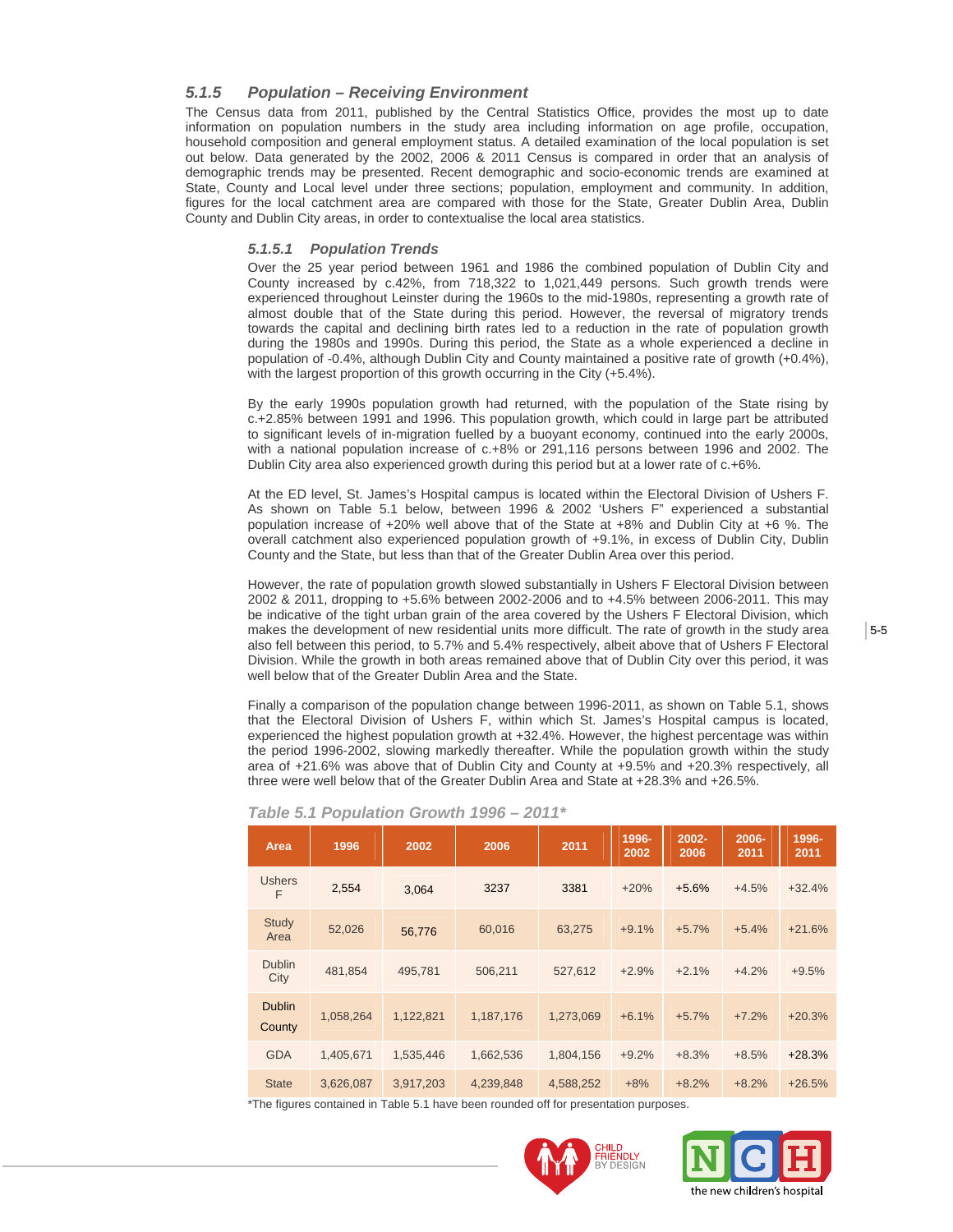#### *5.1.5.2 Population Change 2002 - 2011*

Between 2002 and 2011, the population of the State increased by 17.1% from 3,917,203 to 4,588,252 people. This growth can be attributed to a range of factors including *inter alia* significant levels of in-migration, an increase in birth rates and an increase in life expectancy. The 2002 Census data also showed that the population of the Leinster Region rose to over two million people for the first time in the history of the State.

While the Greater Dublin Area experienced population growth between 2002 and 2011, in keeping with that of the State at 17.5%, the Dublin County, which covers the four Dublin Authorities of Dublin City, South Dublin County, Dun Laoghaire-Rathdown County and Fingal County, experienced a lower growth rate of 13.4% over that period. Dublin City was, however, well below all the other areas examined, experiencing a population growth of just 6.4% between 2002 and 2011.

The demographic changes which took place within the Greater Dublin Area, outside of Dublin, are indicative of the increasing urban sprawl of the Greater Dublin Area which has resulted in the spread of 'commuter towns' into Counties Kildare and Meath in particular. This sprawl has been fuelled by insufficient housing supply to meet demand which when combined with high house prices has forced many of those who work in the Dublin area to locate in the urban periphery and commuter belt of the Greater Dublin Area. These factors also explain why the Dublin City area, already being the most densely populated area, grew at a slower rate than the Greater Dublin Area and the State.

Given the nature of the new children's hospital, which provides a national service to all children of Ireland, the need for the hospital does not arise directly out of the local population demographics. However, an examination of local population is relevant with respect to the potential employment benefits, the regenerative opportunities it might provide or other services it might displace. In relation to the latter it is important to note that St. James's Hospital is a well-established and longrunning use in the area, this combined with the specialist nature of the proposed development means other essential local services in the area will not be displaced.

#### *5.1.5.3 Age Profile*

The age profile of the area is an important consideration in the provision of healthcare, education and employment. Utilising the Small Area Population Statistics for 2011*,* three factors were looked at in analysing the population structure of the receiving environment as follows:

- The dependent population (i.e. those persons within the 0-14 and 65+ age cohorts)
- The working/independent population (i.e. those persons in the 15-64 year age cohorts)
- The childbearing age cohorts, aged 25-44.

The dependant population is categorised by the youngest age cohort of 0-14 years and the oldest age cohort of 65+ years. Both of these cohorts may be financially or physically dependent on the independent age cohort. Thus if the proportion of individuals in the dependent age cohorts is relatively high, this may place additional pressure on the working/independent age cohort to fund childcare, education or healthcare services, either privately or publicly provided.

On the other hand a high percentage of the population in the working/independent cohort of 15 to 64 years age group would indicate a requirement for employment and housing, as this sector of the population are more likely to seek employment and form new households.

These age categories at the State, Regional, County, City and Local Level are shown in Table 5.2 below.

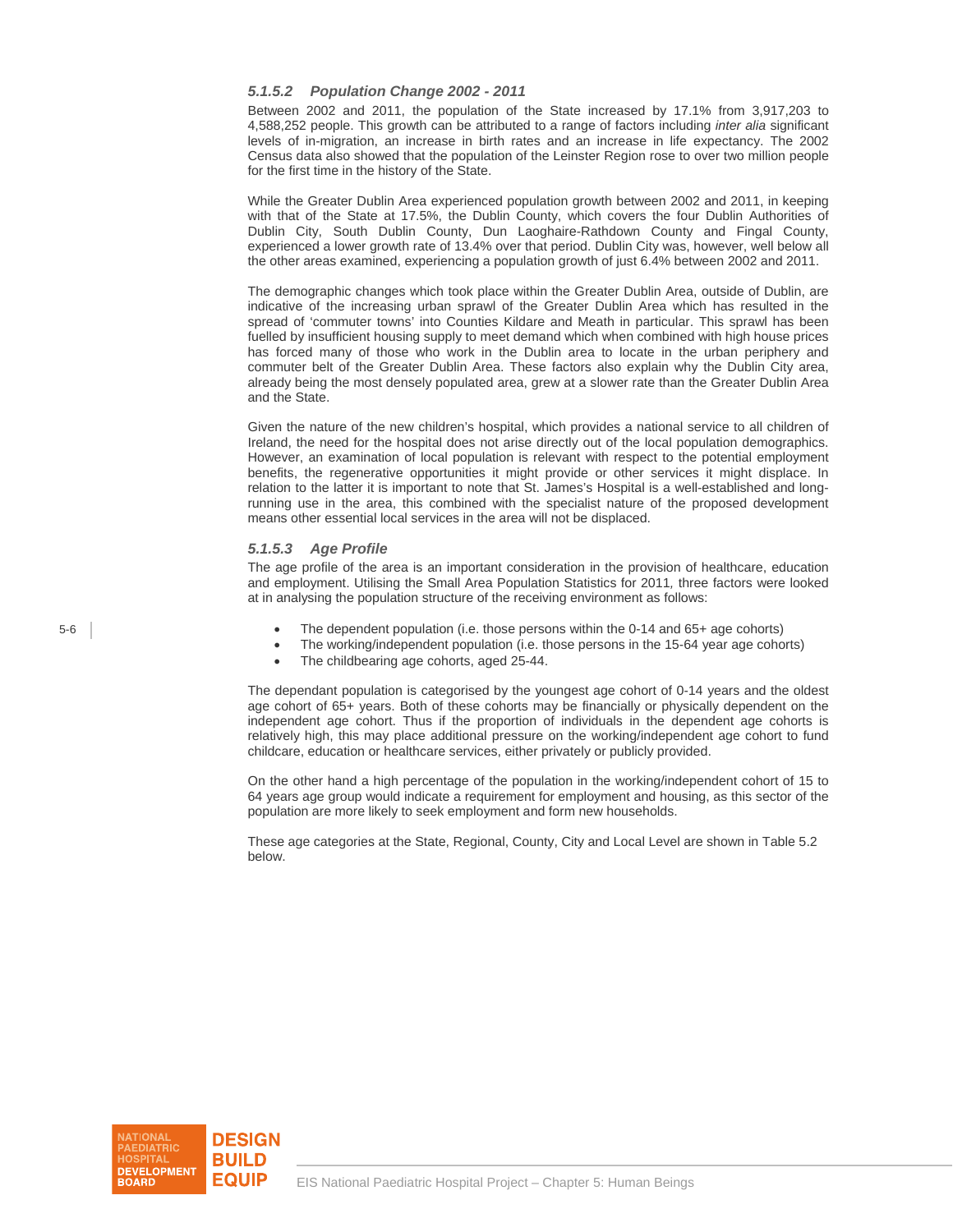| Table 5.2 Age Profile at State, County and Local Level, 2011* |  |  |  |
|---------------------------------------------------------------|--|--|--|
|                                                               |  |  |  |

| Area                    |       | $0 - 14$ | $15 - 24$ |       | $25 - 44$ |       | 45-64 |       | $65+$ |       |
|-------------------------|-------|----------|-----------|-------|-----------|-------|-------|-------|-------|-------|
|                         | 2006  | 2011     | 2006      | 2011  | 2006      | 2011  | 2006  | 2011  | 2006  | 2011  |
| <b>Ushers</b><br>F      | 9.5%  | 10.7%    | 11.4%     | 9.3%  | 38.6%     | 37.4% | 18.5% | 20.4% | 22%   | 22.2% |
| Study<br>Area           | 14.4% | 14.6%    | 16.8%     | 14.6% | 38.9%     | 41.1% | 18.1% | 18.9% | 11.8% | 10.8% |
| <b>Dublin</b><br>City   | 15%   | 15.2%    | 16.9%     | 14.5% | 35.7%     | 37.2% | 19.7% | 20.5% | 12.7% | 12.6% |
| <b>Dublin</b><br>County | 18.4% | 19.3%    | 16.2%     | 13.6% | 34.5%     | 34.9% | 20.6% | 21.3% | 10.3% | 10.9% |
| <b>GDA</b>              | 19.6% | 20.8%    | 15.6%     | 13.1% | 34.4%     | 34.2% | 20.7% | 21.5% | 9.7%  | 10.4% |
| <b>State</b>            | 20.4% | 21.4%    | 14.9%     | 12.6% | 31.7%     | 31.6% | 22%   | 22.7% | 11%   | 11.7% |

\*The figures contained in Table 5.2 have been rounded off for presentation purposes.

#### *Dependant Age Cohorts (0-14 and 65+)*

The proportion of dependants (0-14 and 65+) within the population of the Electoral Division of Ushers F at the time of the last Census in 2011 is recorded at c.33%, up c.1.5% since the 2006 Census. This is proportionally higher than the dependant figures recorded for the study area of c.25.5% in 2011, a marginal decrease since 2006. An analysis of the figures shown in Table 5.2 above shows that historically Ushers F Electoral Division has remained below all other areas examined in terms of the percentage of its population in the 0-14 age cohort and on the other hand is well above, more than double in some cases, in terms of the percentage of its population in the 65+ cohort reflecting the older character of parts of the area. Given the relatively large percentage of the population in the 65+ age cohort, it is logical that this would impact on the percentage of children and young people i.e. the 0-14 age cohort.

The percentage of the population of the Study Area in the 65+ cohort, however, is more in line with the State figure, at approximately half that of Ushers F Electoral Division. However, the Study Area has a noticeably lower percentage of the population in the 0-14 cohort at 14.6% in 2011 versus the State at 21.4% in 2011. Interestingly while this figure represents a growth in this cohort of 1% between the 2006 and 2011 at State level, the percentage of the population in the 0-14 cohort in the Study Area only increased by 0.2% over this period. These figures, when combined with the high percentage of the population of the Study Area in the 25-44 age cohort, 41.1% versus 31.6% at State level in 2011, indicates that the area is dominated by established families, young workers and students with a low proportion of young families and children. This profile is generally consistent with the Study Area's proximity to Dublin City Centre, employment locations and third level institutions.

The high percentage of the population in the 25-44 age cohort in the study area is in keeping with the age profiles of Dublin City, Dublin County and the Greater Dublin Area. While the profile of the Study Area differs from that of Dublin County and the Greater Dublin Area across the age cohorts, the Study Area is relatively closely aligned with the profile of Dublin City.

#### *Independent/Working Age Cohort (15-64)*

The independent/working age group is defined as those persons residing within the 15-64 year age cohorts. Census 2011 provides the working age (15-64 years) profile for the State at c.67%, the Greater Dublin Area at c.69% and the Dublin County at c.70%, which represents a decrease in the percentage population in this category in all three instances when compared to the 2006 Census figures. The percentage population in the working age cohort remained relatively constant in Dublin City at c.72% between 2006 and 2011, however, the Study Area increased by 0.8% over this period from c. 73.8% to c.74.6%.

These figures show that the Study Area not only has the highest percentage of population of working age (15-64 years) of all of the areas analysed in Table 5.2 above, but that unlike the other areas this cohort continued to increase in the Study Area despite the economic downturn. This profile is also generally consistent with the Study Area's proximity to Dublin City Centre, employment locations and third level institutions.



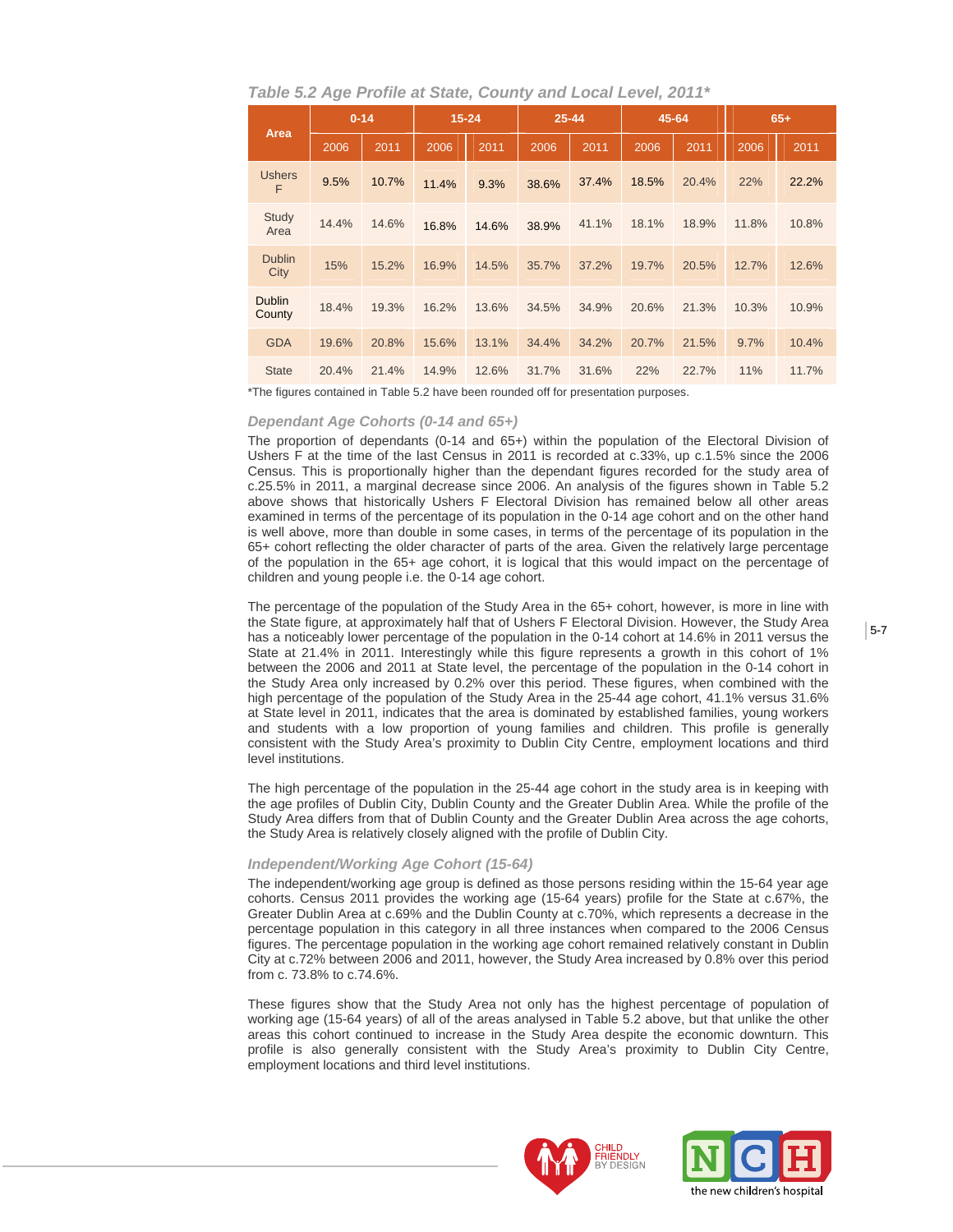Persons contained in the 15-24 age cohort will have medium term impacts in social and economic terms, as they seek to enter the workforce and to set up independent households. In addition, the high representation in the population of the working age cohort in the Study Area has implications for the provision of housing, employment and support services.

#### *Childbearing Age Cohort (25-44)*

The childbearing age cohort (25-44) of the Study Area is notable at 41.1% in 2011, compared to the State at 31.6% and Dublin City at 37.2%. This indicates that although the proportion of young families and children is low in the Study Area this may change in the future as the 25-44 age cohort contains the child bearing (female) age group. This is relevant when considering requirements for housing, employment and childcare facilities.

## *5.1.6 Potential Impacts of the Proposed Development on Population*

#### *5.1.6.1 Construction Phase*

#### *National*

The development of the new children's hospital would be the largest healthcare project ever to be undertaken in Ireland and is the single largest Exchequer-funded infrastructure investment underway in Ireland at present. As a major infrastructure development, the project will require a substantial level of human resources during the construction phase. Construction projects are typically labour intensive, and where there is a stand-alone strategic, economic and financial case for the investment, they can have positive side effects of stimulating employment<sup>6</sup>.

As discussed below, it is anticipated that the national level impacts will relate to economic and social benefits derived primarily from the enhanced healthcare delivered by the new hospital. Given the nature of the construction phase it is considered that this phase of development will not have any significant impact on the national population.

#### *Regional*

As above, the new children's hospital represents a substantial investment in infrastructure by the Exchequer which will have economic benefits for the Region. The new children's hospital will also have social benefits for the Region as it will act as the local children's hospital for Dublin, Wicklow, Kildare and parts of Meath, providing improved healthcare facilities for the area.

It is anticipated that the proposed development will have a peak employment requirement of 950 workers on site during the construction phase<sup>7</sup> and that those employed during the construction phase will for the most part travel from their existing residence. It is not anticipated that the construction phase will result in the relocating of workers to the Region due to its finite and transient nature. Any such relocating would be limited and transient.

#### *Local*

The staff (working population) and patients of St. James's Hospital campus and the surrounding local residents are expected to be the most aware of any construction activity associated with the new children's hospital. Construction dust has the potential to cause local impacts through dust nuisance at the nearest sensitive receptors (including hospital buildings). In addition to construction dust, there is the potential for *Aspergillus* impacts (i.e. Legionnaires' disease) to occur. This impact has been addressed in Chapter 12 of the EIS.

It is considered that the construction phase of the proposed development will have a temporary impact on the population profile of the area with increased demand for residential properties to accommodate workers staying proximate to the site. It is expected, however, that those employed during the construction phase will for the most part travel from their existing residence rather than taking temporary accommodation in the area.

Thus, should the proposed development proceed to construction, it is anticipated that the potential impacts for the population, such as any growth or decline, arising from the construction phase would be transient. Potential impacts in relation to 'Employment' and 'Community' are considered elsewhere in this Chapter.

 $\overline{a}$ <sup>6</sup> NPHDB Report - "*Harnessing the potential - Maximising the community benefit from the new children's hospital', 2015.<br><sup>7</sup> NPHPB Banett, "Harnessing the potential - Maximising the community benefit from the new children* <sup>7</sup> NPHDB Report - "Harnessing the potential - Maximising the community benefit from the new children's hospital', 2015.

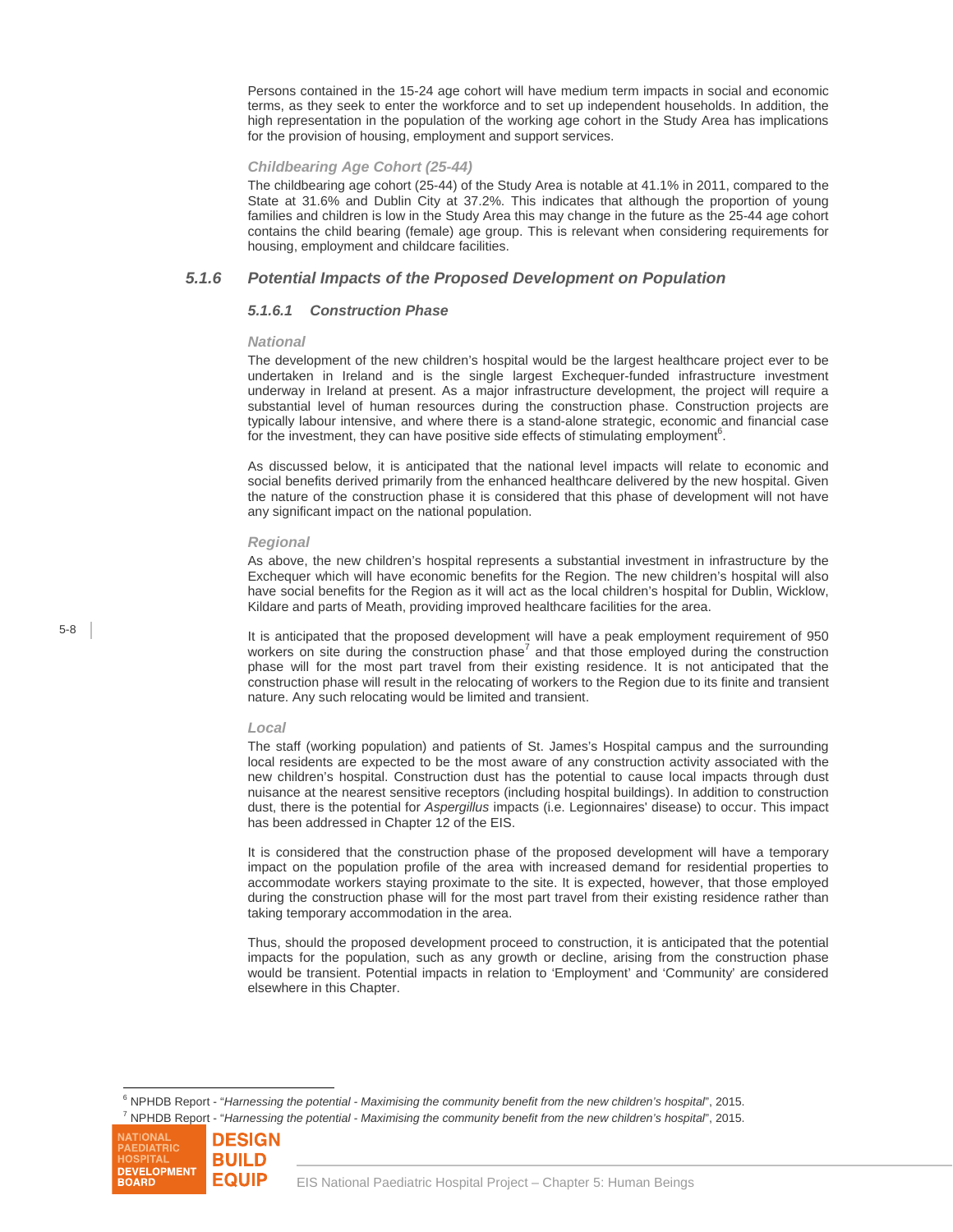## *5.1.6.2 Operational Phase*

#### *National*

The national level impacts associated with the operational phase of the new children's hospital will relate to the enhanced healthcare delivered by the new hospital and the associated economic and social benefits. In its operational phase, the new children's hospital will cater for children and young adults from all over Ireland who require access to national tertiary and quaternary paediatric services. Such care may require extended hospital stays for the patients, however, given the limited numbers of such stays and their transient nature they would not result in population redistribution at a national level. The issue of 'Employment' is considered elsewhere in this Chapter.

#### *Regional*

The new children's hospital merges the expertise of the three existing facilities at Our Lady's Children's Hospital Crumlin, Temple Street Children's University Hospital and the National Children's Hospital at Tallaght. While the majority of such workers would already be resident in the Region, their relocation to St. James's Hospital campus may result in a redistribution of a small portion of the population within the Region. It is expected that any such redistribution would be limited due to the accessibility of St. James's Hospital campus by public transportation and also ties to existing places of residence. Therefore, the impact on population at a regional level is likely to be minor or even 'self-cancelling'.

#### *Local*

The proposed development will represent a significant addition to St. James's Hospital campus both in terms of the creation of a world class hospital campus and the increase in staff and patients associated with the new children's hospital. As such, it is anticipated that the new children's hospital will impact the population profile of the local area due to the relocation of jobs and the creation of new jobs which will result in associated demands for residential properties in the area.

It is anticipated that the demand for houses in the area in the short term which will be directly attributable to the relocated jobs will be limited, especially given that these will include the jobs relocated from Our Lady's Children's Hospital Crumlin which is situated c. 3km from St. James's Hospital campus. However, in the medium to long term it is anticipated that the residential distribution of the new children's hospital staff will resemble the existing pattern at St. James's Hospital, with many staff choosing to live in reasonable proximity to their place of work. The creation of new jobs is considered beneficial to the local population, a significant percentage of which lies within the working age cohort. The issue of 'Employment' is considered elsewhere in this Chapter.

The new children's hospital will also result in increased patient numbers to St. James's Hospital campus, with the nature of care provided in some instances resulting in extended stays. In addition to those accommodated in the on-site family accommodation proposed, this will give rise to a demand for accommodation in the area from families. This will have an insignificant impact on the level of population in the area, which at an individual level will be transient, but overall will be continuous.

#### *5.1.6.3 Do Nothing*

#### *National*

Nationally the "do nothing" scenario would result in the failure to implement the Health Service Executive's Clinical Programme for Paediatrics and Neonatology and transform the paediatric healthcare services in Ireland. The impact at a national level would thus relate primarily to the failure to improve on the provision of care for children and young people, with limited impact on the overall national permanent residential population.

#### *Regional*

The "do nothing" scenario at a regional level would result in national tertiary and quaternary paediatric services continuing to be provided in the three existing facilities at Our Lady's Children's Hospital Crumlin, Temple Street Children's University Hospital and the National Children's Hospital at Tallaght. Regional impacts would relate primarily to the failure to improve on the provision of patient care, with limited impact on the regional permanent residential population.



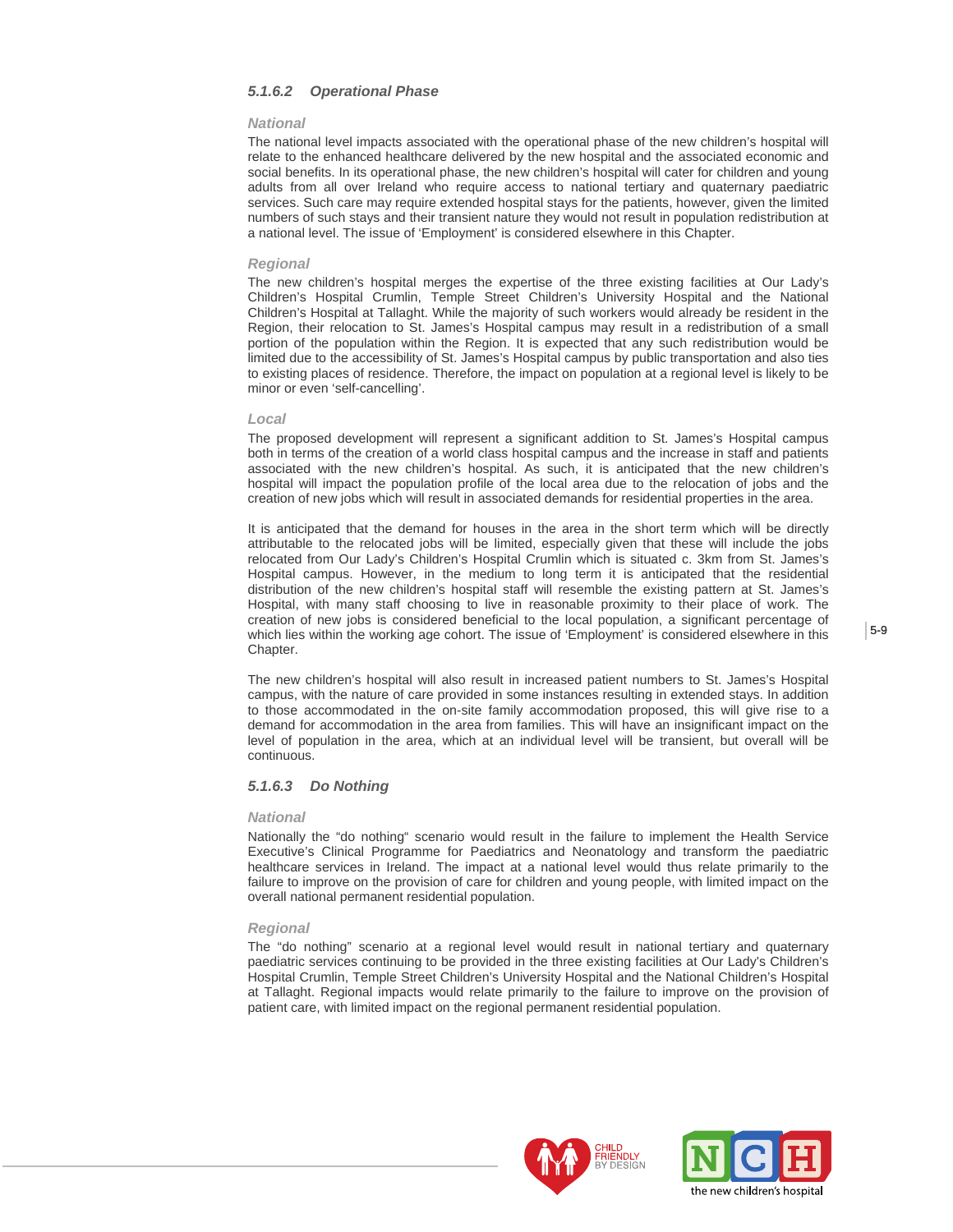#### *Local*

Under the "do nothing" scenario it is envisaged that St. James's Hospital campus, and specifically the subject site, would remain in their current state for the immediate future. The provision of the new children's hospital on St. James's Hospital campus represents a significant investment not only in health infrastructure but in the Study Area. To adopt a "do-nothing" approach would adversely affect the quality of service which is capable of being delivered to children and young adults and potentially jeopardise later plans for the campus.

As a result, a considerable number of potential direct and indirect social and economic benefits that would accrue from this proposed development for the existing local permanent residential population and beyond would not occur if the development were not to proceed. In addition, the new residents which would be attracted to the area in the medium to long term due to their work in the hospital would be lost which would impact the growth of the population of the area negatively.

### *5.1.7 Ameliorative, Remedial or Reductive Measures on Population*

#### *5.1.7.1 Construction Phase*

#### *National*

The construction phase of the proposed development is unlikely to generate any significant adverse impact on the population nationally. As such, no remedial or reductive measures are identified.

#### *Regional*

The construction phase of the proposed development is unlikely to generate any significant adverse impact on demographics regionally. As such, no remedial or reductive measures are identified.

#### *Local*

The construction phase of the proposed development is unlikely to generate any significant adverse impact on the demography of the area. As such, no remedial or reductive measures are identified. In relation to *Aspergillus (legionnaires' disease)*, prevention works will take place before construction commences. The prevention works will involve sealing the windows to the facades of the Keith Shaw, Hollywood & Stevenson, William Wilde, Benett and Colles wards. These works will form part of an *Aspergillus* prevention plan and will ensure the prevention of *Aspergillus* spores spreading. These measures are set out in Chapter 12 of the EIS.

5-10

### *5.1.7.2 Operational Phase*

#### *National*

The operational phase is unlikely to have any significant impact on the population nationally. Consequently, no remedial or reductive measures are identified.

#### *Regional*

The impact on the population at a regional level attributable to the operational phase is limited and unlikely to be significant. As a result no remedial or reductive measures are identified.

#### *Local*

The operational phase may have a significant impact for the population living in the surrounding area in terms of the level of investment being made into the area, new jobs created and the locating of staff close to their place of work. Such impact would be positive in nature and therefore, no remedial or reductive measures are required.

#### *5.1.7.3 Worst Case Scenario*

#### *National*

The failure of the proposed development to proceed will have an impact nationally in terms of the quality of provision of paediatric care to children and young people. It is not envisaged that it would have a significant impact on demographics nationally; therefore, no remedial or reductive measures are required.

#### *Regional*

The worst case scenario at a regional level would result in national tertiary and quaternary paediatric services continuing to be provided in the three existing facilities at Crumlin, Temple Street and Tallaght and would have a limited impact on population regionally. No remedial or reductive measures are required.

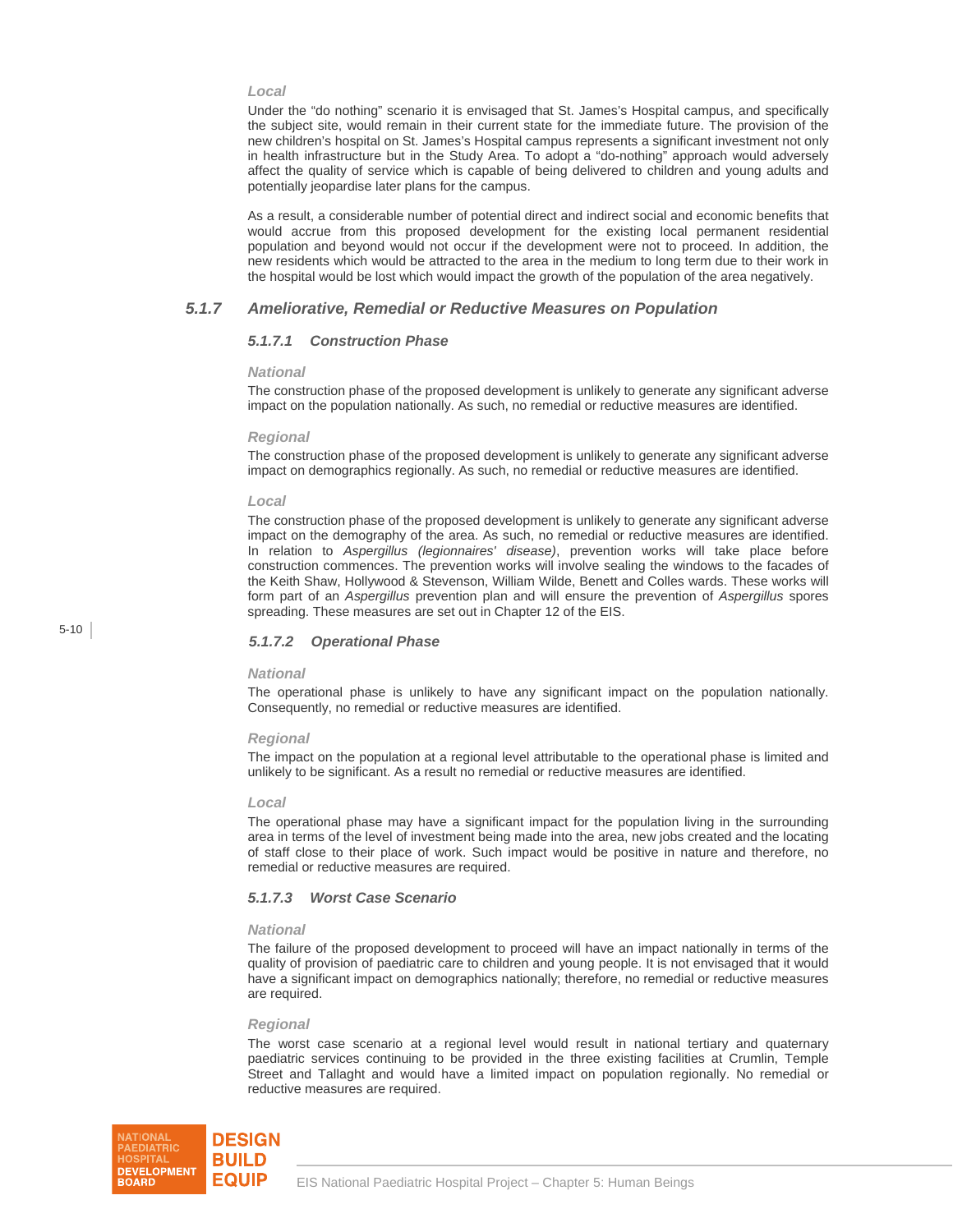#### *Local*

The provision of the new children's hospital on St. James's Hospital campus represents a significant investment in the Study Area. Should the proposed development not occur, the worst case scenario would result in the considerable number of potential positive (direct and indirect) social and economic benefits that arise from the development not occurring.

## *5.1.8 Predicted Impact of the Proposal on Population*

#### *5.1.8.1 Construction Phase*

#### *National*

It is not envisaged that there will be any significant impact on the national population during the construction phase.

#### *Regional*

It is not envisaged that there will be any significant impact on the regional population during the construction phase.

#### *Local*

It is not envisaged that any significant increase or decrease in the population of the Study Area will occur during the construction phase as it is anticipated that construction workers employed during this phase will travel from their existing residence rather than taking temporary accommodation in the local area. A short term, transient increase in the local working population on-site will be generated by construction employment. The *Aspergillus* prevention measures being employed will ensure there is no impact on the temporary resident population at St. James's Hospital campus. This phase is unlikely to generate any significant adverse impact on the demography of the area.

#### *5.1.8.2 Operational Phase*

#### *National*

It is not envisaged that there will be any significant impact on the national population during the operational phase.

#### *Regional*

It is not envisaged that there will be any significant impact on the regional population during the operational phase.

#### *Local*

It is envisaged that there will be a significant, positive impact on the population of the Study Area, specifically the working population, during the operational phase of the proposed development.

An impact on the population of the study area is also envisaged in terms of population growth, however, it is predicted that this will not be significant as it will occur over the medium to long term.

#### *5.1.8.3 Worst Case*

#### *National*

As the development would not result in any profound or irreversible impacts in relation to the population nationally, a 'worst case' impact is not applicable in this instance. If the proposed development did not take place (due for example, because planning permission was not granted), then the Applicant would have to review how it would deliver the model of care proposed with consequent programme delays and adverse impacts upon the quality of health care for children and young people nationally, regionally and locally.

#### *Regional*

As the development would not result in any profound or irreversible impacts in relation to the regional population, a 'worst case' impact is not applicable in this instance.

#### *Local*

As the development would not result in any profound or irreversible local impacts on population, a 'worst case' impact is not applicable in this instance.



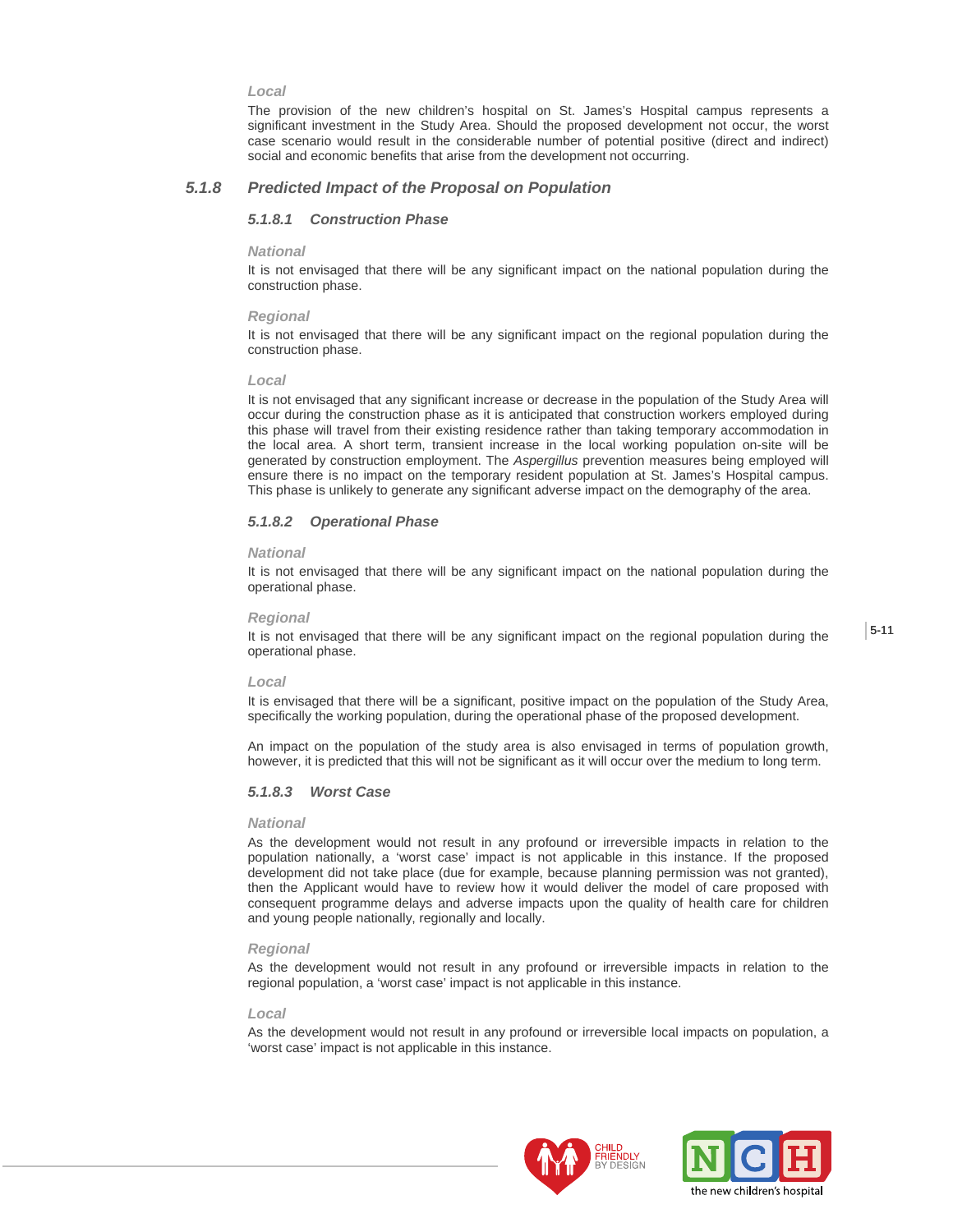## *5.1.9 Cumulative Impact of the New Children's Hospital Development on Population*

#### *5.1.9.1 National*

While the proposed development is unlikely to have a significant impact on the national population during the construction or operational phase, it will form the epicentre of a network of care which will deliver improved and comprehensive paediatric care for all of Ireland's children and young people. It is therefore, an integral part of the national healthcare system and in this context would have a positive impact on the health and well-being of the population nationally.

#### *5.1.9.2 Regional*

The proposed development is unlikely to have a significant impact on population regionally during the construction or operational phase. However, in its role as the local children's hospital for Dublin, Wicklow, Kildare and parts of Meath, it will impact the regional population positively through the provision of improved healthcare facilities for the area.

#### *5.1.9.3 Local*

While the proposed development is unlikely to have a significant impact on the local population during the construction phase it is envisaged that it will have a significant, positive impact during the operational phase. Cumulatively the proposed development may act as an attractor to the area, thereby, supporting the redevelopment of surrounding areas for residential developments. An example of this is the Heuston South Quarter development where there is currently a live application for a further 126 no. new residential units with An Bord Pleanála (Reg. Ref. 2774/14, Board Ref. 244587).

In addition, the proposed development represents the first step in the planned development of St. James's Hospital campus (see the Architectural Design Statement). The new children's hospital and the future cumulative development of St. James's Hospital campus, including the emerging future Maternity Hospital, is likely to have a further significant, positive impact on the population of the study area, specifically the working and resident populations and young people specifically. Such impacts cannot, however, be quantified in the absence of detailed proposals including associated construction programmes and staff requirements.

## *5.1.10 Employment – Receiving Environment*

The impact of the development proposal on employment will be examined in the context of the numbers of persons at work and the levels of unemployment at State, Greater Dublin Area, Dublin County, Dublin City and local level.

### *5.1.10.1 Trends in the Number of Persons in Work*

As would be expected given the economic climate at the time, between 2002 and 2006 all of the areas analysed, see Table 5.3 below, experience growth in the numbers of people at work. During this time the State figure grew by c.17.6%, with the Study Area growing at a similar rate of c.17.1%. While the percentage growth in the Greater Dublin Area was generally in line with the State figure, at c.16.1%, all of the other areas analysed experienced much lower rates of growth in those at work, with Ushers F Electoral Division only increasing by c.5.8%.

Between 2006 and 2011 there was a decrease in those at work in all areas analysed, likely attributable to the downturn in the economy nationwide. In this regard the total number of people at work in the State, the Greater Dublin Area and County Dublin declined by 6.4%, 5.8% and 5.6% respectively. However, having experienced growth less than that of the State during 2002-2006, the Study Area declined at a lower rate of 4.3%. Ushers F Electoral Division, however, having experienced the lowest level of growth between 2002-2006 experienced the highest reduction in those at work between 2006-2011, i.e. 9.8%. This indicated that while the Study Area itself has managed to retain a higher portion of those "at work" than the State between 2006-2011, Ushers F Electoral Division has benefitted least from economic growth in the 2002-2006 period and has been very susceptible to the economic downturn. The relatively higher proportion of persons in the 65+ age cohort in the Ushers F Electoral Division may also be a contributing factor.

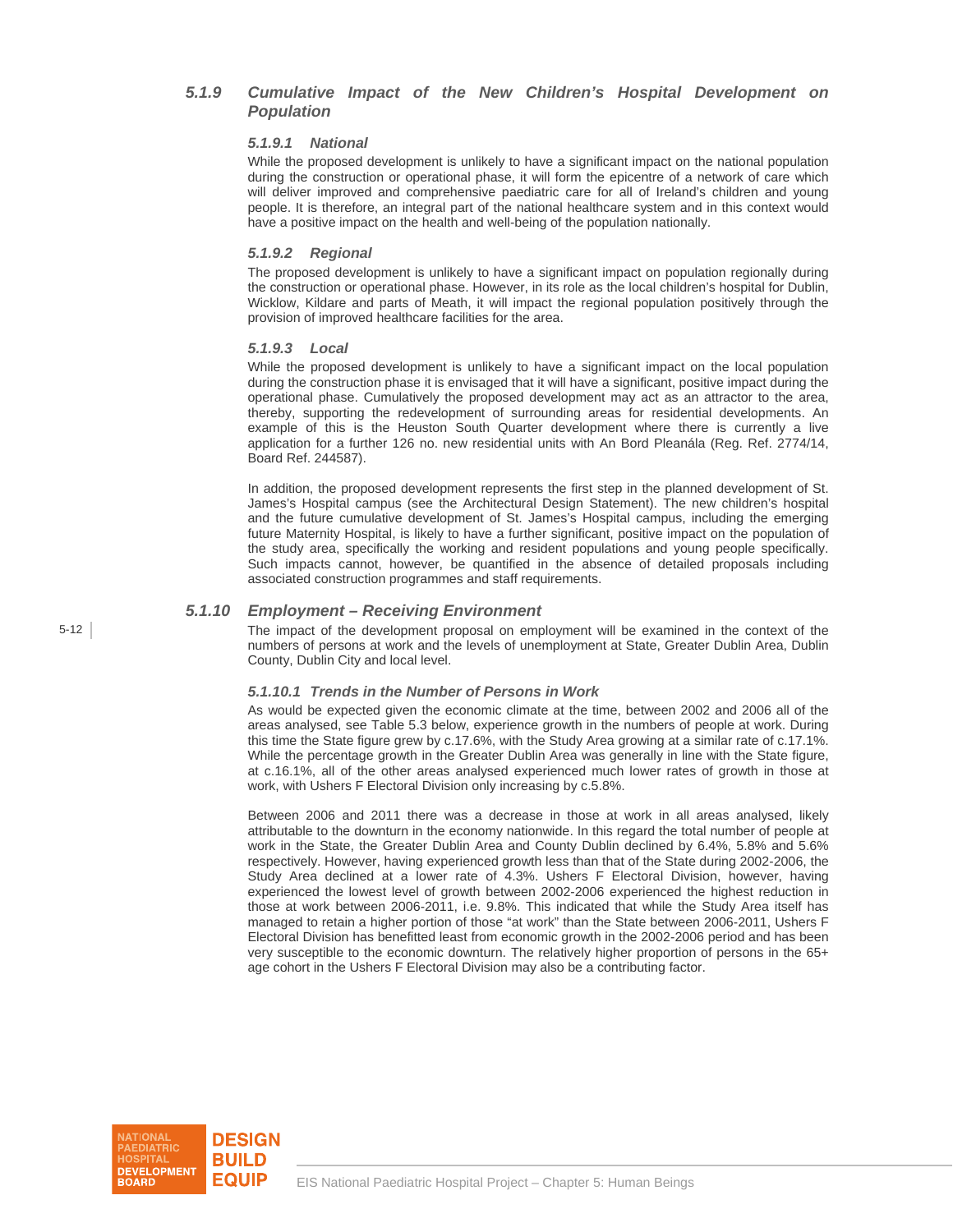*Table 5.3 Number of Persons at Work in 2002, 2006 and 2011\** 

| Area                    | 2002      | 2006      | 2002-2006 | 2011      | 2006-2011 |
|-------------------------|-----------|-----------|-----------|-----------|-----------|
| <b>Ushers</b><br>F      | 1.486     | 1,572     | $+5.8%$   | 1.418     | $-9.8%$   |
| <b>Study</b><br>Area    | 25,823    | 28,740    | $+11.3%$  | 27,498    | $-4.3%$   |
| <b>Dublin</b><br>City   | 224,300   | 245,007   | $+9.2%$   | 227,429   | $-7.2%$   |
| <b>Dublin</b><br>County | 508,030   | 572,896   | $+12.8%$  | 540,729   | $-5.6%$   |
| <b>GDA</b>              | 689,157   | 800,240   | $+16.1%$  | 753,565   | $-5.8%$   |
| <b>State</b>            | 1,641,587 | 1,930,042 | $+17.6%$  | 1,807,360 | $-6.4%$   |

\*The figures contained in Table 5.3 have been rounded off for presentation purposes.

## *5.1.10.2 Employment and Occupations in the Local Area*

Census 2011 also provides information on the sectors within which residents of the Study Area are employed. Figure 5.2 compares sectoral shares of employment in the Study Area with those of the Dublin Area and the State, which shows that the sectoral employment pattern in the Study Area is generally in line with that of Dublin. As would be expected the level of employment in agriculture in the Study Area and Dublin is well below the State, along with lower employment shares in construction and manufacturing. As a source of employment, the professional services category is over-represented in the Study Area, compared to both Dublin and the State.

*Figure 5.2 Sector of Employment, 2001-20118*



 $\blacksquare$  Study area  $\blacksquare$  Ireland  $\blacksquare$  Dublin area

An analysis of the 2011 figures shows a mixture of occupations in the Study Area, with a higher than average proportion working in both elementary occupations and professional occupations, see Figure 5.3 below. In line with the Dublin Area there is also a high proportion working in professional occupations compared to the State figure. As noted in the NPHDB '*Harnessing the Potential*' Report the proximity to the City Centre, including colleges and businesses, makes the area an attractive location for individuals to locate. This contrasts with the presence of long-standing pockets of disadvantage within the catchment $9$ .

<sup>8</sup> NPHDB Report - "*Harnessing the potential - Maximising the community benefit from the new children's hospital', 2015.<br><sup>9</sup> NPHPB Banett, "Harnessing the potential - Maximising the community benefit from the new children* 

 $\overline{a}$ 

NPHDB Report - "*Harnessing the potential - Maximising the community benefit from the new children's hospital*", 2015.



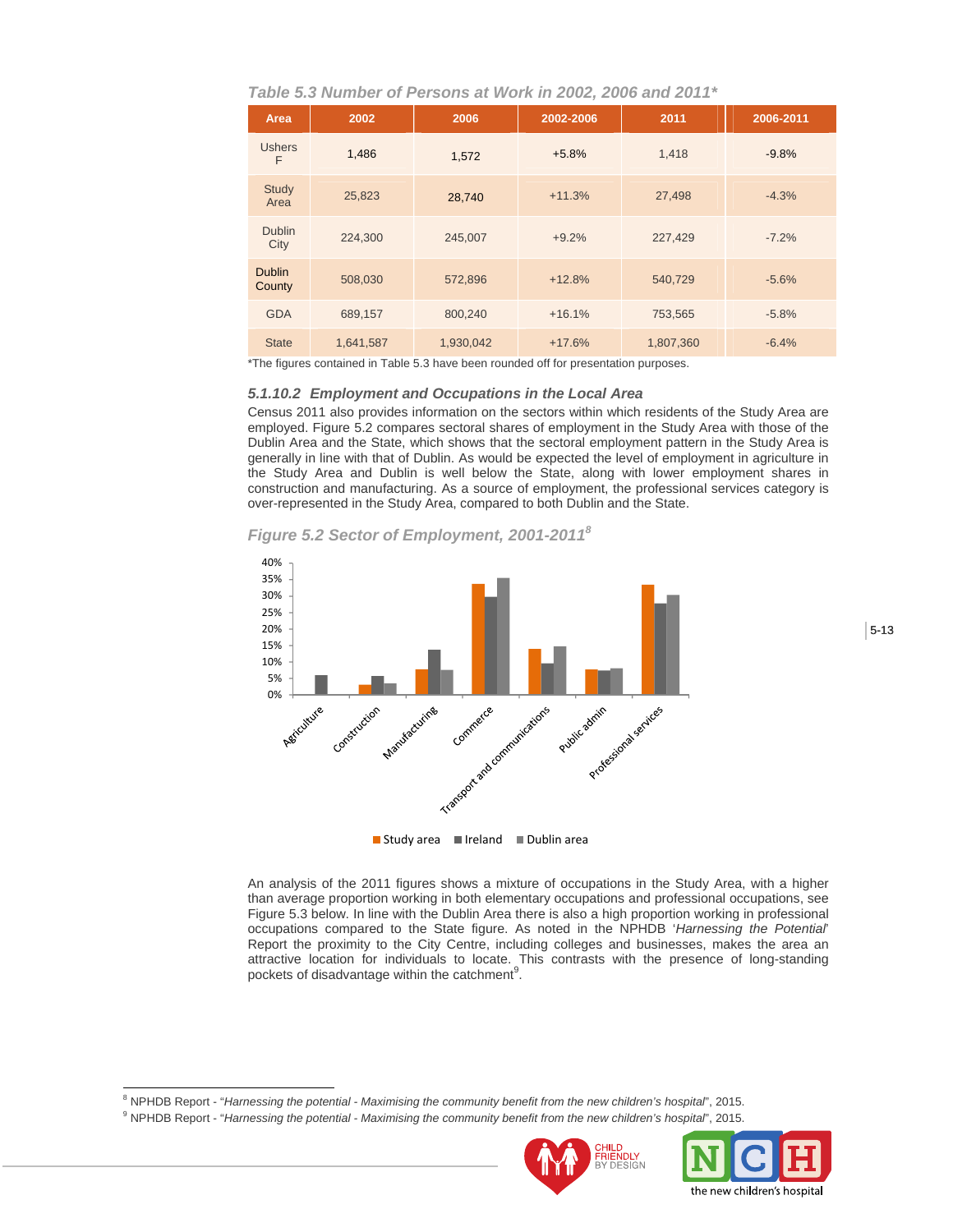*Figure 5.3 Occupations Trends 201110*



 *5.1.10.4 Unemployment Trends* 

To better understand the employment situation and establish a balanced picture it is necessary to examine trends in unemployment. Between 2006 – 2011 the State's unemployment level grew by c.160% with all other areas analysed experiencing less of an increase. Although arguably with an already relatively high unemployment rate, Ushers F Electoral Division grew by c.78% while the Study Area grew by more at 84%, both approximately half that of the State. While Dublin County experienced a growth of c.115% Dublin City was notably lower at 89.7%. This indicates that the urban area of Dublin City while also hit by the economic downturn, managed to retain more jobs than other less urbanised areas.

| Area                    |           | 2002    | 2006      |         | 2002-2006<br>Change (%) |         | 2011      |         | 2006-2011<br>Change (%) |          |
|-------------------------|-----------|---------|-----------|---------|-------------------------|---------|-----------|---------|-------------------------|----------|
|                         | $1st$ Job | Unempl. | $1st$ Job | Unempl. | $1st$ Job               | Unempl. | $1st$ Job | Unempl. | $1st$ Job               | Unempl.  |
| <b>Ushers F</b>         | 19        | 125     | 21        | 155     | $+10.5$                 | $+24$   | 30        | 276     | $+42.9$                 | $+78$    |
| Study<br>Area           | 495       | 3,627   | 753       | 3,573   | $+52.1$                 | $-1.5$  | 712       | 6,576   | $-5.5$                  | $+84$    |
| <b>Dublin</b><br>City   | 3,232     | 22,798  | 4,726     | 24,577  | $+46.2$                 | $+7.8$  | 5,086     | 46,613  | $+7.6$                  | $+89.7$  |
| <b>Dublin</b><br>County | 6,357     | 40,919  | 9,355     | 46,750  | $+47$                   | $+14.3$ | 10,678    | 100,771 | $+14.1$                 | $+115.6$ |
| <b>GDA</b>              | 8,146     | 52,373  | 11,942    | 60,827  | $+46.6$                 | $+16.1$ | 13,975    | 145,079 | $+17$                   | $+138.5$ |
| <b>State</b>            | 21,147    | 138,199 | 29,372    | 150,084 | $+38.9$                 | $+8.6$  | 34,166    | 390,677 | $+16.3$                 | $+160.3$ |

 *Table 5.4 Number of Persons Looking for First Job & Unemployed having lost or given up previous job in 2002, 2006 & 2011\** 

\*The figures contained in Table 5.4 have been rounded off for presentation purposes.

While Census 2011 provides information on employment, including sectoral shares and occupations as above, and unemployment in the Study Area, this data is somewhat dated being c.4 years old. In addition, following the economic downturn there has been an improvement in employment patterns experienced since 2013. The Live Register provides more informative and up to date statistics on persons registering as being unemployed within the working age cohort.

10 NPHDB Report - "*Harnessing the potential - Maximising the community benefit from the new children's hospital*", 2015.

**NATIONAL DESIGN EDIATRIC BUILD DEVELOPMENT EQUIP BOARD** 

l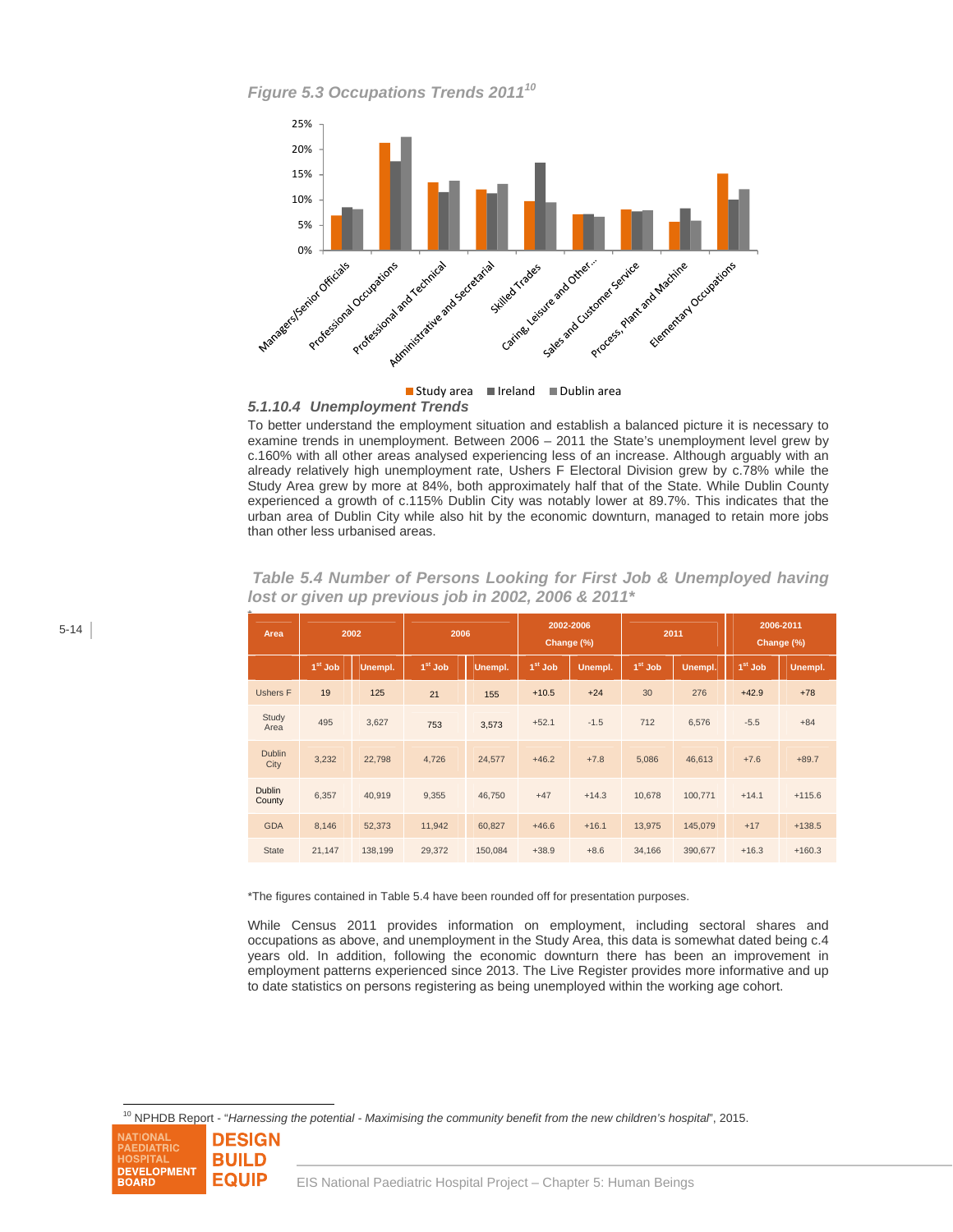As shown in Figure 5.4 below, taken from the NPHDB '*Harnessing the Potential*' Report, from 2008 to 2010 there was an 80% increase in those signing onto the Live Register in the study area<sup>11</sup>. As above, this was slower than the national increase, however, employment was lower in the Study Area during the boom compared to elsewhere. Between 2010 and 2015, the Live Register has stabilised to between 4,000 and 5,000.





In relation to unemployment, the first area which the Government has identified as warranting particular policy is long term unemployment. According to the findings of the NPHDB '*Harnessing the Potential*' Report the locality has a higher percentage of people who have been unemployed for 1+, 2+ and 3+ years, relative to levels across the State and Dublin, see Figure 5.5 below. In aggregate, the data shows that some 60% of those on the Live Register have been signing-on on a long-term basis.



*Figure 5.5 Duration on Live Register13*

The second area which the Government has identified as warranting particular policy focus is youth unemployment. The NPHDB '*Harnessing the Potential*' Report examined youth employment in the local area, identifying that the share of youth unemployment is broadly in line with national trends, see Figure 5.6 below.

 $\overline{a}$ 





<sup>&</sup>lt;sup>11</sup>The NPHDB Report examined claimants from the Study Area that were registered at the Thomas Street Office from 2002 until February 2015. The Thomas Street office closed in February 2015.

<sup>&</sup>lt;sup>12</sup> NPHDB Report - "Harnessing the potential - Maximising the community benefit from the new children's hospital", 2015.<br><sup>13</sup> NPHDB Report - "Harnessing the potential - Maximising the community benefit from the new childr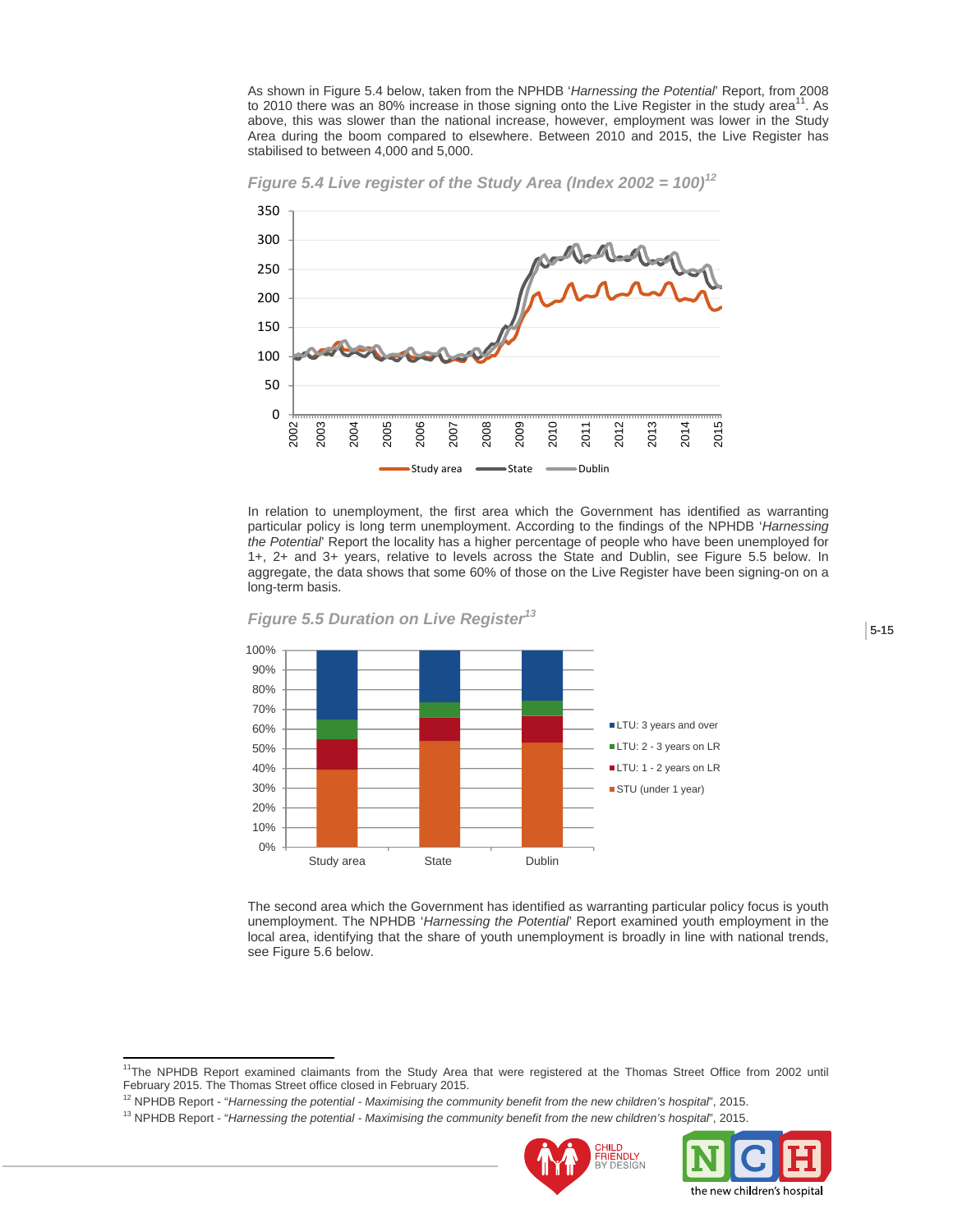*Figure 5.6 Youth Unemployment May 2015<sup>14</sup>*



## *5.1.11 Potential Impacts of the Proposed Development on Employment*

## *5.1.11.1 Construction Phase*

#### *National*

It is anticipated that the construction of the National Paediatric Hospital Project on St. James's Hospital campus will take c. 4 years. Subject to a grant of planning permission, it is expected that works would commence from Q1 of 2016, with internal fit out commencing from month 22. The national level impacts relating to this phase of development would primarily be the economic and social benefits derived from the enhanced health care delivered by the new hospital.

More broadly the economic impacts will arise from the investment which will support jobs in the national economy through the construction of the children's hospital satellite centres and spending national occuping anonger are concluded in the constant of the property construction of the new order components such as ICT and equipment<sup>15</sup>. In this regard, the construction of the new children's hospital represents a substantial capital investment, the purpose of which is to add to the productive capacity of the economy and provide vital social infrastructure. The delivery phase of the Project can provide economic stimulus, particularly during recessionary phases.

The investment will have the highest additional impact in situations where there are available resources in the economy. In terms of employment impacts, policy in Ireland has recognised that some types of infrastructure investment are more labour intensive than others. Figure 5.7 summarises analysis undertaken by the Department of Finance in 2010 and shows that the Health Service Executive creates more jobs per €1 million invested than any other sector in the public capital programme.

*Figure 5.7 Job-years per €1 million invested through the public capital programme<sup>16</sup>*



Source: Department of Finance

 $\overline{a}$ <sup>14</sup> NPHDB Report - "*Harnessing the potential - Maximising the community benefit from the new children's hospital", 2015.<br><sup>15</sup> NPHDB Report - "<i>Harnessing the potential - Maximising the community benefit from the new chil* 

<sup>16</sup> Department of Finance (2010) *Infrastructure and Capital Investment 2010-2016: A Financial Framework*.

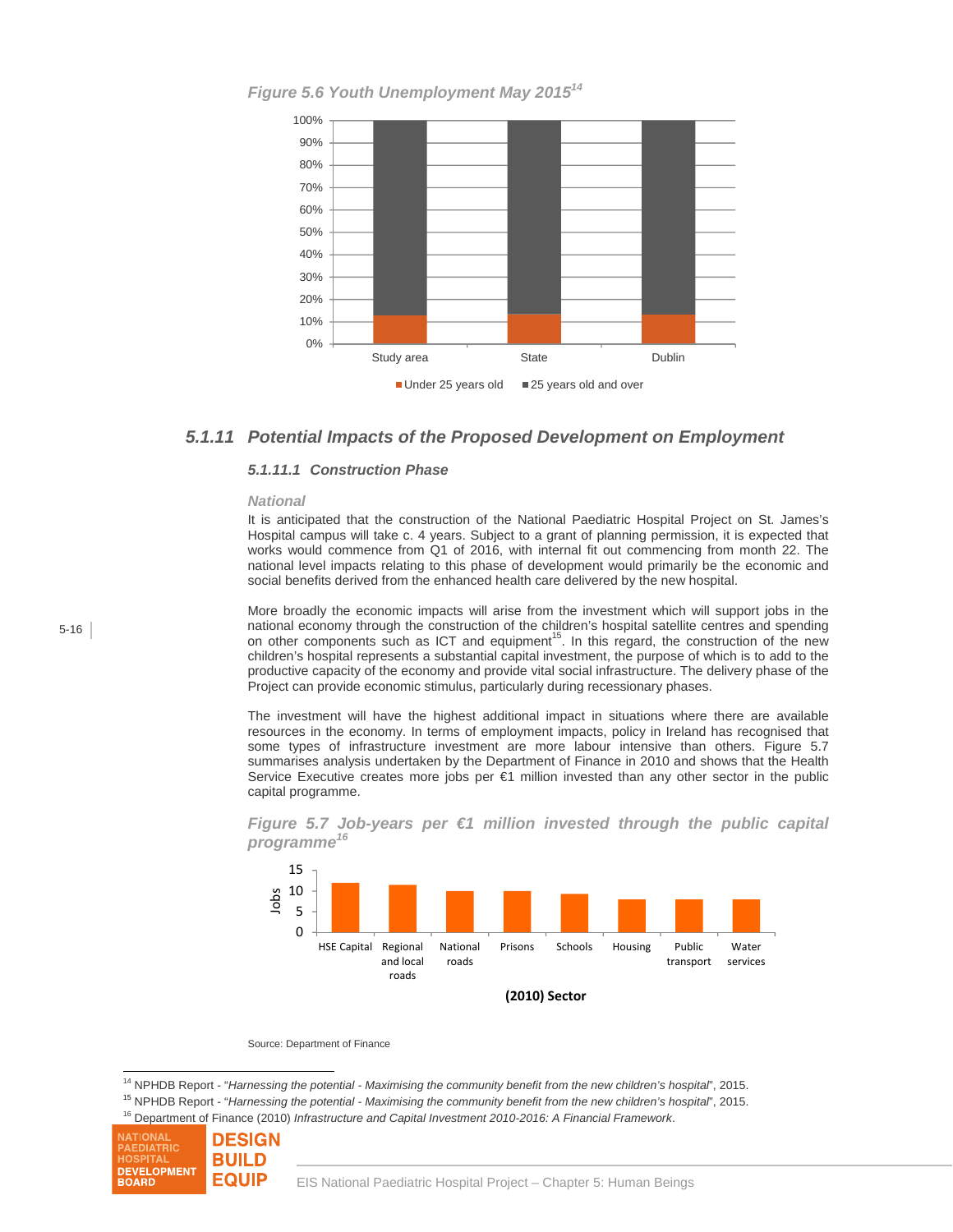The separate analysis of a variety of infrastructure types found an average direct employment<br>effect of 8,400 jobs per €1 billion and an indirect impact of 4,400 jobs<sup>17</sup>. The same analysis specifically assessed the employment content of hospital development and found a direct job creation effect of 7,300 jobs per €1 billion invested and an indirect impact of 5,300. The Report uses an input-output framework and CSO data for 2011, to model direct and indirect employment impacts based on sectoral distribution of investment in the Hospital. The Report concluded that the forecast direct and indirect employment contribution of the construction projects is of a similar level of magnitude to those above. In this case an employment impact of 6,400 direct jobs and 4,500 indirect jobs per  $€1$  billion invested is estimated<sup>18</sup>

The data shows that investment in the Hospital is estimated to have a Gross Value Added multiplier of 48%. This means that for every €1 million spent on developing the new children's hospital, €480,000 is retained in the national economy in the form of wages and salaries and earnings of businesses. This represents a significant addition to national economic value, in particular when compared to spending in other sectors which are characterised by a higher level of leakage and a reliance on imports in the production process.

Overall the delivery of the new children's hospital will be a substantial demand-side stimulus, which has the potential to provide significant benefits in terms of total economic output, employment and contribution to Gross Domestic Product. These positive impacts will also go beyond the direct effects from construction and have knock-on benefits through related supply chains in the wider economy.

#### *Regional*

Given the scale of the new children's hospital development it is not envisaged that the peak requirement of 948 on site construction workers would be sourced in their totality from the Study Area or surrounding areas. It is anticipated that the construction workers required to fill these positions would come from within the Region, including Dublin and the Study Area. Given the relatively high levels of unemployment in the construction sector nationally, there are likely to be labour resources available, thus the jobs created by the new children's hospital would bring new employment to the Region as opposed to displacing existing employment.

The Live Register figures for construction, woodwork and metal workers across Dublin shows that there are notable local level job opportunities, with 700 construction-related workers on the Live Register locally, within the overall Dublin area there are 14,400 construction-related workers on the Live Register. This figure is an indication of the high level of unemployment in this sector across the Region and shows that the Region has the capacity to meet the labour force requirements of the construction phase of the proposed development, as outlined in the NPHDB '*Harnessing the Potential*' Report.

#### *Local*

The above benefits of the development of the new children's hospital in terms of economic output and employment apply most directly to the local area. Firstly in terms of employment, as referred to above, the Live-Register shows that there are c.700 construction-related workers signing onto the Live Register in the Study Area. This indicates that there is potential for employment additionality at a local level arising from the new children's hospital. In this regard the NPHDB '*Harnessing the Potential*' Report identifies the peak requirement of roles across each category in terms of job years i.e. a 'job year' corresponds to one individual in full time employment for one year, see Table 5.5 below taken from the NPHDB '*Harnessing the Potential*' Report.

 $\overline{a}$ 





<sup>17</sup> National Roads Authority (2013) *Transport research and information note - the employment benefits of investment projects.* The average figure cited here excludes the impact of gas power station construction which has a very low labour intensity and is an outlier as compared to other types of construction investment. 18 Information supplied by EY, July 2015.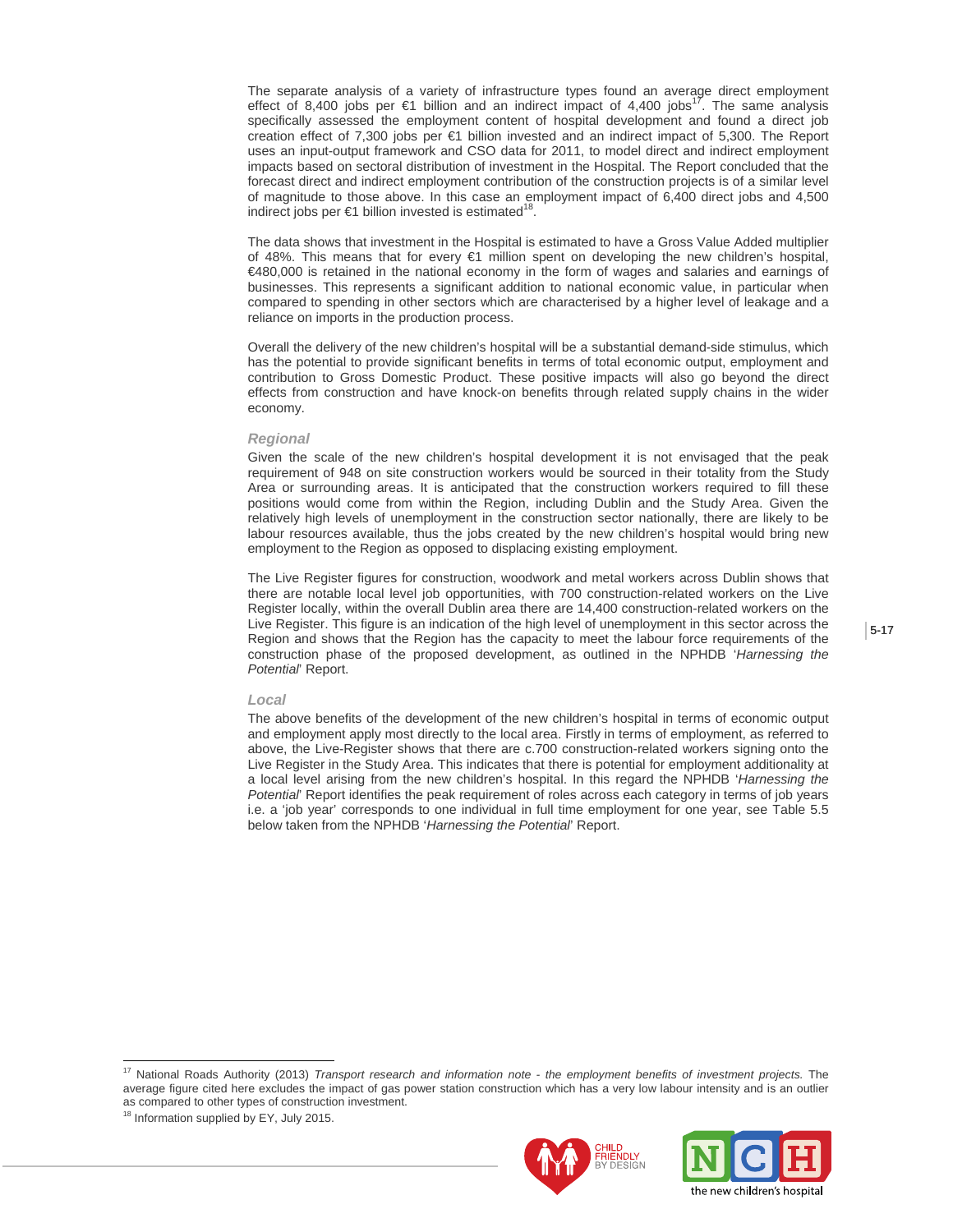| <b>Trade</b>                 | 2016           | 2017           | 2018           | 2019           | <b>Total</b> |
|------------------------------|----------------|----------------|----------------|----------------|--------------|
| Administrative               | 17             | 22             | 44             | 20             | 104          |
| <b>Banksman</b>              | 32             | 38             | 66             | 30             | 167          |
| Carpenter (Second Fix)       | $\overline{0}$ | $\overline{0}$ | 33             | 40             | 73           |
| Carpenters (Formwork)        | 22             | 39             | 20             | $\Omega$       | 81           |
| Ceiling Installer            | $\Omega$       | $\overline{0}$ | 25             | 30             | 55           |
| <b>Construction Engineer</b> | 16             | 14             | 23             | 12             | 65           |
| <b>Crane Driver</b>          | 14             | 20             | 15             | $\Omega$       | 50           |
| Dry-Lining Installer         | $\Omega$       | $\Omega$       | 41             | 50             | 91           |
| Electrician                  | $\overline{0}$ | 11             | 50             | $\mathbf{1}$   | 63           |
| <b>Engineering Surveyor</b>  | 9              | 8              | 11             | $\overline{4}$ | 32           |
| <b>Flooring Installer</b>    | $\Omega$       | $\overline{0}$ | $\Omega$       | $\Omega$       | $\bf{0}$     |
| <b>Forklift Driver</b>       | 5              | 6              | 30             | 10             | 51           |
| <b>General Operative</b>     | 27             | 19             | 36             | 30             | 112          |
| Glazing / Curtain Walling    | $\overline{0}$ | $\mathbf 0$    | 49             | $\Omega$       | 49           |
| <b>Health and Safety</b>     | 5              | $\overline{4}$ | 6              | 3              | 19           |
| Logistics Management         | 14             | 12             | 17             | 12             | 55           |
| Logistics Operative          | 34             | 26             | 42             | 18             | 120          |
| Machine Operator             | 18             | $\overline{4}$ | $\overline{0}$ | $\overline{0}$ | 22           |
| Painter                      | $\overline{0}$ | $\overline{0}$ | 25             | 30             | 55           |
| Piping and plumbing          | $\overline{0}$ | 11             | 50             | $\mathbf{1}$   | 63           |
| Plasterer                    | $\overline{0}$ | $\overline{0}$ | 16             | 20             | 36           |
| Project Management           | 21             | 22             | 27             | 22             | 93           |
| <b>Quantity Surveyor</b>     | 13             | 11             | 22             | 11             | 58           |
| Roofer                       | $\overline{0}$ | $\overline{0}$ | 8              | $\overline{0}$ | 8            |
| <b>Steel Fixer</b>           | 22             | 39             | 20             | $\Omega$       | 81           |
| Supervisor                   | 23             | 21             | 39             | 14             | 98           |
| Total                        | 292            | 330            | 717            | 362            | 1.700        |

*Table 5.5: Total 'job years' for each category of employment<sup>19</sup>*

These employment opportunities are further boosted by the introduction in Construction 2020 of the concept of 'Social Clauses' for major infrastructure delivery. A project group led by the Office of Government Procurement has been established which will put forward projects where social clauses would be inserted into the contract to address employment and training and the Office of Government Procurement is currently working on guidance to assist contracting authorities in the consideration of social clauses in public procurement contracts<sup>20</sup>.

The NPHDB has a key objective which seeks to maximise community benefits from the proposed development. In this regard the new hospital provides major potential for a range of groups within the local community:

- Long term and youth unemployed who can secure jobs during the delivery and operational phases of the development.
- Landowners and developers whose sites investment potential will be enhanced by the economic impact of its proposals.
- Solid enterprises and SME's who can take advantage of the increased level of economic activity.
- International companies and investors for whom the hospital may act as an economic driver and magnet for investment/research.

<sup>&</sup>lt;sup>19</sup> The onsite employment forecast is lower than the overall employment impact. The overall employment figure includes the impact of spending on the children's hospital satellite centres, the integration programme, the range of design and specialist service providers and investment in equipment and ICT. The figures in Table 5.5 relate to direct on-site construction on the main hospital site itself. 20NPHDB Report - "*Harnessing the potential - Maximising the community benefit from the new children's hospital*", 2015.



 $\overline{a}$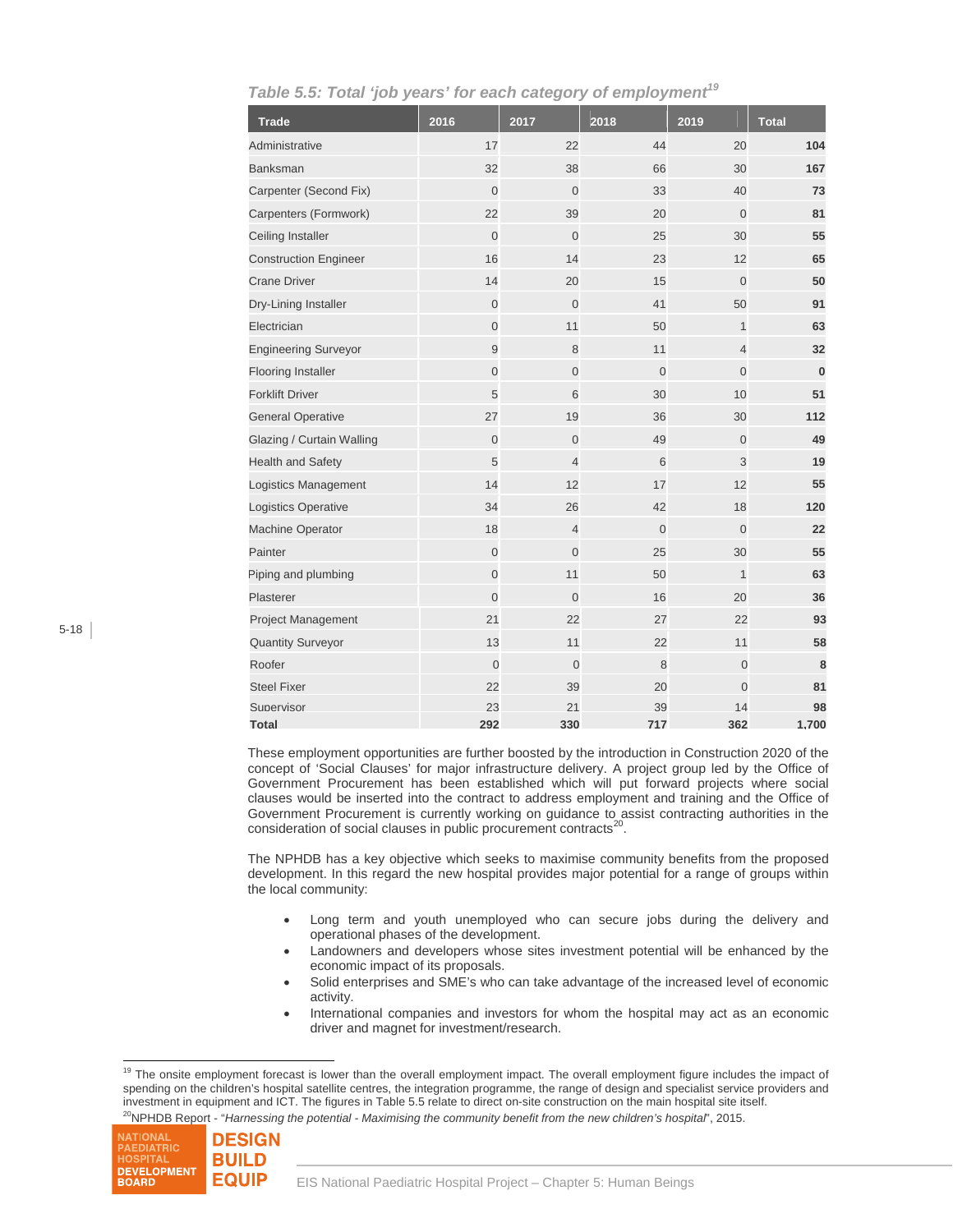- Young people in the area who will have better access to training, work placement and progressive careers locally.
- Local suppliers who will find greater business opportunities locally as the economy grows.
- Hospital staff who will be attracted to live in the area as the process of regeneration takes hold.
- The scheme will assist in reducing health inequalities for children and young people across the island of Ireland.

Social clauses are being considered for the new children's hospital project and may include targets in relation to:

- The level of total project labour to be carried out by personnel registered as long term unemployed
- The level total project labour to be a 'new entrant' (leaving an educational, college establishment & not an apprentice)
- The level of total project labour to be employed under a registered scheme of apprenticeships
- The number of apprenticeships to be completed through the Construction Industry Federation 'Pilot Apprenticeship Legacy Programme'.
- The number of work place experience places/annum to be delivered for 3rd level education<sup>21</sup>

Such Clauses seek to ensure not only that there is a direct benefit for the local area in terms of employment but that the benefit is targeted at those areas which warrant particular focus i.e. longterm unemployment and youth unemployment<sup>22</sup>. The attached '*Harnessing the Potential'* Report by the NPHDB, see Appendix 5.1, outlines the approach to working in partnership to maximise social clauses, highlighting that the procurement process can also provide opportunities for social enterprise and Small Medium Enterprises.

In addition, the development of the National Paediatric Hospital Project on St. James's Hospital campus represents a major stimulus to the local area economy which can bring a range of positive impacts. In the longer-term there will be further demand-side impacts from the on-going operation of the hospital which offer potential to assist in the on-going regeneration of the local area. The opportunity also exists to capitalise on the inflow of existing and additional staff to the area as discussed in the NPHDB '*Harnessing the Potential'* Report.

Overall, the proposed development has the potential to provide both short and long term direct and indirect local employment benefits to the local economy during the construction phase, a very positive outcome.

#### *5.1.11.2 Operational Phase*

#### *National*

In addition to the short-term demand-side impacts of the construction phase, the development of the National Paediatric Hospital Project on St. James's Hospital campus offers the potential for longer-term economic and employment impacts. While the total economic contribution of the new children's hospital is anticipated to extend beyond the activity generated within it in terms of wages and payments for hospital goods and services and the generation of additional secondary activity, these impacts will be most applicable at the regional and local levels.

At the national level, the impacts associated with the operational phase will relate primarily to the enhanced health care delivered by the new hospital and the associated economic and social benefits. It is not envisaged that the operation of the new children's hospital will have a significant impact on employment nationally.

 $\overline{a}$ 





<sup>&</sup>lt;sup>21</sup> Information supplied by EY, July 2015.

<sup>&</sup>lt;sup>22</sup> Information supplied by EY, July 2015.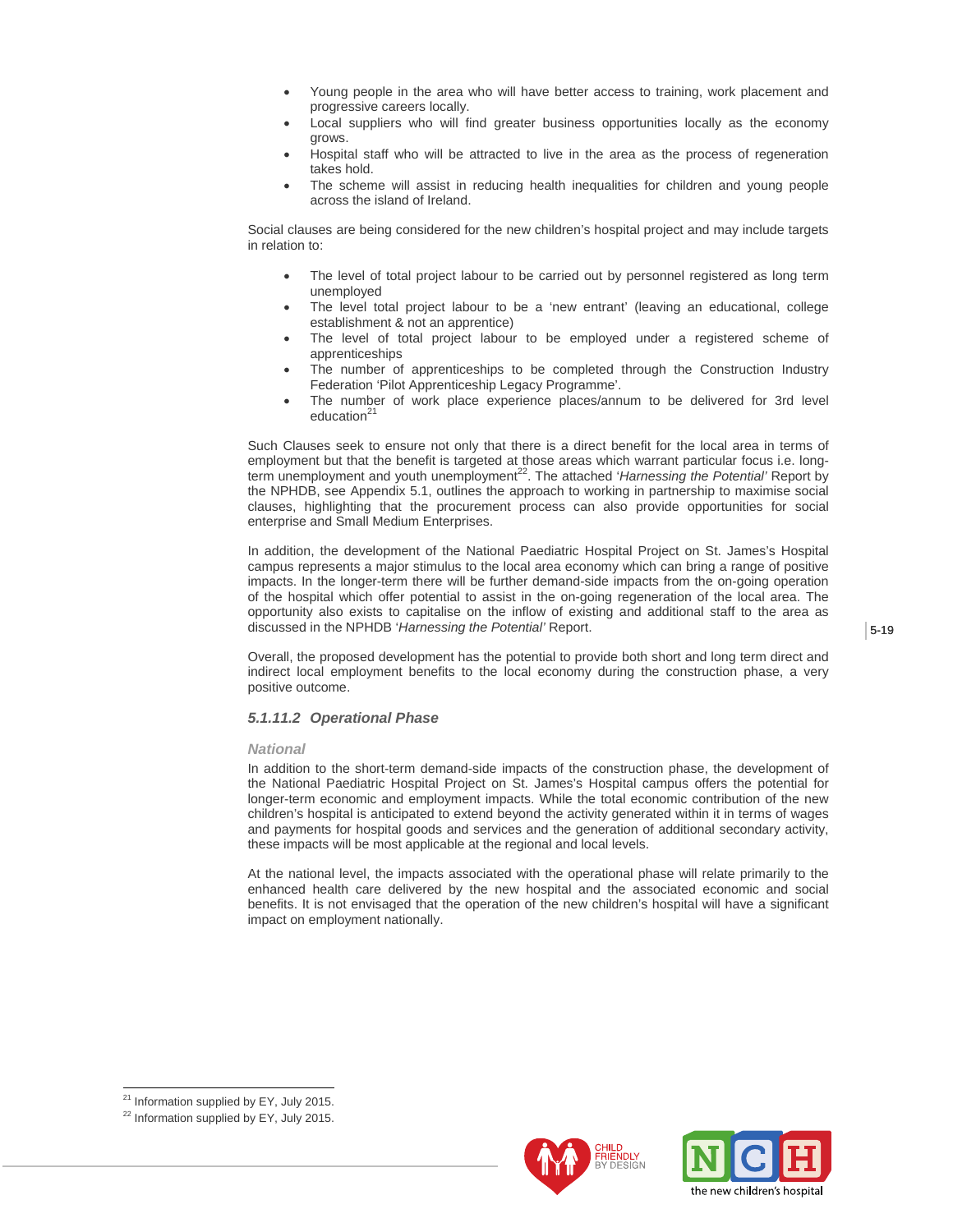#### *Regional*

As outlined in the NPHDB '*Harnessing the Potential'* Report empirical evidence demonstrates that the healthcare industry is a significant contributor to economic activity, extending beyond the activity generated within them through the economy and generating additional secondary activity. The NPHDB '*Harnessing the Potential'* Report references a number of examples of hospitals including *inter alia the* Boston Children's Hospital and Cincinnati Children's Hospital where the research areas have grown and attracted more enterprise and synergies to form from the creation of innovative clusters<sup>23</sup>. Such clusters can have economic benefits which reach well beyond the local area to the regional level.

#### *Local*

The Report '*Harnessing the Potential'* by the NPHDB identifies the new children's hospital as offering major potential for a range of cohorts within the community including:

- Long-term and youth unemployed who can secure jobs during the delivery and operations phases
- Social enterprises and SMEs who can take advantage of the increased level of economic activity
- Internationally trading companies for whom the hospital may act as a magnet
- Young people in the area who will have access to training, work placement and progressive careers within the locality
- Hospital staff who will be attracted to live in the area as the process of regeneration takes hold
- The wider community, as these impacts come together to exert a positive energy within the local area $^{24}$

In relation to the economic impacts of hospitals on local labour markets, research has found that hospitals have measurable positive labour market outcomes above their primary objective of providing healthcare. The study showed that hospitals, particularly in rural communities, provide a significant number of non-health related employment and higher wage jobs to residents based on education level. Other benefits including research, education and community activities are reported to make significant impacts on a hospital's local area $^{25}$ .

Overall the operation of the new children's hospital has the potential for longer-term economic benefits for the local area through both the employment offered directly by the hospital and also through the creation of a local sustainable, high value-adding enterprise base.

In addition, the hospital will be a major employer in the local community. When fully operational it will provide employment for over 3,000 staff. While many of these will transfer from the existing hospitals, the uplift in activity envisaged in the medium-term, coupled with natural processes of resignations and retirements, will mean that there will be a need for 450 additional staff in 2020, over and above 2014 levels.

As an employer of predominantly high-value roles, the new children's hospital offers further potential to act as catalyst for regeneration in the area. The attached NPHDB Report '*Harnessing the Potential*' sets out an approach to maximise the impact of this opportunity within the local area including mapping career paths for young people in the catchment.

#### *5.1.11.3 Worst Case Scenario*

#### *National*

A "worst case-scenario" at the national level would be that the proposed development does not proceed. This would have a considerable negative affect as it would mean that a substantial capital investment and a significant demand-side stimulus would be removed from the national economy. The result of this would be no addition to the productive capacity of the economy or to the vital national health infrastructure. The benefits detailed above and in the Report '*Harnessing the Potential'* by the NPHDB would all be lost.

The Health Service Executive's Clinical Programme for Paediatrics and Neonatology could not be implemented. This would have a direct negative impact on the planned transformation of the paediatric healthcare services in Ireland, which would have knock-on impacts nationally in relation to future employment potential within the Sector.



<sup>&</sup>lt;sup>23</sup> NPHDB Report - "Harnessing the potential - Maximising the community benefit from the new children's hospital', 2015.

<sup>&</sup>lt;sup>24</sup> NPHDB Report - "Harnessing the potential - Maximising the community benefit from the new children's hospital', 2015.<br><sup>25</sup> J. Dorfman & A. Mandich (2014) The Impact of Hospitals on Local Labor Markets: Going Beyond IMP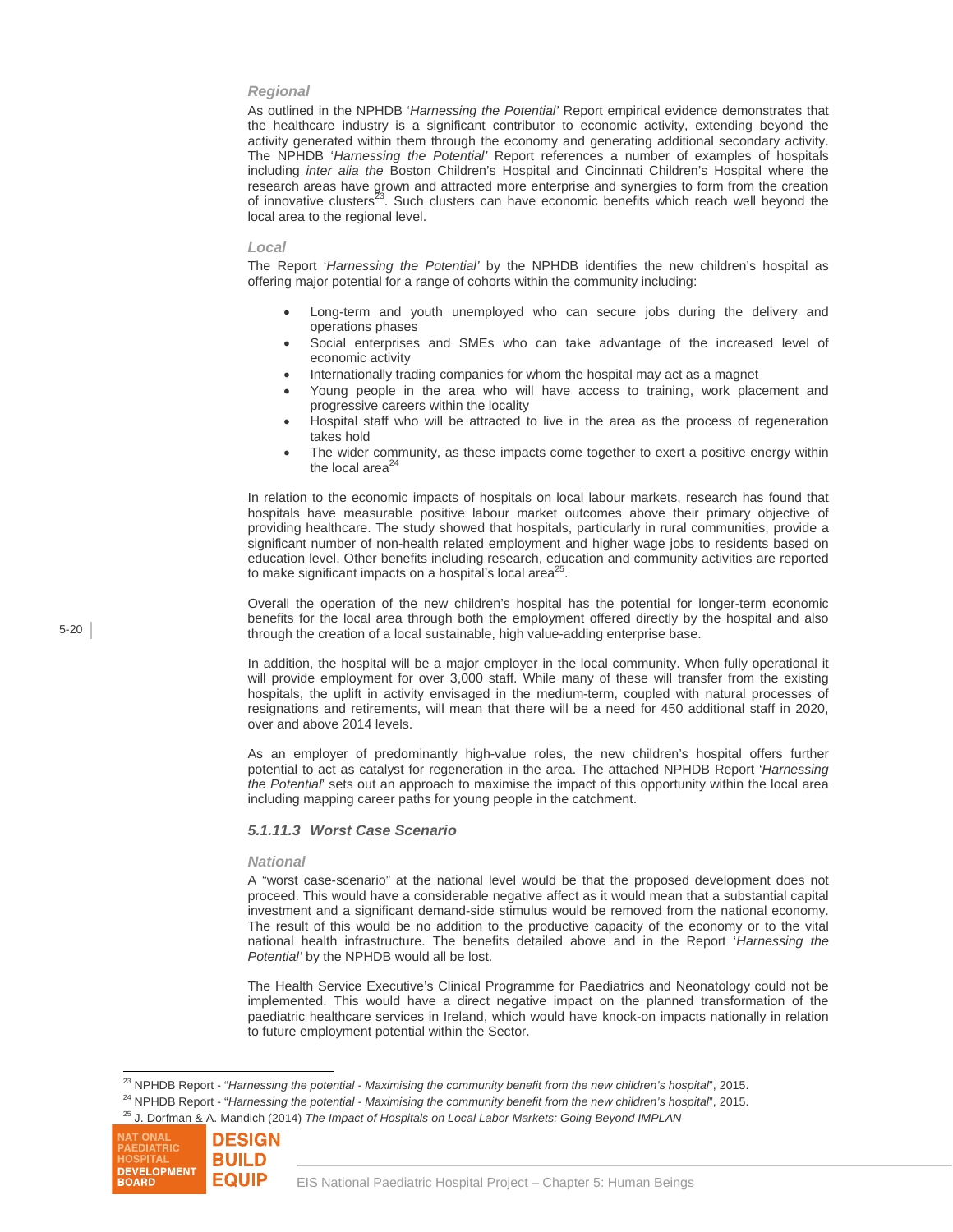#### *Regional*

The proposed development not proceeding would also be the "worst case" scenario at the regional level. This would have a direct negative impact on employment regionally as it would remove the opportunity to provide employment in a sector which is experiencing high levels of unemployment both regionally and locally. In addition, it would remove the contribution to wider economic activity in the Region, the generating of additional secondary activity and the potential to develop medical and research hubs.

There would be no upgrading of the national tertiary and quaternary paediatric services which would continue to be provided across the three existing facilities at Our Lady's Children's Hospital Crumlin, Temple Street Children's University Hospital and the National Children's Hospital at Tallaght. Potential new direct employment opportunities offered by the new children's hospital would also be lost.

#### *Local*

A "worst case" scenario at the local level would be that the proposed development does not proceed. The lands at St. James's Hospital campus would remain in use for car parking and other ad hoc ancillary hospital uses and there may be a negative impact on future expansion plans which could have a knock on impact for future employment potential at the Hospital. In addition all of the benefits identified in terms of employment including targeting jobs towards the locally unemployed, the local economy benefits and demand side impacts from operation of the hospital and the strategic potential in terms of the creation of medical and research hubs, would be lost.

Another worst case scenario may be that throughout the development of the new children's hospital an employment or economic benefit is not experienced locally, or existing jobs are displaced, although considered unlikely. In this regard, potential exists for employment additionality in the construction sector locally while the NPHDB *'Harnessing the Potential'* Report sets out a road map for maximising the potential impact of the new children's hospital within the area and making it a truly transformative investment<sup>26</sup>

## *5.1.12 Ameliorative, Remedial or Reductive Measures on Employment*

#### *5.1.12.1 Construction Phase*

#### *National*

The national level impacts relating to this phase of development would primarily be the economic and social benefits derived from the enhanced healthcare delivered by the new hospital. More broadly, the investment will support jobs in the national economy through the construction of the children's hospital satellite centres and spending on other components such as ICT and equipment.

This Phase of development is unlikely to generate any significant adverse impact on the national employment profile and as such, no remedial or reductive measures are identified.

#### *Regional*

In terms of the regional level impacts it is envisaged that these would primarily be positive, providing new employment in the construction sector which is currently experiencing high levels of unemployment. The construction phase of the proposed development is unlikely to generate any significant adverse impact on employment regionally, therefore, no remedial or reductive measures are identified.

#### *Local*

l

The impacts of the construction phase of the new children's hospital in terms of economic output and employment at a local level will generally be positive. The proposed development will provide new employment in the construction sector, an area where there are currently high levels of unemployment. In addition, as outlined in the NPHDB '*Harnessing the Potential*' Report, social clauses present the opportunity to reduce the level of the long-term unemployed and provide training opportunities for the youth unemployed, focusing in both instances on the local level first. In this regard the Applicant has indicated the willingness to accept a condition to ensure that the local employment benefits set out in the NPHDB '*Harnessing the Potential*' Report are realised during the construction phase.

This Phase of development is unlikely to generate any significant adverse impact on the local employment profile and as such, no remedial or reductive measures are identified.

<sup>26</sup> NPHDB Report - "*Harnessing the potential - Maximising the community benefit from the new children's hospital*", 2015.



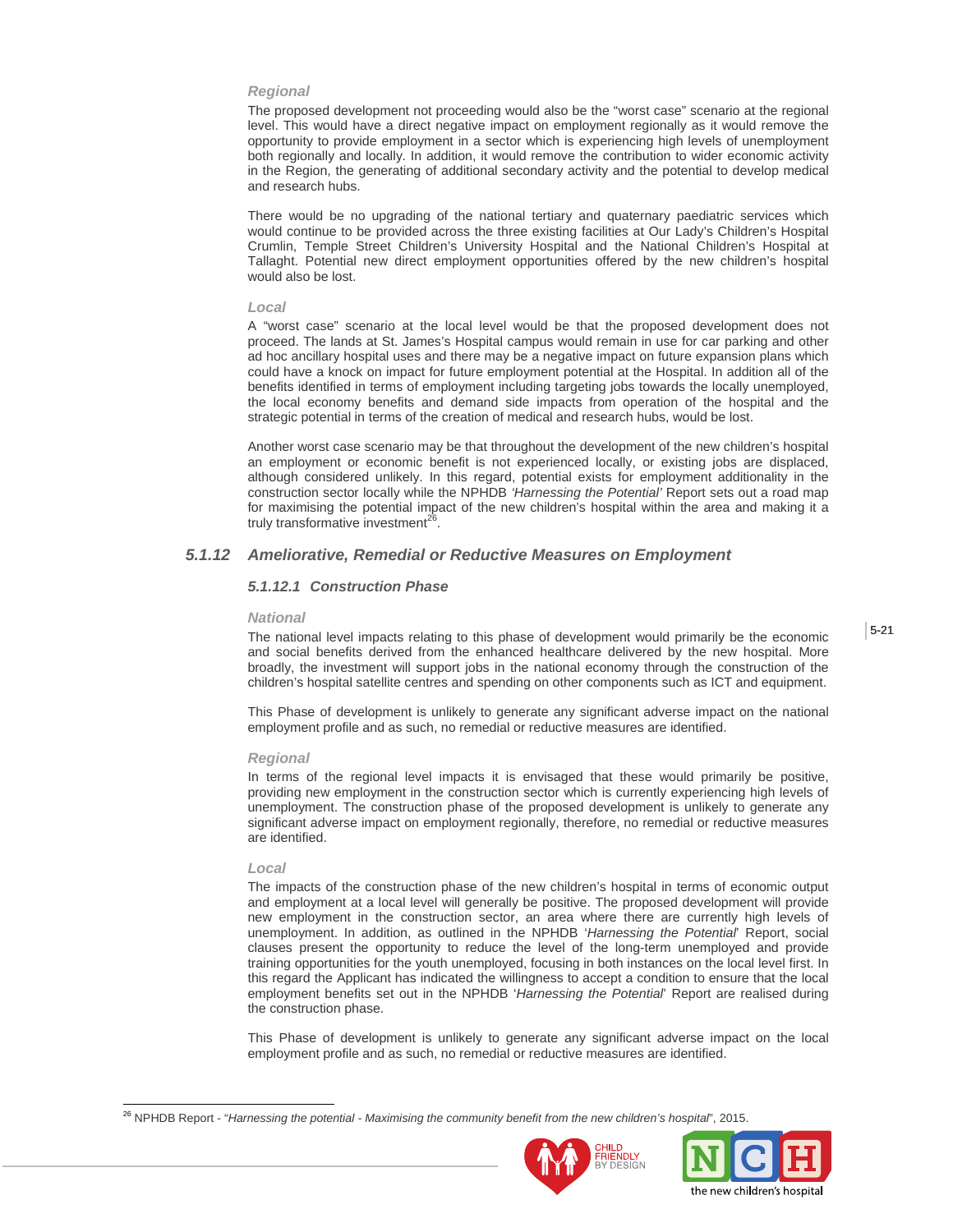#### *5.1.12.2 Operational Phase*

#### *National*

At the national level, the impacts associated with the operational phase of the National Paediatric Hospital Project on St. James's Hospital campus will relate primarily to the enhanced healthcare delivered by the new hospital and the associated economic and social benefits. It is not envisaged that the operation of the new children's hospital will have a significant impact on employment nationally and as such, no remedial or reductive measures are identified.

#### *Regional*

The operation phase of the new children's hospital offers the potential for longer-term economic and employment impacts, including employment generated directly by the hospital and also secondary activity, which may be applicable at the regional level. No remedial or reductive measures are therefore, considered necessary with respect to employment at a regional level during the operational phase.

#### *Local*

The operational phase offers potential for longer-term positive economic impacts in the local area through both the employment offered directly by the hospital and due to the creation of a local sustainable, enterprise base. No remedial or reductive measures are therefore considered necessary in this regard.

### *5.1.13 Predicted Impact of the Proposal on Employment*

#### *5.1.13.1 Construction Phase*

#### *National*

At the national level, impacts relating to this phase of development would primarily be the economic and social benefits derived from the enhanced healthcare delivered by the new children's hospital. More broadly economic impacts will arise from the investment which will support jobs in the national economy through the construction of the children's hospital satellite centres and spending on other components such as ICT and equipment*27.* 

#### *Regional*

The proposed development is predicted to be capable of providing important direct temporary construction employment, with 1,700 on site job years sustained during the construction phase. Given the existing high levels of unemployment in the construction sector there are likely to be labour resources available, thus it is predicted that the jobs created would bring new employment to the Region as oppose to displace existing employment.

#### *Local*

The benefits of the development in terms of economic output and employment will apply directly to the local area. Given the c.700 construction-related workers signing onto the Live Register locally it is predicted that there is potential for employment additionality at a local level. In this regard it is proposed that the Applicant will accept 'social clauses' as part of the planning permission and through construction contracts that will help ensure not only that there is a direct benefit for the local area in terms of employment but that the benefit is targeted at those areas which warrant particular focus i.e. long-term unemployment and youth unemployment, see NPHDB 'Harnessing the Potential' Report attached as Appendix 5.1.

It is also predicted that in the longer-term there will be further demand-side impacts from the ongoing operation of the hospital which offer potential to assist in the on-going regeneration of the local area as outlined in the NPHDB '*Harnessing the Potential*' Report.

#### *5.1.13.2 Operational Phase*

#### *National*

It is predicted that the total economic contribution of the new children's hospital will extend beyond the activity generated within it in terms of wages and payments for hospital goods and services, to the generation of additional secondary activity. Such impacts will be most applicable at the regional and local levels. At the national level the operational phase is not predicted to have any significant impact.

27 NPHDB Report - "*Harnessing the potential - Maximising the community benefit from the new children's hospital*", 2015.



l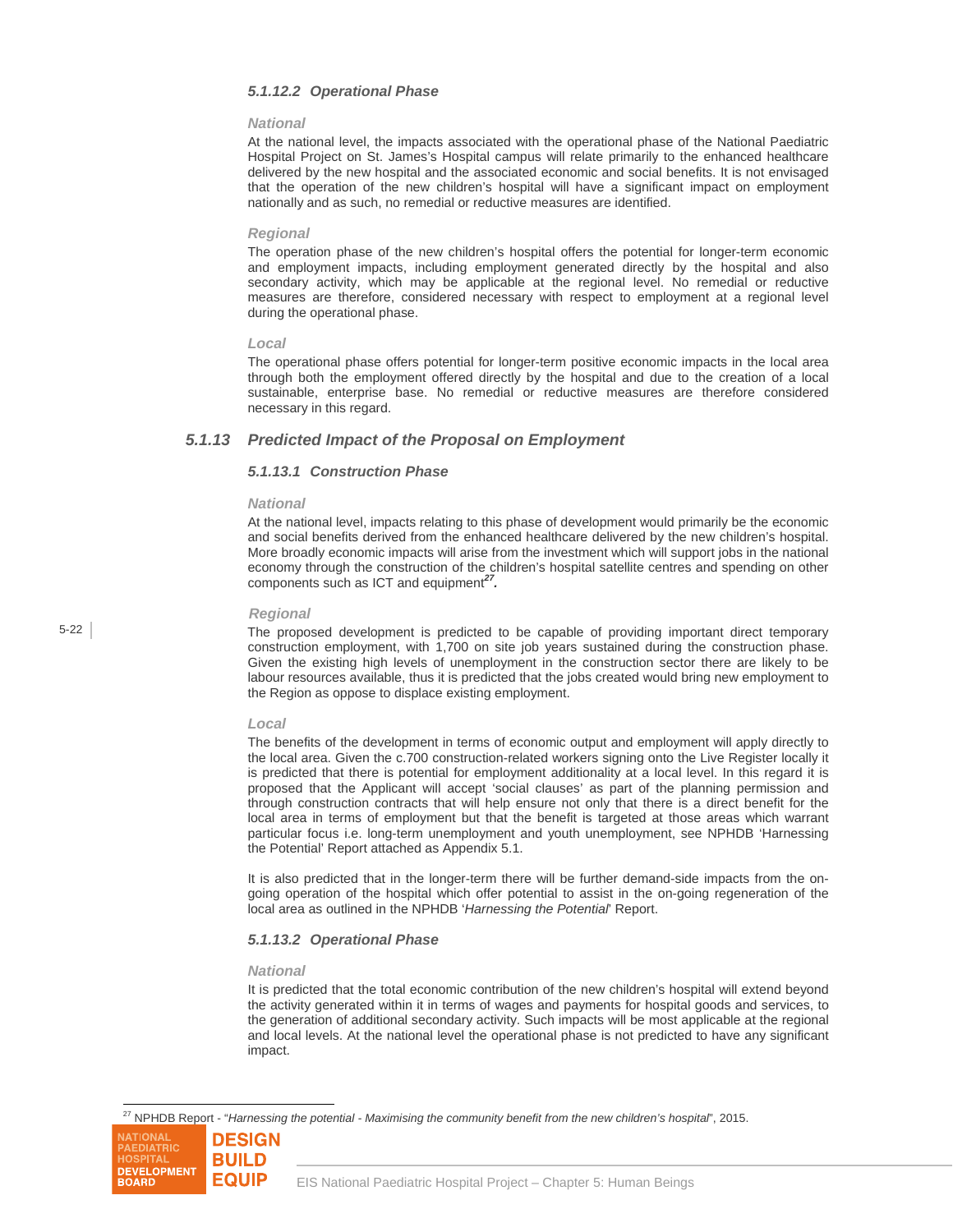#### *Regional*

The healthcare industry is a significant contributor to economic activity, extending beyond the activity generated within them through the economy and generating additional secondary activity. It is predicted that hospital will create indirect and induced economic activity within the Region specifically in relation to the opportunity to create medical and research hubs.

#### *Local*

It is predicted that the National Paediatric Hospital Project at St. James's Hospital campus will impact the economy of the local area as it will offer major potential for a range of cohorts within the community.

It is predicted that the hospital when operational will have measurable positive labour market outcomes above their primary objective of providing healthcare. As outlined in the NPHDB Report '*Harnessing the Potential*' such opportunities will come from areas such as research as well as the wider regeneration of the area. Overall, the development is likely to have positive knock on economic impacts for local businesses.

## *5.1.14 Cumulative impact of the new children's hospital development on Employment*

The new children's hospital will form the epicentre of the network of paediatric care in Ireland and when operational, it will see an additional 3,000 staff at the St. James's Hospital campus. While a large portion of these jobs will be transferred from Our Lady's Children's Hospital Crumlin, the National Children's Hospital at Tallaght and Temple Street Children's University Hospital, c. 450 additional hospital staff will be employed when operational, with at least an additional 100 expected to be employed from hospital spending and from patient, visitor and staff spending<sup>28</sup>.

As above, research on the impact of hospitals on local labour markets found that hospitals provide a significant number of non-health related employment and higher wage jobs to residents based on education level<sup>29</sup>. Other benefits are identified in the NPHDB 'Harnessing the Potential' Report and include *inter alia* research, regeneration and enterprise opportunities which have the potential to make a significant impact on the local area.

The co-location of medical uses at St. James's Hospital campus, along with research facilities, may also act as an attractor for other related medical and service sectors to locate to this part of the City, with the hospital itself likely to draw visiting medical professionals from Ireland and internationally. The NPHDB '*Harnessing the Potential'* Report references a number of examples of hospitals including *inter alia the* Boston Children's Hospital and Cincinnati Children's Hospital where the research areas have grown and attracted more enterprise and synergies to form from the creation of innovative clusters<sup>30</sup>

Both the Urban Initiatives Report and the NPHDB '*Harnessing the Potential'* Report identify the regeneration opportunities presented by the proposed development, referencing the Initiative for Competitive Inner City document. This document views an institutional anchor like a hospital as having seven roles in supporting the regeneration of local communities as illustrated on Figure 5.8 below.

<sup>30</sup> NPHDB Report - "*Harnessing the potential - Maximising the community benefit from the new children's hospital*", 2015.





 $\overline{a}$ <sup>28</sup> NPHDB Report - "Harnessing the potential - Maximising the community benefit from the new children's hospital', 2015.<br><sup>29</sup> J. Dorfman & A. Mandich (2014) The Impact of Hospitals on Local Labor Markets: Going Beyond IMP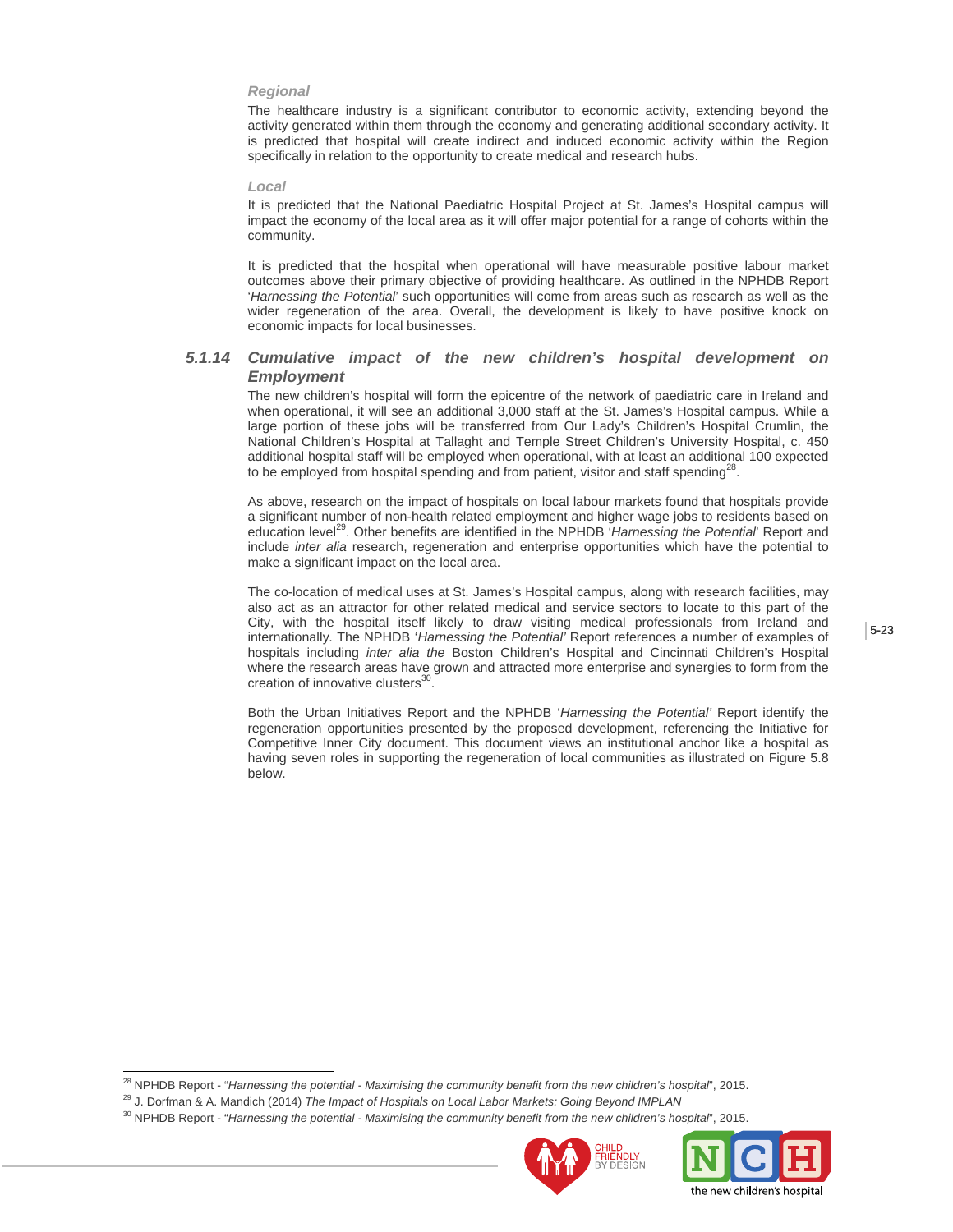

*Figure 5.8: The role of a local community development anchor31*

In terms of cumulative impacts on employment as a '*cluster anchor'* the Urban Initiatives Report asserts that the investment at St. James's Hospital campus can draw other health related industries and suppliers to the area creating a cluster in close proximity with the clinical practitioners and generating economic growth and investment that will benefit both the local area and the city. The Urban Initiatives Report states that in the long term the corridor should be recognised nationally and internationally as Dublin's creative, health and innovation cluster providing significant numbers of jobs, generating a significant proportion of the Dublin's gross value added, supported by a vibrant and prosperous residential hinterland.

In addition, the new children's hospital will also provide a platform for the development of St. James's Hospital campus as a whole as outlined in the capacity study that demonstrates how future development might potentially be accommodated on the Campus, see the Architectural Design Report. The future cumulative development of St. James's Hospital campus, to include the emerging future Maternity Hospital, will have an important role to play in the implementation of the Model of Care and also has potential to further impact employment in health related areas and ancillary services, in the local and wider area. While the impacts of the future development of St. James's Hospital campus are best examined and assessed when the details of such proposals are known, the provision of the new children's hospital represents an important step both in terms of the implementation of the Model of Care and also the future role of St. James's Hospital campus in national healthcare.

## *5.1.15 Community – Receiving Environment*

St. James's Hospital campus as a healthcare campus is a well-established facility. While the new children's hospital will form part of and contribute to the range of healthcare services offered on campus, achieving co-location initially and ultimately tri-location with the emerging future Maternity Hospital, it differs from regular acute hospitals in its operation. Such hospitals treat one-off acute illnesses or injuries on a short term basis, however, the new children's hospital will provide national tertiary and quaternary paediatric services to children with acute severe illnesses and chronic complex conditions. Such patients can be resident at the hospital for long periods of time, with many having a lifelong relationship with the hospital, returning as out-patients.

The lands surrounding St. James's Hospital campus are urban in nature and comprise a mixture of land uses typical of such a location including *inter alia* residential, commercial, industrial and recreational uses. The receiving environment from a community perspective, therefore, comprises of three principal elements as follows:

 $\overline{a}$ 31 Initiative for Competitive Inner City, as cited in the Urban Initiatives Report - *National Paediatric Hospital – Local Regeneration Opportunities*

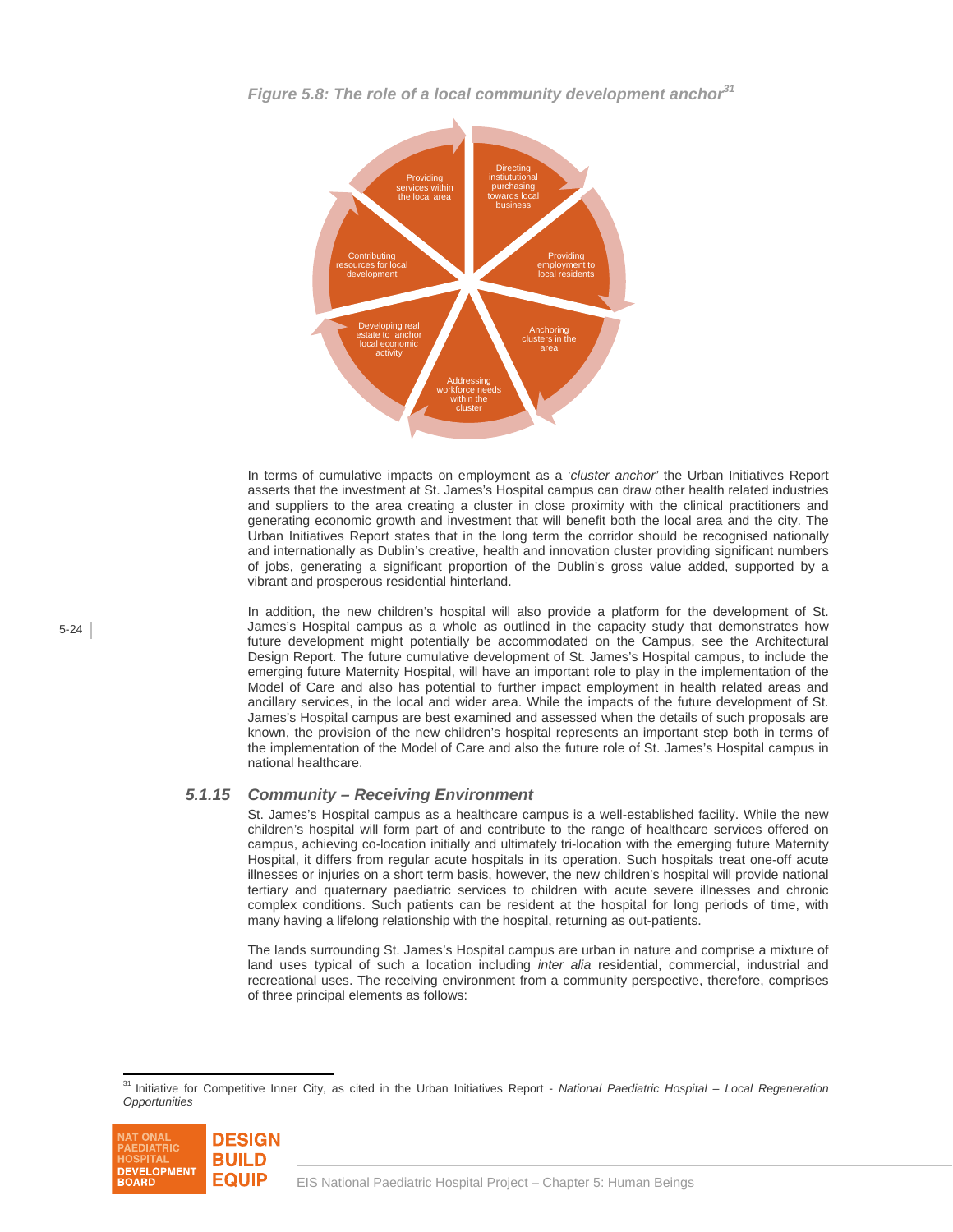- The resident community
- The working community
- The visiting community

The impacts likely to be experienced by the community relate to the physical enjoyment of the local area and accessibility to local amenities. As such they are likely to be sensitive to the following types of impacts:

- Traffic/Access
- Loss of amenity (Noise, Dirt, Dust, etc.)
- Landscape & Visual Amenities
- Community Severance

#### *5.1.15.1 The Residential Community*

The resident community in the first instance includes the patients residing temporarily in the hospital itself. These inpatients, which will come from all over the island of Ireland, will be aware of the proposed development during construction and operational phases.

Beyond the campus boundary the proposed development will adjoin established residential areas at Mount Brown, Cameron Square, O Reilly Avenue, Brookfield Road and South Circular Road. While these surrounding residential communities will be familiar with the current operations of the established facilities on campus, they are likely to also become aware of any additional adverse impacts on their residential amenities arising from the proposed development.

#### *5.1.15.2 The Working Community*

The working community first and foremost includes the existing staff employed on St. James's Hospital campus and the working community who are resident in the surrounding residential areas. Thereafter there are a number of local commercial premises proximate to St. James's Hospital campus, including those located in Rialto Village, those along James's Street and the commercial and leisure facilities at Fatima.

### *5.1.15.3 The Visiting Community*

Given the range of facilities provided on St. James's Hospital campus, including *inter alia* an inpatient hospital, there is an associated visiting community to the lands in question. Visiting hours are 14:30 (2.30pm) - 15.30 (3.30pm) and 19:00 (7pm) - 20:00 (8pm). Visitors would also include out-patients attending the hospital to avail of follow up services following discharge. The visiting community could also be said to extend to in and out patients.

## *5.1.16 Potential Impacts of the Proposed Development on Community*

### *5.1.16.1 Construction Phase*

#### *The Resident Community*

As St. James's Hospital provides in-patient care it has a resident population on site. However, the majority of the resident population in the vicinity of the proposed development site is outside the hospital campus, thus the 'resident community' typically refers to the surrounding residential community outlined above.

The resident community is likely to experience impacts arising from loss of amenity associated with the construction phase in the first instance. Impacts arising from noise and vibration emissions are assessed in Chapter 11 - Noise and Vibration. Impacts arising from construction traffic emissions, and dirt and dust emissions arising from demolition and excavation works during the construction phase are addressed in Chapter 12- Air Quality and Climate. In addition to construction dust, there is the potential for *Aspergillus* impacts *(*Legionnaires' disease) to occur. Construction traffic with respect to impact on the local road network is addressed in Chapter 6 - Traffic and Transportation. In this regard it should be noted that the Campus will continue to remain accessible to out-patient and visitor traffic (visitor parking and patient drop off) from James's Street, with staff vehicles and service traffic able to access internal areas. As the construction compound is to be located at Davitt Road, Chapter 6 – Traffic and Transportation also includes details on the construction access routes i.e. one via South Circular Road/Mount Brown and the second via the South Circular Road/Suir Road, as well as the proposed construction access provisions on site including:



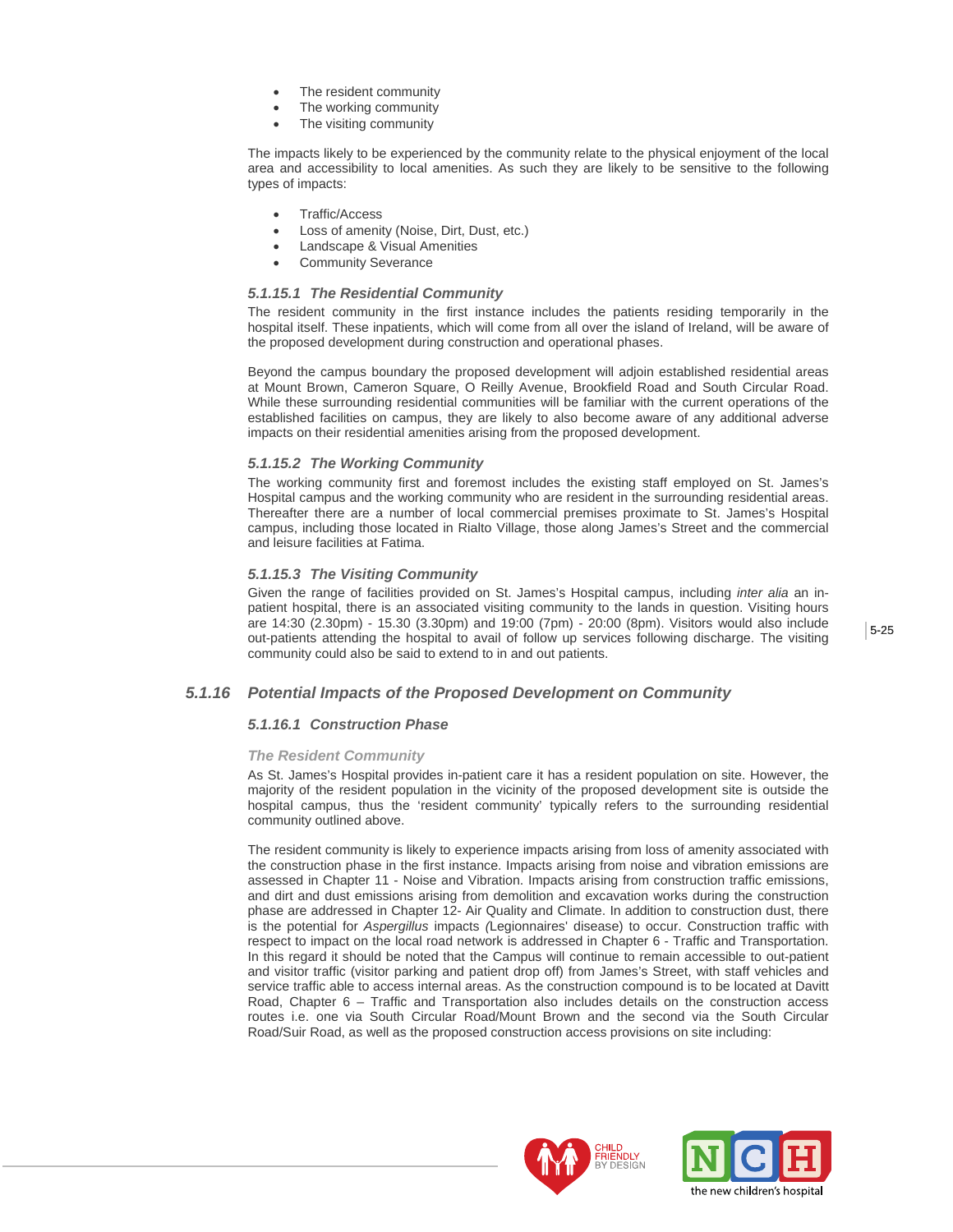- The new permanent roadway to the west of St. James's Adult Hospital
- A section of the new internal road to the west of O'Reilly Avenue
- A section of the access ramp from Mount Brown
- A temporary roadway within the Linear Park (along the LUAS red line) and connection to the existing traffic signals at the junction of South Circular Road and Brookfield Road

During the construction phase the resident community may experience some temporary disruption attributable to works to vehicular entrances and alterations to car parking within the Campus, which will be reduced by 597 spaces. An outline Construction Management plan has been prepared to mitigate any disruption as far as possible, and impacts are expected to be temporary. Similarly works along the public road may also impact the surrounding resident community with the likely impacts with respect to traffic described in Chapter 6 – Traffic and Transportation of this EIS. The outline Construction Management Plan has been prepared to mitigate potential impacts.

During the construction phase the resident community is likely to experience visual impact attributable to a change to landscape and visual amenities. Such impacts arise due to changes in the site to facilitate the proposed development, the new build within the site, and alterations to boundary treatments specifically along South Circular Road, to the linear park and to the boundaries with Cameron Square and O'Reilly Avenue. These impacts are described in detail and comprehensively assessed in Chapter 14 - Landscape and Visual Impact Assessment.

#### *The Working Community*

The impacts of the proposed development during the construction phase will also be experienced by the working population on St. James's Hospital campus. This working community on site will increase during the construction period, having regard to the c.1,700 construction workers which will be on site over the duration of the build<sup>32</sup>. In this regard loss of amenity and accessibility issues described in this EIS in relation to Traffic and Transportation – Chapter 6, Noise and Vibration – Chapter 11 and Air Quality and Climate – Chapter 12 are likely to negatively impact both existing staff and temporary construction staff. However, given the high level of accessibility to St. James's Hospital campus via public transportation and subject to the application of appropriate mitigation measures and controls noted below, such impacts would not be significant and would be temporary in nature.

The wider working community in the area will be more detached to the changes to the physical environment in comparison to those working on St. James's Hospital campus.

The NPHDB *'Harnessing the Potential'* Report examines in detail the issue of social clauses and community benefit, setting out actions which form a road map for maximising the potential impact of the new children's hospital within the area. The NPHDB '*Harnessing the Potential'* Report identifies the total 'job years' for each category of employment, see Table 5.5 above and looks at the apprenticeship curriculum and peak employment and apprenticeships $33$ . The inclusion of such clauses, which would target jobs at the local community and in areas experiencing high levels of unemployment, would have a positive impact on the local working community.

In addition, the development of the hospital represents a major stimulus to the local area economy which can bring a range of positive impacts. At construction stage there may be positive economic spin off for local businesses as the construction workers avail of local services.

#### *The Visiting Community*

The impacts of the construction phase of the proposed development will be acutely experienced by out-patients and other visitors to the hospital. In this regard loss of amenity and accessibility issues described in this EIS including *inter alia* Traffic and Transportation – Chapter 6, Noise and Vibration – Chapter 11 and Air Quality and Climate – Chapter 12 are likely to be significant but temporary in nature. The wider visiting community will experience the construction phase of the proposed development in a more detached manner, especially having regard to the accessibility of St. James's Hospital campus via public transportation.

#### *5.1.16.2 Operational Phase*

As set out in the NPHDB '*Harnessing the Potentia*l' Report there are clear and tangible benefits to having a hospital in the local area.

<sup>33</sup> NPHDB Report - "*Harnessing the potential - Maximising the community benefit from the new children's hospital*", 2015.



 $\overline{a}$ <sup>32</sup> Note: this is over the entire construction period.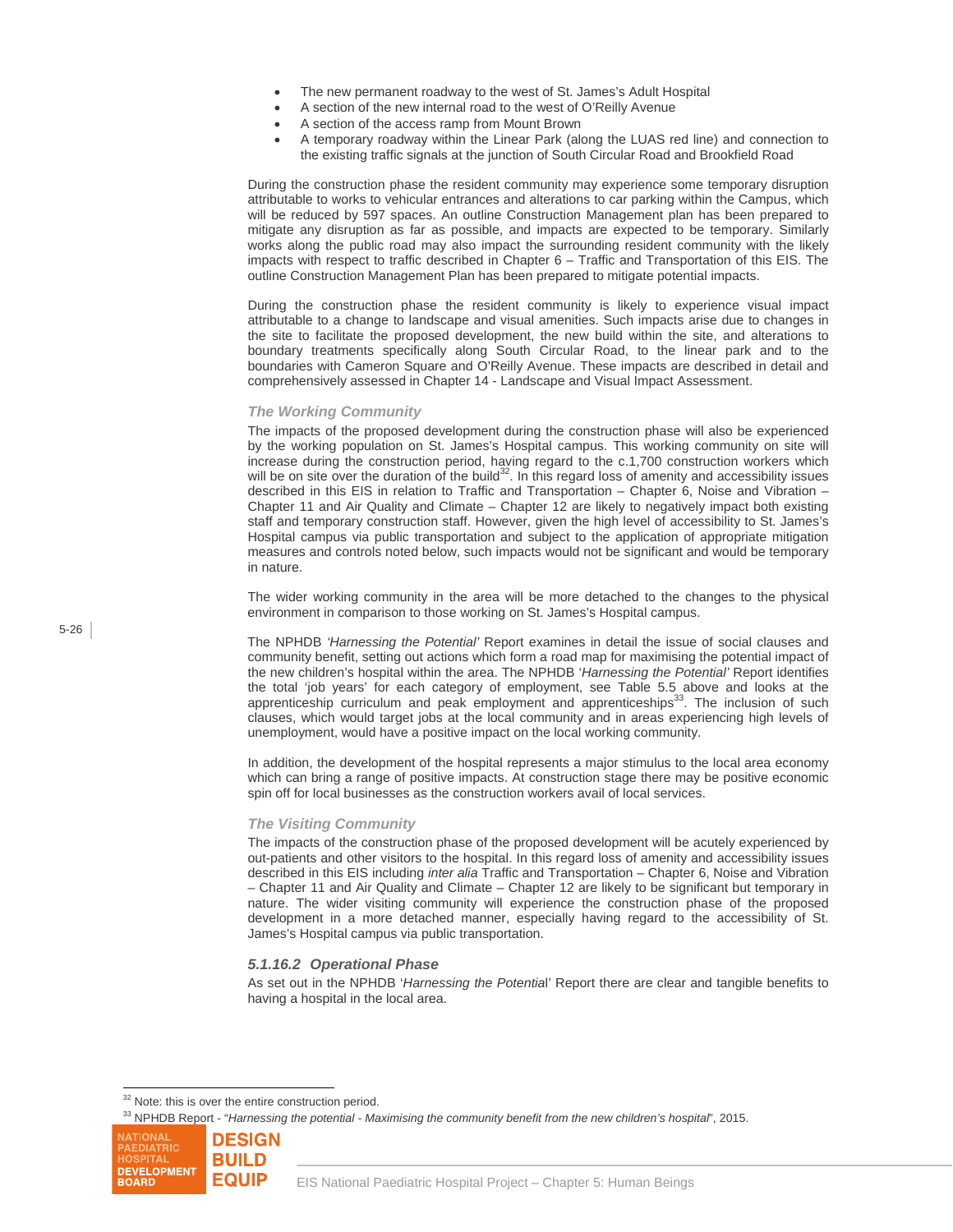#### *The Resident Community*

The completion of the new children's hospital and the commencement of its operation is likely to be experienced as a significant positive impact by in-patients, as the quality of paediatric care improves and the care environment is significantly enhanced. This impact will be experienced at a national level.

Local residents are also likely to experience positive impacts such as permeability and accessibility from both South Circular Road and the linear park/Rialto LUAS stop to the south will be enhanced. Chapter 6 - Traffic and Transportation addresses the issue of impacts relating to traffic and the local road network during the operational phase of the hospital predicting that the mitigation proposals included as part of the Transport Strategy ensures that the increase in traffic levels and associated impact during these periods are kept to a minimum.

In relation to Noise and Vibration, Chapter 11 outlines that during the operational phase, potential causes of disturbance are considered to be limited to building services plant, additional vehicles on the existing road system, car parking activity, helicopter movements, traffic on the internal road network and waste/service yard activities. It is predicted that with appropriate mitigation none of these will increase the existing noise climate sufficiently so as to be likely to cause disturbance.

During the operational phase the resident community is likely to experience visual impacts attributable to a change to landscape and visual amenities. Such impacts would be attributable to the change to the site itself in providing the proposed development, to the new children's hospital building, and to the alterations to boundary treatments specifically along South Circular Road, to the linear park and boundaries with Cameron Square and O'Reilly Avenue. These impacts are described in detail and comprehensively assessed in Chapter 14 - Landscape and Visual Impact Assessment.

#### *The Working Community*

The completion of the proposed development and commencement of the operation of the new children's hospital is likely to be experienced as a significant positive impact by the staff working within the hospital. Many of these staff will have come from the three existing out-dated facilities at Tallaght, Crumlin and Temple Street and the new children's hospital will represent a significant improvement to their working environment.

The wider working community in an area will often perceive changes to the physical environment with less intensity, and in a more detached manner in comparison. Loss of amenity during construction and accessibility issues during construction and operational phases are described in other chapters of this EIS including *inter alia* Traffic and Transportation – Chapter 6, Noise and Vibration – Chapter 11 and Air Quality and Climate – Chapter 12. There may be positive economic spin off for local businesses during the construction and operational phases, where construction workers, staff, patients and visitors avail of local services.

#### *The Visiting Community*

The completion of the new children's hospital and the commencement of the operational stage is likely to be experienced as a significant positive impact by out-patients and visitors to the hospital.

In common with the wider working population, the wider visiting community will experience the proposed development in a more detached manner. Loss of amenity during construction and accessibility issues during construction and operational phases are described in other chapters of this EIS including *inter alia* Traffic and Transportation – Chapter 6, Noise and Vibration – Chapter 11 and Air Quality and Climate – Chapter 12.

#### *5.1.16.3 'Do Nothing' Scenario*

If the proposed new children's hospital were not to proceed, the perceptions of the resident, working and visiting communities would remain unchanged.

However, the 'do nothing' scenario would represent a loss to the national healthcare infrastructure and in turn to the resident, working and visiting communities. This would have a negative impact for the patients and staff of the 3 no. existing children's hospitals, who would not benefit from any enhancement of existing facilities and also to the visiting community to the hospitals. The resident community would also be negatively affected as the investment in the area would be lost. This loss of investment would also negatively impact the surround working community who would not benefit due to spin-off business from the hospital.



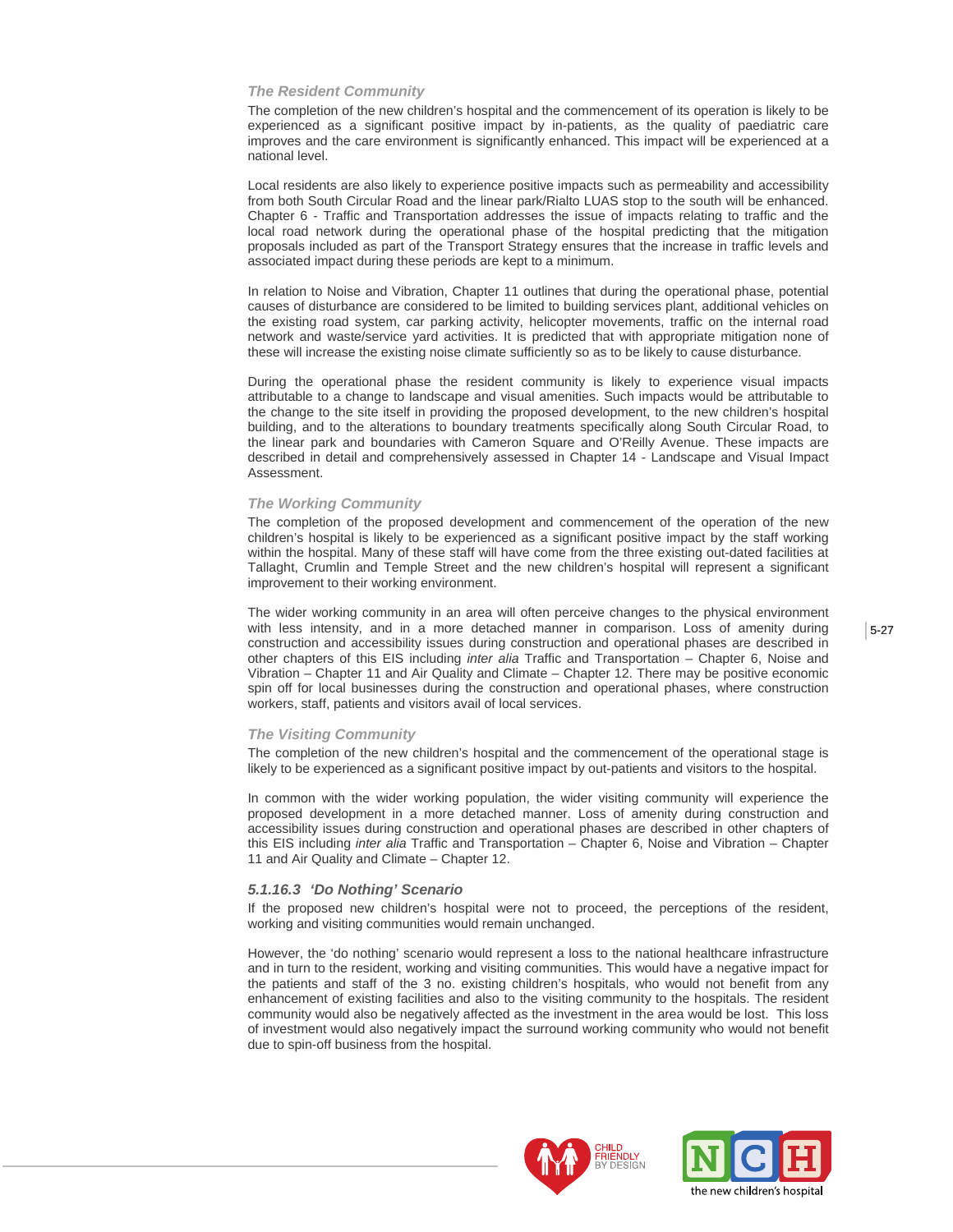## *5.1.17 Avoidance, Remedial or Reductive Measures – Community*

The scale and area of the proposed development will inevitably lead to some adverse localised impacts during the construction phase. It is expected that these adverse impacts would be experienced mainly by the patients and staff on St. James's Hospital campus, the surrounding residential areas and to a lesser extent by the visiting community.

In relation to the existing residential community, condition surveys have, and will, be carried out pre, during and post construction to ensure that the integrity of the neighbouring properties is not compromised and as such there will not be a negative impact on the residential community. Extensive consultations (as outlined in the Planning Report) has been undertaken with local residents through which these surveys and other matters have been discussed.

The potential adverse impacts likely to be experienced relate to loss of amenity in relation to noise, vibration, dust, dirt, construction traffic, during construction phase, and traffic during operational phase. Impact on visual amenities is a more subjective experience which will differ depending on the viewpoint. All of these potential impacts and associated mitigation measures where necessary are discussed in other chapters of this EIS, specifically Traffic and Transportation and the mitigation proposals included as part of the Transport Strategy are included in Chapter 6. Chapter 11 addresses the issue of Noise and Vibration outlining the appropriate mitigation measures.

In relation to remedial measures as described in Section 5.1.11.1 above and in the NPHDB *'Harnessing the Potential'* Report, the introduction of Social Clauses will focus on reducing the level of the long-term unemployed and provide training opportunities for the youth unemployed at a local level. This will have a direct positive impact on the working community within the local area as it will target the long-term unemployed and youth unemployment.

In relation to *Aspergillus*, prevention works will take place before construction commences. The prevention works will involve sealing the windows to the facades of the Keith Shaw, Hollywood & Stevenson, William Wilde, Benett and Colles wards. These works will form part of an *Aspergillus* prevention plan and will ensure the prevention of *Aspergillus* spores spreading. These are referred to in Chapter 12 and the outline Construction management Plan.

## *5.1.18 Predicted Impact of the Proposal on Community*

#### *5.1.18.1 Construction Phase*

#### *The Resident Community*

It is likely that any impacts emerging from the construction phase of the development will be temporary and will result in a general loss of amenity, for example an increase in the daytime noise levels in the locality, albeit within statutory limits, dust from construction traffic etc. However, through the implementation of the remedial and reductive measures proposed during the construction period, such impacts from the proposed development on the resident communities in the area will not be significant and any impact will only be temporary in nature.

#### *The Working Community*

The temporary impacts from the construction phase of the development will mainly affect the employees and patients on St. James's Hospital campus and will again relate to general amenity loss. The implementation of the remedial and reductive measures proposed during the construction period, will ensure that such impacts will not be significant.

The implementation of the Social Clauses discussed above and in the NPHDB *'Harnessing the Potential*' Report, will target the long-term unemployed and youth unemployment in the area. This initiative should help reduce the long-term unemployed and will provide training opportunities for the youth unemployed at a local level.

In addition, and as detailed in the NPHDB '*Harnessing the Potential*' Report, the development of the hospital will represent a major stimulus to the local area economy, the construction stage of which will bring positive economic spin offs for local businesses as the construction workers avail of local services.

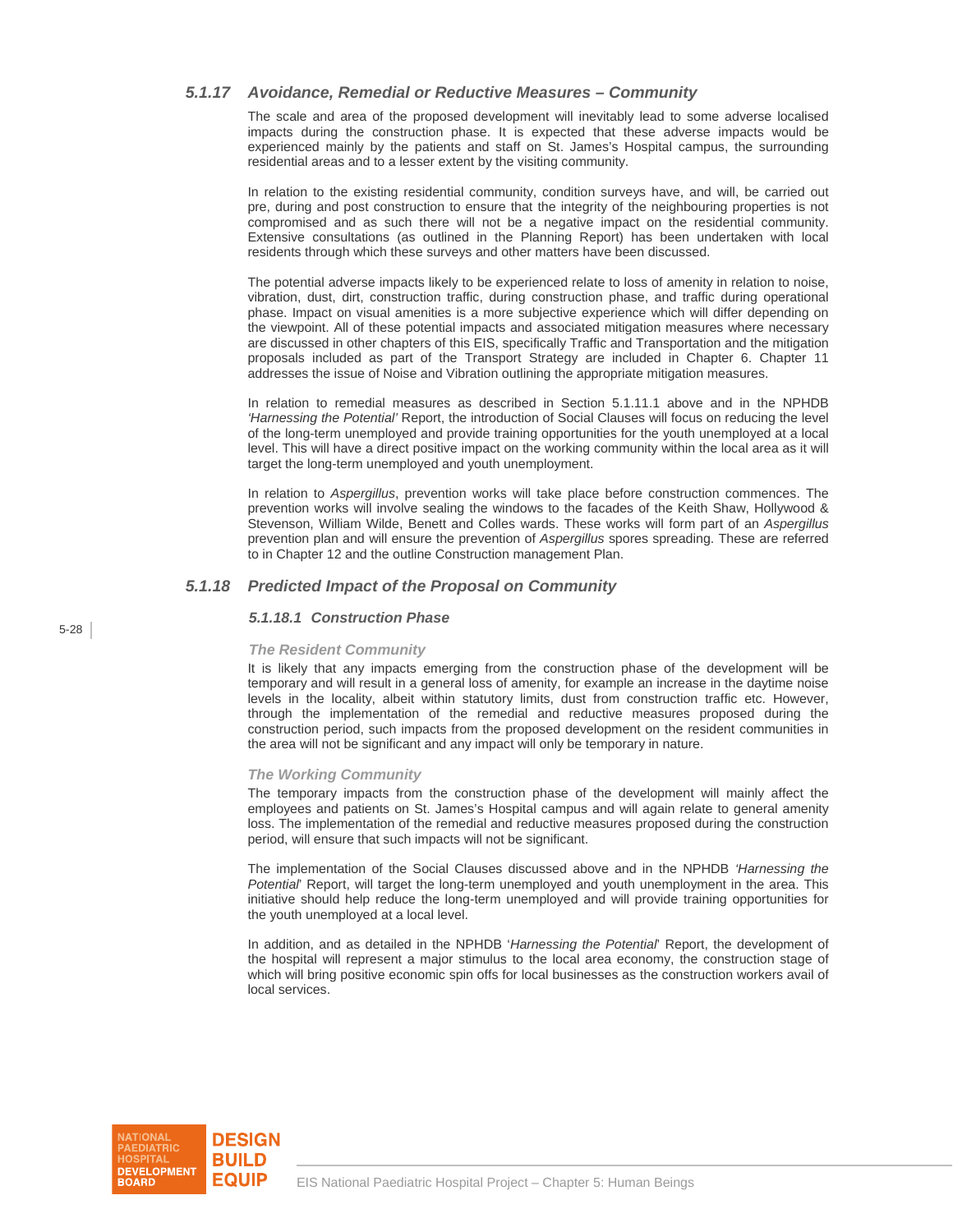#### *The Visiting Community*

It is likely that any impacts emerging from the construction phase of the development will be temporary and will affect the visiting community to the area and to St. James's Hospital campus insofar as it will generate general loss of amenity impacts. However, implementation of the remedial and reductive measures proposed during the construction period, the impact of the proposed development on communities in the area will not be significant and any impact will only be temporary. *Aspergillus* risk will be managed in advance of construction and it is not expected that further impacts will occur.

#### *5.1.18.2 Operational Phase*

#### *The Resident Community*

There are a number of impacts predicted arising from the operational phase of the new children's hospital on local residents. Traffic, Micro Climate and the Landscape & Visual impacts are assessed in Chapters 6, 13 and 14 respectively of the EIS respectively. While the overall landscape/townscape and visual impact of the proposed development from close-distance locations can be described as significant and often positive, it is accepted that there is a very notable change in the existing visual environment for many residential properties in Cameron Square, Ceannt Fort, along Mount Brown, along Brookfield Road and Street and at the eastern end of South Circular Road and Mount Shannon Road. As such the initial temporary and short-term visual impact from such areas and properties will be viewed as being negative.

As outlined in the Urban Initiatives Report, see Appendix 5.2, the significant investment on St. James's Hospital campus could and should have tangible social and economic benefits for the wider community and act as a catalyst for a wider regeneration of the area $34$ . The Urban Initiatives Report highlights significant benefits for the local neighbourhood stemming from the additional activities at the campus as including:

- Opportunities for existing and new local businesses to flourish / establish to serve the hospital;
- Potential for new jobs (both direct and indirect) for local people both through the construction period and once the hospital has opened;
- Investment in local housing and construction of new affordable homes to provide for the new workforce; and,
- Greater activity within the area making the streets safer and removing the blight caused by vacant and under-utilised sites<sup>35</sup>.

#### 5-29

#### *The Working Community*

It is predicted that the staff of the new children's hospital, many of which will have transferred from the three existing children's hospitals, will experience a significant positive impact in relation to working conditions and the quality of facilities.

#### *The Visiting Community*

It is predicted that those visiting the new children's hospital, will experience a significant positive impact in relation to the quality of the facilities and the range of clinical specialities provided.

#### *5.1.18.3 Worst Case*

 $\overline{a}$ 

The failure of the proposed new children's hospital to proceed, or the failure of any of the proposed mitigation measures, would not lead to any profound, irreversible or life-threatening consequences to any of the local communities. However, failure of the proposed mitigation measures may lead to loss of amenity for the local community. It is not predicted that the mitigation measures proposed would fail.

Were the proposed development not to proceed to implementation stage, this would represent a lost opportunity to significantly improve healthcare provision for sick children in the island of Ireland and would impact on the implementation of the Model of Care. It would also represent a substantial loss of investment in the local area.





<sup>34</sup> Urban Initiatives Report – *"National Paediatric Hospital - Local Regeneration Opportunities"*, 2015. 35 Urban Initiatives Report – *"National Paediatric Hospital - Local Regeneration Opportunities"*, 2015.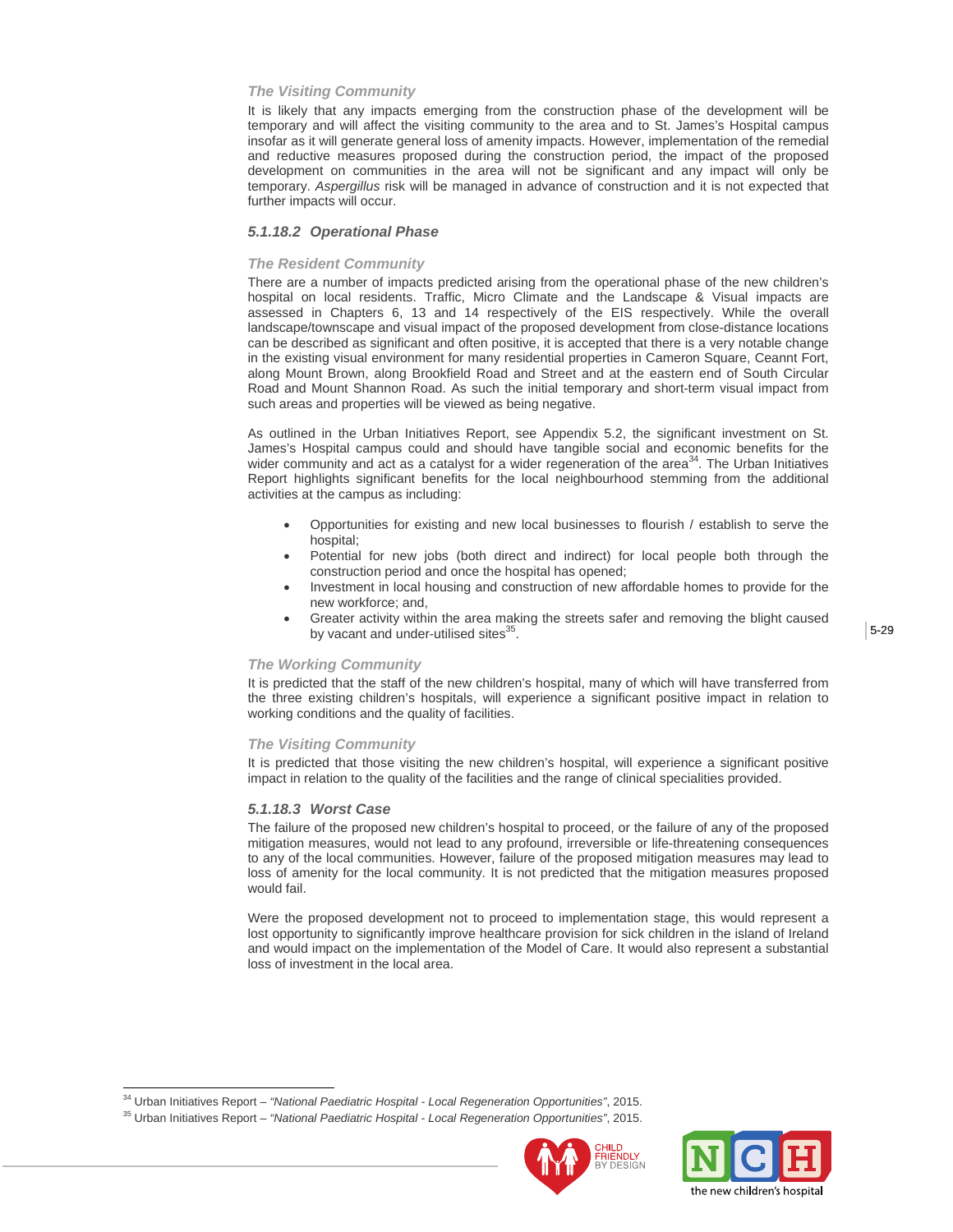## *5.1.19 Cumulative impact of the new children's hospital development on Community*

#### *5.1.19.1 Construction Phase*

The likely impacts experienced by human beings and the local resident, working and visiting communities during the construction phase will generally relate to loss of amenity due to *inter alia* noise, vibration, dust, dirt, construction traffic during construction phase.

An impact on the landscape and visual amenity will also be experienced and is a relevant consideration of human beings. All such potential impacts and any associated mitigation measures are described and assessed in the relevant chapters of this EIS.

#### *5.1.19.2 Operational Phase*

During the operational phase the likely impacts experienced by human beings and the local resident, working and visiting communities will generally relate to traffic and the impact on visual amenities. These potential impacts and any associated mitigation measures are described and assessed in the relevant chapters of this EIS.

In relation to cumulative impact the Report by Urban Initiative notes that major institutions including the National Paediatric Hospital and St. James's Hospital can have a significant positive impact on the local area and its future success and that the success of major institutions is intrinsically linked with the success of the neighbourhood within which they are located. In this regard the Urban Initiative Report states that major institutions cannot thrive while their surrounding neighbourhoods fail and that a vibrant neighbourhood contributes greatly to an institution's competitiveness and viability<sup>36</sup>.

### *5.1.20 Monitoring*

In relation to monitoring the applicant intends to work closely with the local community and is willing to accept a condition attached to the permission that requires the following:

- The establishment of a Community Benefit Oversight Group and the appointment of a Community Engagement Manager for the period of construction. Details of the structure, functioning and membership of the group, including representation from the applicant, the local community and the Planning Authority will be agreed with the Planning Authority.
- That the Community Benefit Oversight Group shall systematically assess the impacts on the environment, during construction, within an area up to one kilometre from the campus and shall send a report in writing to the contractor in June and December each year, which shall identify any problems arising and put forward mitigation measures.
- That the applicant and contractor shall make annual payments to be agreed with the Community Benefit Oversight Group (updated at the time of payment in accordance with changes in the Wholesale Price Index – Building and Construction) to a funding programme, which may be used to meet the costs of the general activities of the Community Benefit Oversight Group, including in respect of works of environmental maintenance and improvement in the area and for social and educational activities benefiting the local community.
- That the provision for social clause targets be made in any contract for development of the new children's hospital at St. James's Hospital.

## *5.1.21 Reinstatement*

The National Paediatric Hospital Project and has an important role to play in the delivery of healthcare facilities to children and young people going forward. Reinstatement is therefore, not considered.

36 Urban Initiatives Report – *"National Paediatric Hospital - Local Regeneration Opportunities"*, 2015.



l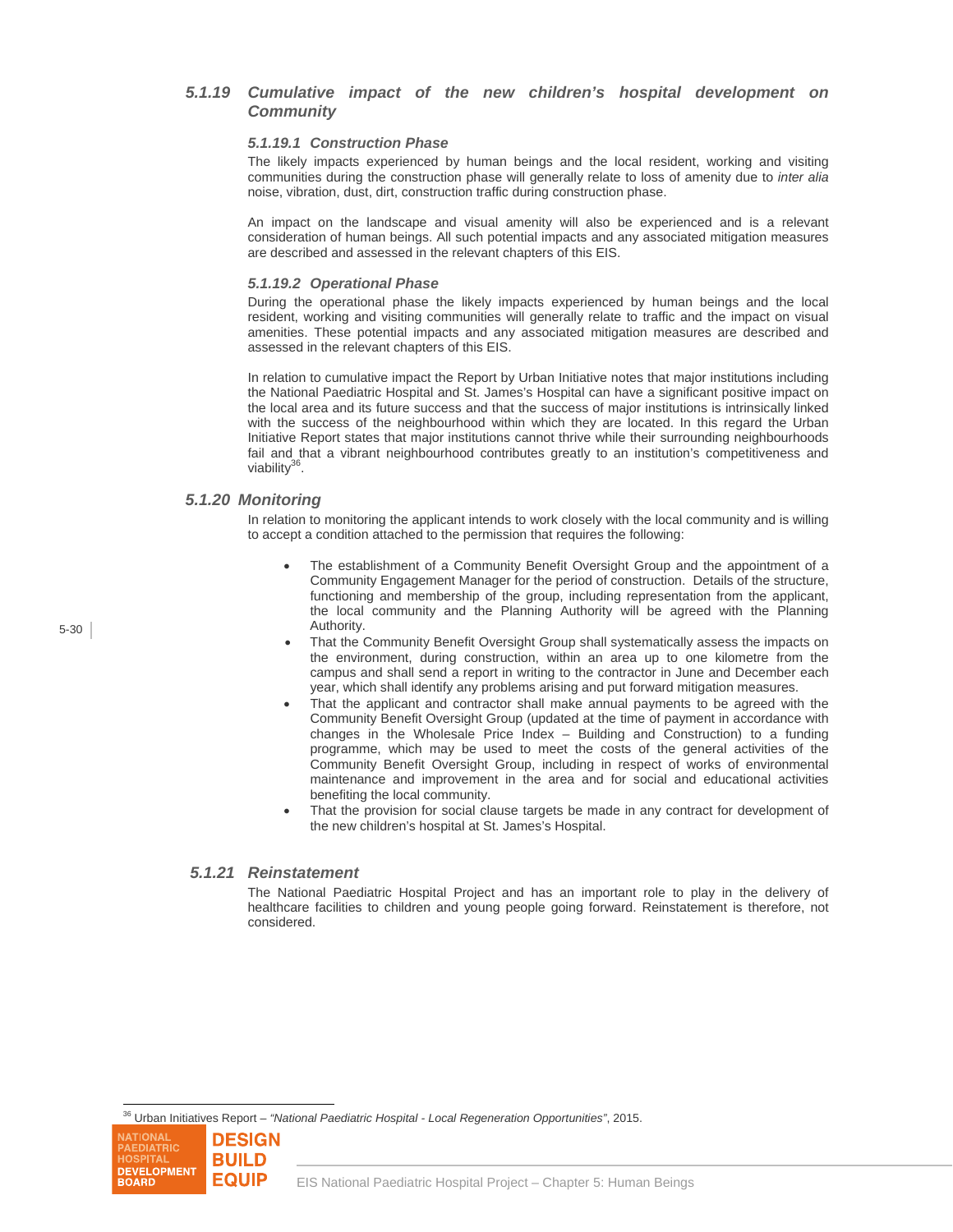## *5.2 Tallaght Hospital*

## *5.2.1 Introduction*

This Section of the EIS considers the human environment in the vicinity of Tallaght Hospital campus in the terms of population profile and trends, employment and community.

## *5.2.2 Methodology*

The methodology for this Chapter involves the analysis, examination and compilation of all relevant population and socio-economic data collected by the Central Statistics Office. In addition, relevant planning and land-use documents for the area including the South Dublin County Development Plan, 2010-2016, the Regional Planning Guidelines for the Greater Dublin Area and additional relevant documents have all been examined.

Following the examination of the relevant baseline information on the existing population and socioeconomic situation in the area, this Section provides an assessment of the potential impacts of the proposed children's hospital satellite centre at Tallaght Hospital campus. As outlined in Section 5.1.2 two types of socio-economic impacts can typically arise, direct and indirect impacts. The ameliorative/mitigation measures required to minimise impacts, if necessary, are also set out.

The below assessment will examine the impact of the relatively small scale children's hospital satellite centre at Tallaght Hospital campus on human beings in the areas of population, employment and community.

## *5.2.3 The Receiving Environment*

As outlined in the NPHDB '*Clinical Case*' Report, included as an appendix to Chapter 2 of this EIS, the Model of Care document describes the model of care, the 'Hub and Spoke' model, for the new children's hospital satellite centres and describes how these are an essential and integral part of the new children's hospital model of care. The aim of the new children's hospital satellite centres is to promote and guarantee the provision of high quality, safe clinical care to every child, every time, s/he attends the new children's hospital satellite centres<sup>3</sup>

Locally Tallaght Hospital campus is located immediately north of Tallaght Town Centre. The Campus is accessible from Belgard Square North, with Cookstown Way and the LUAS red line bounding the campus to the west. The internal hospital road forms a natural boundary to the east, connecting with and providing access from Fourth Avenue. Exchange Hall, a mixed-use office and residential development fronts Belgard Square North to the south of the campus, while Forth Avenue consists primarily of industrial units. The lands on Tallaght Hospital campus subject of this EIS are located immediately south of the main hospital entrance.

Given the location of the application site, adjacent to the existing hospital, and the relatively limited scale of the proposal, the surrounding context is defined by the campus and associated medical uses. In this regard there is no direct interaction with the surrounding areas outside the Campus. The Campus is defined by its medical uses, with the adult hospital located in the southern part of the campus and the existing children's hospital located in the northern part.

Having regard to the defined nature of Tallaght Hospital campus and the limited scale of the proposed development, the examination of a study area incorporating the Electoral Division of Tallaght – Springfield (within which Tallaght Hospital campus is located), is considered reasonable. A combination of statistics for this Electoral Division were examined along with similar statistics for South Dublin, the Greater Dublin Area and State.

## *5.2.4 Characteristics of the Proposed Development*

In accordance with the Model of Care, the current proposal represents the provision of a new children's hospital and two. satellite centres, one at Tallaght Hospital campus and the other at Connolly Hospital campus. The children's hospital satellite centre at Tallaght is to be located on a site immediately south of the main hospital entrance and is bound on all side by the hospital campus.

The proposed development essentially comprises the construction of a new, purpose built children's hospital satellite centre, with a gross floor area of c. 4,466 sq.m which will connect into the existing adult hospital. The Centre will physically be an extension to Tallaght hospital, it has been designed to tie into the existing hospital building and will provide for the upgrading of areas within the existing hospitals that will function as part of the children's hospital satellite centres

l





<sup>37</sup> NPHDB Report - *"The clinical case for the new children's hospital, its satellite centres and tri-location"*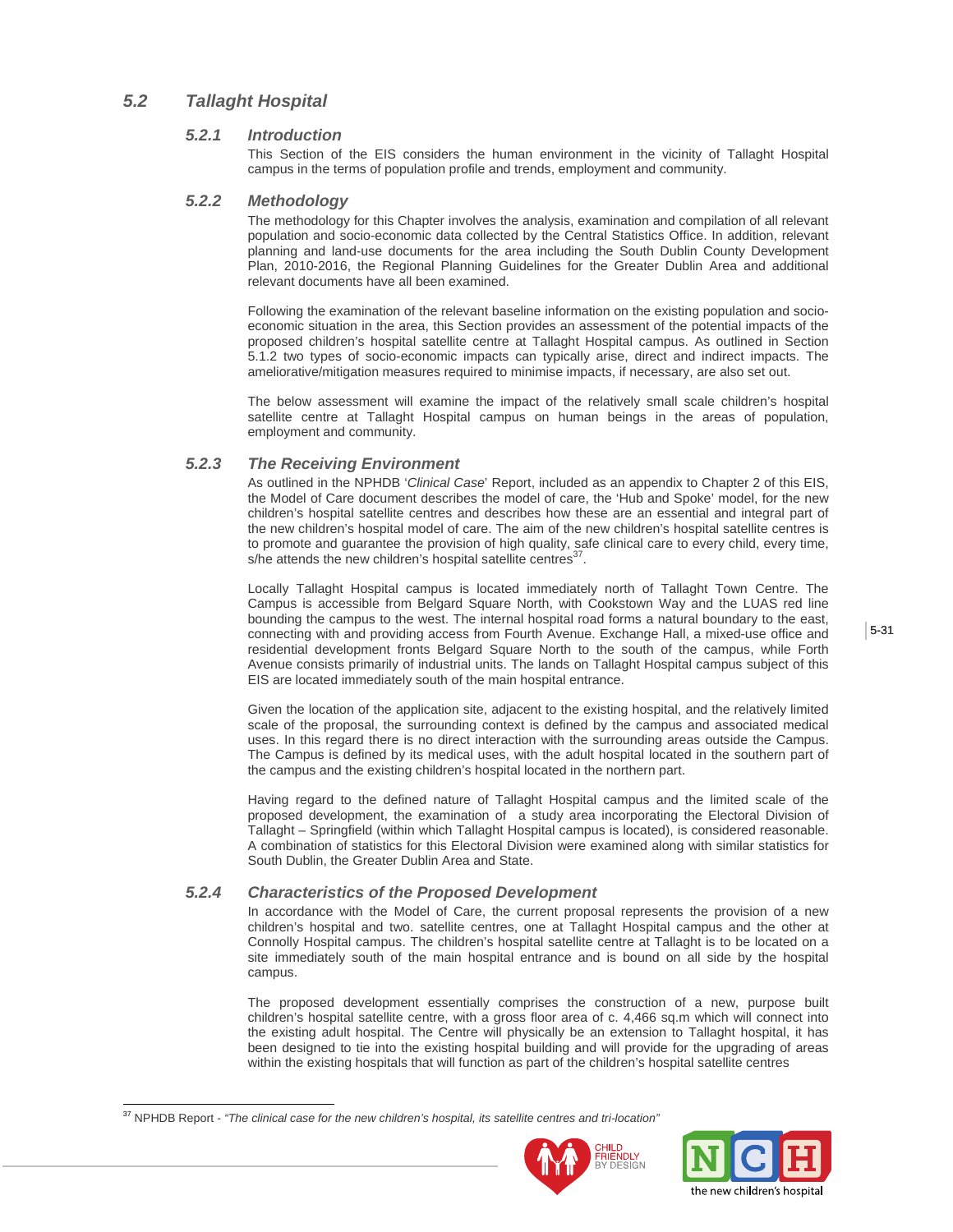A more detailed description of the development is provided in Chapter 2 - Development Description.

## *5.2.5 Population – Receiving Environment*

A detailed examination of the local population in the Tallaght – Springfield Electoral Division is set out below. Data generated by the 2002, 2006 & 2011 Census is compared in order that an analysis of demographic trends may be presented. Figures for the Tallaght – Springfield Electoral Division area are compared with those for the State, Greater Dublin Area, Dublin County and South Dublin areas, in order to contextualise the local area statistics.

#### *5.2.5.1 Population Trends*

As shown on Table 5.6 below, between 1996 & 2002 Tallaght – Springfield Electoral Division experienced a population decrease of -0.2% well below that of the State which grew by +8% and South Dublin at +9.2%. While the Electoral Division grew by +1.1% between 2002-2006 this was again well below all other areas examined. However, over this period the rate of growth in South Dublin declined to +3.4%, less than half the rate of growth experienced in the Greater Dublin Area and State and below the +5.7% experienced in County Dublin. This may be indicative of the area covered by the Electoral Division which includes the Tallaght Town Centre, industrial lands and established, relatively low density, residential areas to the west all of which limit development potential for new residential units.

However, there was a marked change between 2006-2011 as Tallaght – Springfield Electoral Division grew by 13.7% well in excess of all other areas examined and almost double South Dublin at +7.4%. This growth in the Electoral Division coincides with the redevelopment of Tallaght Town Centre and the provision of higher density residential units within the Electoral Division, proximate to the LUAS.

Overall, however, the growth in the Tallaght – Springfield Electoral Division of +16.9% between 1996-2011 was well below that of South Dublin at +21.3%, Dublin Couth at +20.3% respectively, and the Greater Dublin Area and State at +28.3% and +26.5% respectively.

 *Table 5.6 Population Growth 1996 – 2011\** 

| Area                        | 1996      | 2002      | 2006      | 2011      | 1996-<br>2002 | 2002-<br>2006 | 2006-<br>2011 | 1996-<br>2011 |
|-----------------------------|-----------|-----------|-----------|-----------|---------------|---------------|---------------|---------------|
| Tallaght $-$<br>Springfield | 7,803     | 7.787     | 7,876     | 9,123     | $-0.2%$       | $+1.1%$       | $+13.7%$      | $+16.9%$      |
| South<br><b>Dublin</b>      | 218728    | 238835    | 246935    | 265205    | $+9.2%$       | $+3.4%$       | $+7.4%$       | $+21.3%$      |
| <b>Dublin</b><br>County     | 1,058,264 | 1,122,821 | 1,187,176 | 1,273,069 | $+6.1%$       | $+5.7%$       | $+7.2%$       | $+20.3%$      |
| <b>GDA</b>                  | 1,405,671 | 1,535,446 | 1,662,536 | 1,804,156 | $+9.2%$       | $+8.3%$       | $+8.5%$       | $+28.3%$      |
| <b>State</b>                | 3.626.087 | 3,917,203 | 4,239,848 | 4,588,252 | $+8%$         | $+8.2%$       | $+8.2%$       | $+26.5%$      |

\*The figures contained in Table 5.6 have been rounded off for presentation purposes.

#### *5.2.5.2 Population Change 2002 - 2011*

Between 2002 and 2011, the population of South Dublin grew by 11%, below all the other areas examined. These figures may be attributable to the urban sprawl of the Greater Dublin Area into 'commuter towns' due to availability and affordability of housing. The 2006-2011 figures, however, show a noticeable increase in population both in the Tallaght – Springfield Electoral Division and to a lesser degree in South Dublin. This may be indicative of the housing market responding to a demand for affordable houses at accessible locations more proximate to Dublin City than commuter Towns are.

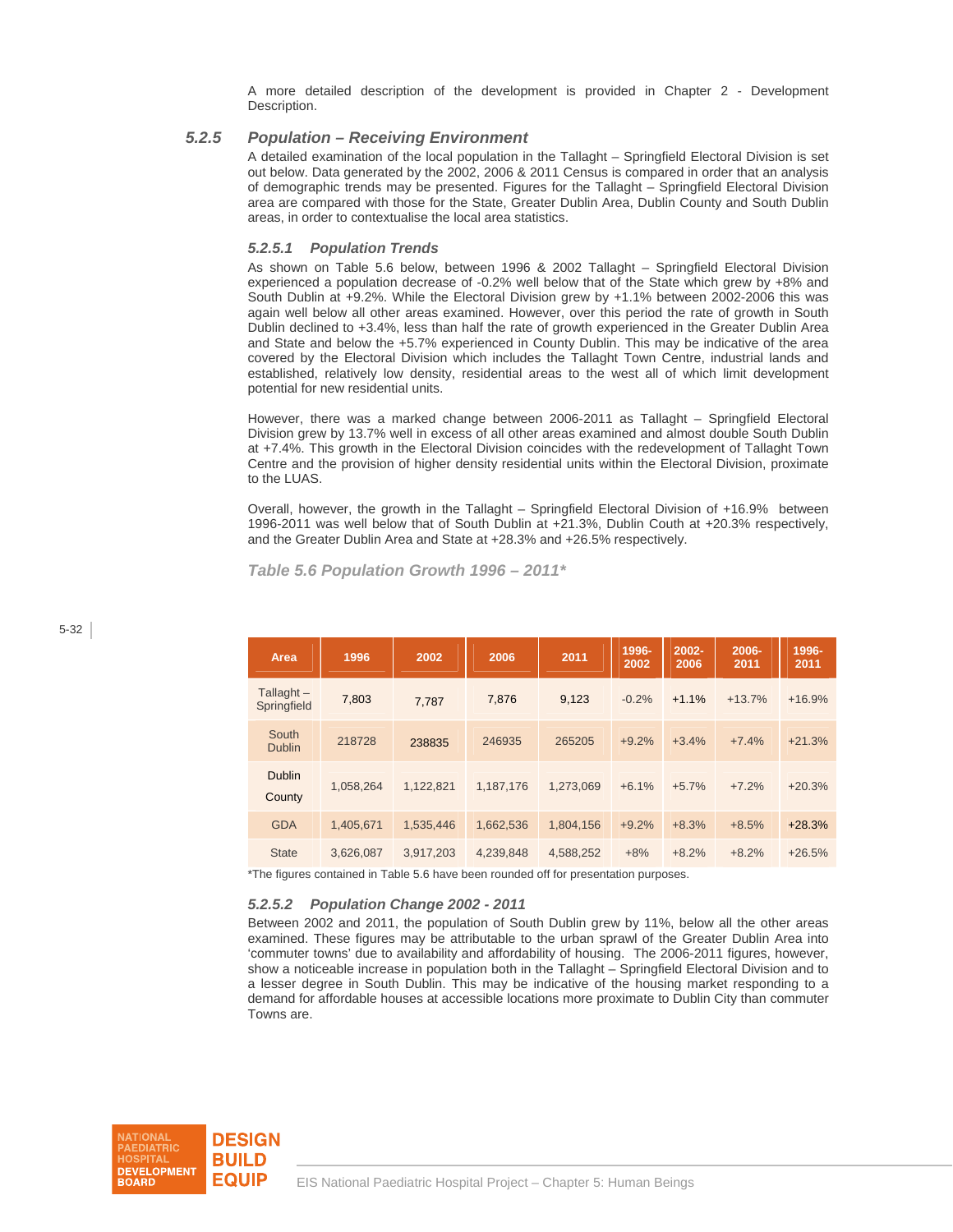Tallaght was chosen for the location of one of the children's hospital satellite centres following an analysis of the demographics of the area and a detailed location analysis. The examination of local population is, however, still relevant with respect to the potential employment benefits, the opportunities provided or other services which might be displaced. In relation to the latter it is important to note that Tallaght Hospital is a well-established and long-running use in the area and includes the existing children's hospital which will be amalgamated into the new children's hospital. While this will result in staff and jobs being relocated to St. James's Hospital campus, it is estimated that c. 90 staff will work at the children's hospital satellite centre at Tallaght Hospital campus.

#### *5.2.5.3 Age Profile*

As noted in Section 5.1.5.3 the age profile of the area is an important consideration in the provision of healthcare, education and employment. Utilising the Small Area Population Statistics for 2011, again the three factors were looked at in analysing the population structure of the receiving environment as follows:

- The dependent population (i.e. those persons within the 0-14 and 65+ age cohorts)
- The working/independent population (i.e. those persons in the 15-64 year age cohorts)
- The childbearing age cohorts, aged 25-44.

These age categories at the State, Regional, County, Local and Electoral Division Level are shown in Table 5.7 below.

| Area                        | % Aged 0-14 |      | % Aged 15-24 |      |      | % Aged 25-44 |      | % Aged 45-64 | % Aged 65+ |      |
|-----------------------------|-------------|------|--------------|------|------|--------------|------|--------------|------------|------|
|                             | 2006        | 2011 | 2006         | 2011 | 2006 | 2011         | 2006 | 2011         | 2006       | 2011 |
| Tallaght $-$<br>Springfield | 17.6        | 20.2 | 19.3         | 12.3 | 31.9 | 38.8         | 25.7 | 21.3         | 5.5        | 7.4  |
| South<br><b>Dublin</b>      | 21.7        | 23.1 | 16.4         | 13.1 | 33.1 | 33           | 21.6 | 22.1         | 7.2        | 8.7  |
| <b>Dublin</b><br>County     | 18.4        | 19.3 | 16.2         | 13.6 | 34.5 | 34.9         | 20.6 | 21.3         | 10.3       | 10.9 |
| <b>GDA</b>                  | 19.6        | 20.8 | 15.6         | 13.1 | 34.4 | 34.2         | 20.7 | 21.5         | 9.7        | 10.4 |
| <b>State</b>                | 20.4        | 21.4 | 14.9         | 12.6 | 31.7 | 31.6         | 22   | 22.7         | 11         | 11.7 |

 *Table 5.7 Age Profile at State, County and Local Level, 2006-2011\** 

\*The figures contained in Table 5.7 have been rounded off for presentation purposes.

## *Dependant Age Cohorts (0-14 and 65+)*

The proportion of dependants (0-14 and 65+) within the population of the Electoral Division of Tallaght-Springfield in 2011 was recorded at c.27.6%, down c.4.5% since the 2006 Census. This is proportionally less than the dependant figures recorded for any of the other areas examined. Although Dublin County has a lower percentage in the 0-14 age cohort at 19.3% versus 20.2% in the subject Electoral Division, it has a higher proportion in the 65+ age cohort at 10.9% versus 7.4% in the Tallaght-Springfield Electoral Division. This shows that the Study Area has a younger population than any of the other areas examined, which may be indicative of the fact it covers Tallaght Town Centre, the residential dwelling type contained in which may be more attractive and accessible to younger age cohorts.

### *Independent/Working Age Cohort (15-64)*

Census 2011 shows a decrease from 2006 in the working age (15-64 years) profile for the State, the Greater Dublin Area and Dublin County. The percentage population in the working age cohort decreased in South Dublin from 71.1% in 2006 to 68.2% in 2011. This decrease is reflected in the Tallaght-Springfield Electoral Division which also decreased by c.4.5% from 76.9% in 2006 to 72.4% in 2011. Notwithstanding this the Electoral Division has the highest percentage of population of working age (15-64 years) of all of the areas analysed in Table 5.7 above.

Persons contained in the 15-24 age cohort will have medium term impacts in social and economic terms, as they seek to enter the workforce and to set up independent households. In addition, the high representation in the population of the working age cohort in the Tallaght-Springfield Electoral Division has implications for the provision of housing, employment and support services.



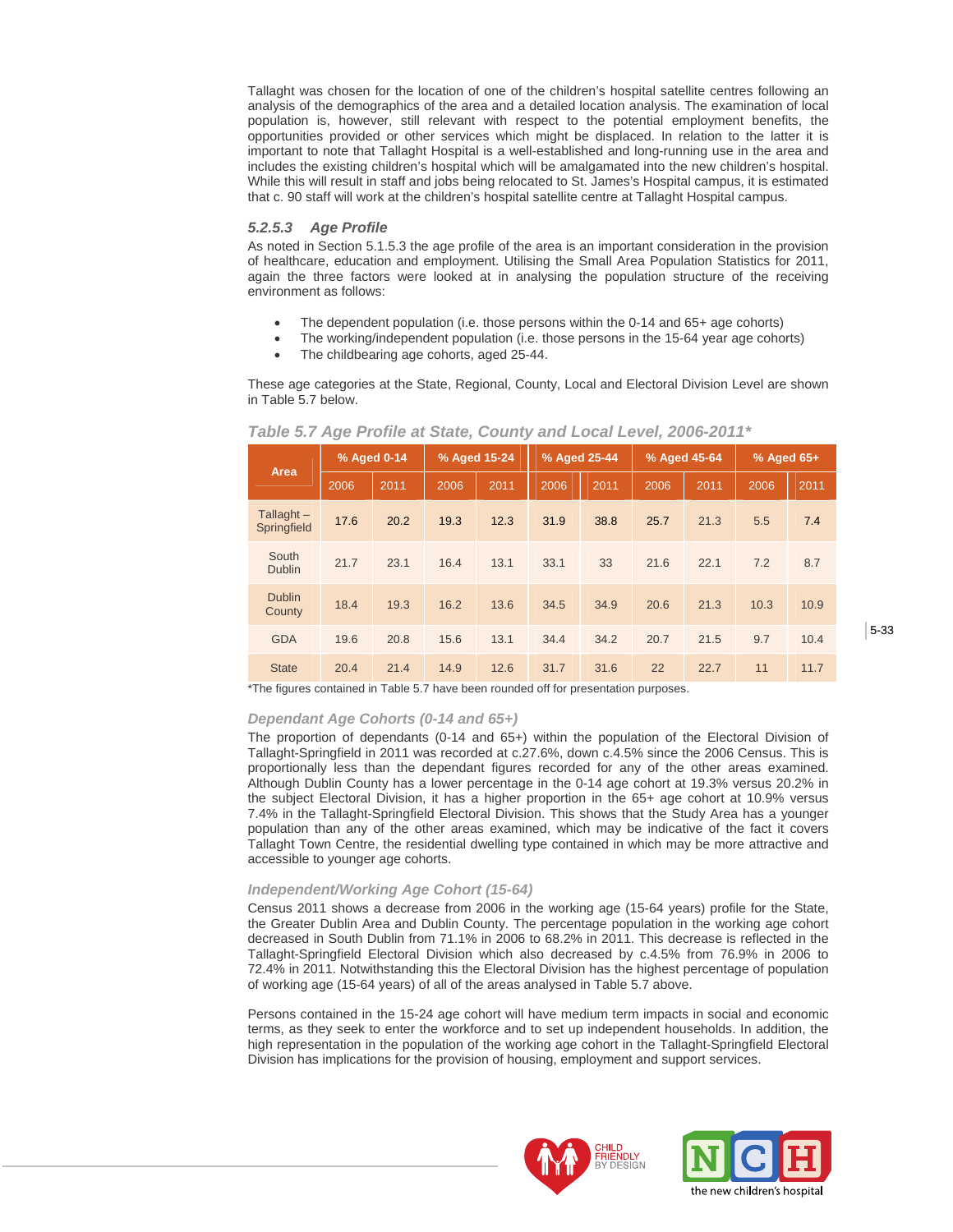#### *Childbearing Age Cohort (25-44)*

The childbearing age cohort (25-44) of the Study Area is notable at 38.8% in 2011, an increase of 6.9% from 2006 and also when compared to the State at 31.6% and South Dublin at 33%. This indicates that the proportion of young families and children in the Study Area may increase further in the future as the 25-44 age cohort contains the child bearing (female) age group. This is relevant when considering requirements for housing, employment and childcare facilities.

#### *5.2.6 Potential Impacts of the Proposed Development on Population*

#### *5.2.6.1 Construction Phase*

While the development of the new children's hospital would be the largest healthcare project ever to be undertaken in Ireland, the children's hospital satellite centre at Tallaght Hospital is a relatively small scale development. It is anticipated that subject to a grant of planning permission, construction would commence from Q1 2016 and be completed in approximately 18 months. The construction work at Tallaght is expected to create in the region of 200 construction jobs, of which 100 will be on site.

As discussed above, while the children's hospital satellite centre at Tallaght Hospital has an integral role in the national Model of Care and will provide an important regional service it is not anticipated that the construction phase will have an impact on the population profile of the area. Given the relatively small scale of the build it is expected that those employed during the construction phase will for the most part travel from their existing residence rather than taking temporary accommodation in the area. Where there is an impact on population, such as any growth or decline, arising from the construction phase this would be transient. Potential impacts in relation to 'Employment' and 'Community' are considered elsewhere in this Chapter.

#### *5.2.6.2 Operational Phase*

At a national level, the children's hospital satellite centre at Tallaght Hospital will form part of an enhanced healthcare service delivered in conjunction with the new children's hospital. As part of the delivery of improved healthcare facilities for children and young people the existing facility at Tallaght Hospital will be relocated to the new children's hospital at St. James's Hospital campus.

While such workers would be resident throughout the Region, their relocation to St. James's Hospital campus may result in a redistribution of a small portion of the population from Tallaght closer to St. James's Hospital campus. It is expected however, that any such redistribution would be limited due to the accessibility of both Tallaght and St. James's Hospital campus by public transportation, with the LUAS Red Line directly connecting both campuses, and also due to ties to existing places of residence. It is estimated that c. 90 staff will work at the children's hospital satellite centre at Tallaght Hospital, a portion of which would be expected to result in relocations to the area and the generation of a limited demand for residential properties. Therefore, the impact on population is likely to be minor or even 'self-cancelling'.

#### *5.2.6.3 Do Nothing*

The "do nothing "scenario would result in the failure to implement the Health Service Executive's Clinical Programme for Paediatrics and Neonatology and transform the paediatric healthcare services in Ireland. The national tertiary and quaternary paediatric services would continue to be provided in the three existing out-dated facilities at the National Children's Hospital at Tallaght, Our Lady's Children's Hospital Crumlin and Temple Street Children's University Hospital.

To adopt a "do-nothing" approach would adversely affect the quality of service which is capable of being delivered to children and young adults, specifically at a local and regional level in the case of the children's hospital satellite centre at Tallaght Hospital, and could potentially jeopardise later plans for the campus. As a result, potential direct and indirect social and economic benefits that would accrue from this proposed development for the existing population would not occur if the development were not to proceed.

#### *5.2.6.4 Position if Permission not forthcoming to Tallaght Satellite Development*

If planning permission were not granted for Tallaght, then the Applicant could not be able to deliver the proposed Model of Care. This could result in delays to the programme and an adverse impact upon the quality of service which is capable of being delivered locally and regionally of which Tallaght could be an integral part.

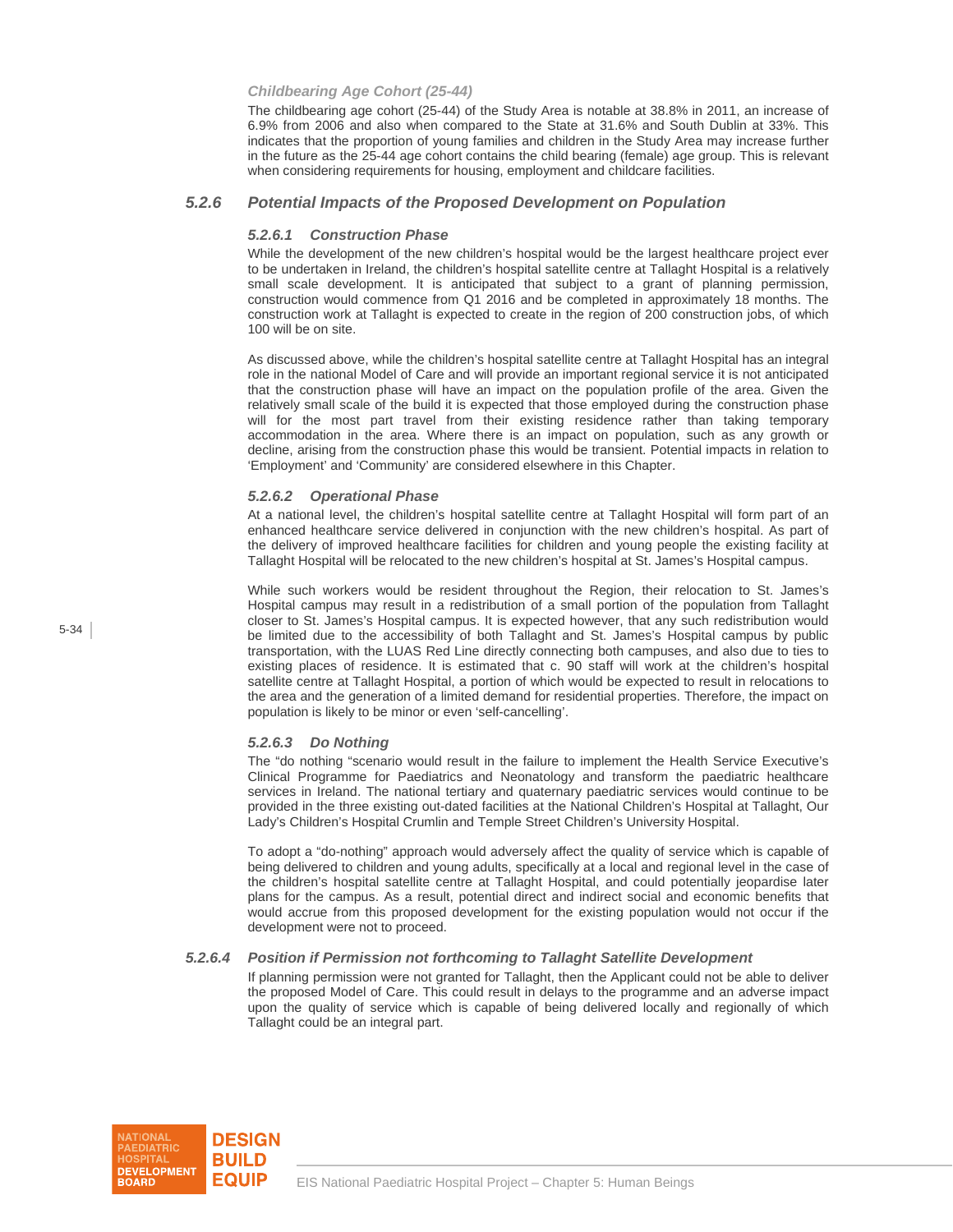## *5.2.7 Ameliorative, Remedial or Reductive Measures on Population*

## *5.2.7.1 Construction Phase*

Given the limited scale of the proposed development the construction phase is unlikely to generate any significant adverse impact on the population. As such, no remedial or reductive measures are identified.

## *5.2.7.2 Operational Phase*

Given the limited scale of the proposed development the operational phase is unlikely to have any significant impact on the population. While the amalgamation of the existing National Children's Hospital at Tallaght into the new children's hospital at St. James's Hospital campus may result in a relocation of workers this is expected to be limited and would be off-set by those relocating to Tallaght to work in the children's hospital satellite centre. No remedial or reductive measures are therefore, required.

## *5.2.7.3 Worst Case Scenario*

The failure of the National Paediatric Hospital Project to proceed would have an impact nationally and regionally in terms of the provision of paediatric care to children and young people. In relation to the children's hospital satellite centre at Tallaght Hospital it is not envisaged that it would have a significant impact on demographics therefore, no remedial or reductive measures are required.

## *5.2.8 Predicted Impact of the Proposal on Population*

### *5.2.8.1 Construction Phase*

Given the scale of the development, it is not envisaged that any significant increase or decrease in the population of the Study Area will occur during the construction phase. In addition it is anticipated that construction workers employed during this phase will travel from their existing residence rather than taking temporary accommodation in the local area. A short term, transient increase in the local working population on-site may be generated by construction employment. This phase is unlikely to generate any significant adverse impact on the demography of the area.

## *5.2.8.2 Operational Phase*

It is envisaged that there will be a positive impact, albeit relatively minor, on the population of the Study Area, specifically the working population, during the operational phase of the proposed development. It is not envisaged that any impact on the population of the Study Area will be significant.

### *5.2.8.3 Worst Case*

As the development would not result in any profound or irreversible impacts on population, a 'worst case' impact is not applicable in this instance.

## *5.2.9 Cumulative Impact of the Children's Hospital Satellite Centre Development on Population*

While the proposed development is unlikely to have a significant impact on population during the construction or operational phase, it will form part of a network of care that will deliver improved and comprehensive paediatric care for all of Ireland's children and young people. In this regard the children's hospital satellite centre at Tallaght Hospital will have an important regional and local role as the local children's hospital for Dublin, Wicklow, Kildare and parts of Meath and in this context would have a positive impact on population through the provision of improved healthcare facilities for the area.

## *5.2.10 Employment – Receiving Environment*

The impact of the development proposal on employment will be examined in the context of the numbers of persons at work and the levels of unemployment at State, Greater Dublin Area, Dublin County, South Dublin and local level.

### **5.2.10.1 Trends in the Number of Persons in Work**

Between 2002-2006 the State figure of the numbers of people at work grew by c.17.6%, however, the Study Area of Tallaght-Springfield grew at a lower rate of c.9.9%. While this figure is substantially lower than the State, the Greater Dublin Area and County Dublin, it is higher than the growth in South Dublin of c.8.3%. This indicated that while the Greater Dublin Area grew almost in line with the State, the numbers of people at work in County Dublin grew at a slower rate and that in this area South Dublin experienced an even lower level of growth.



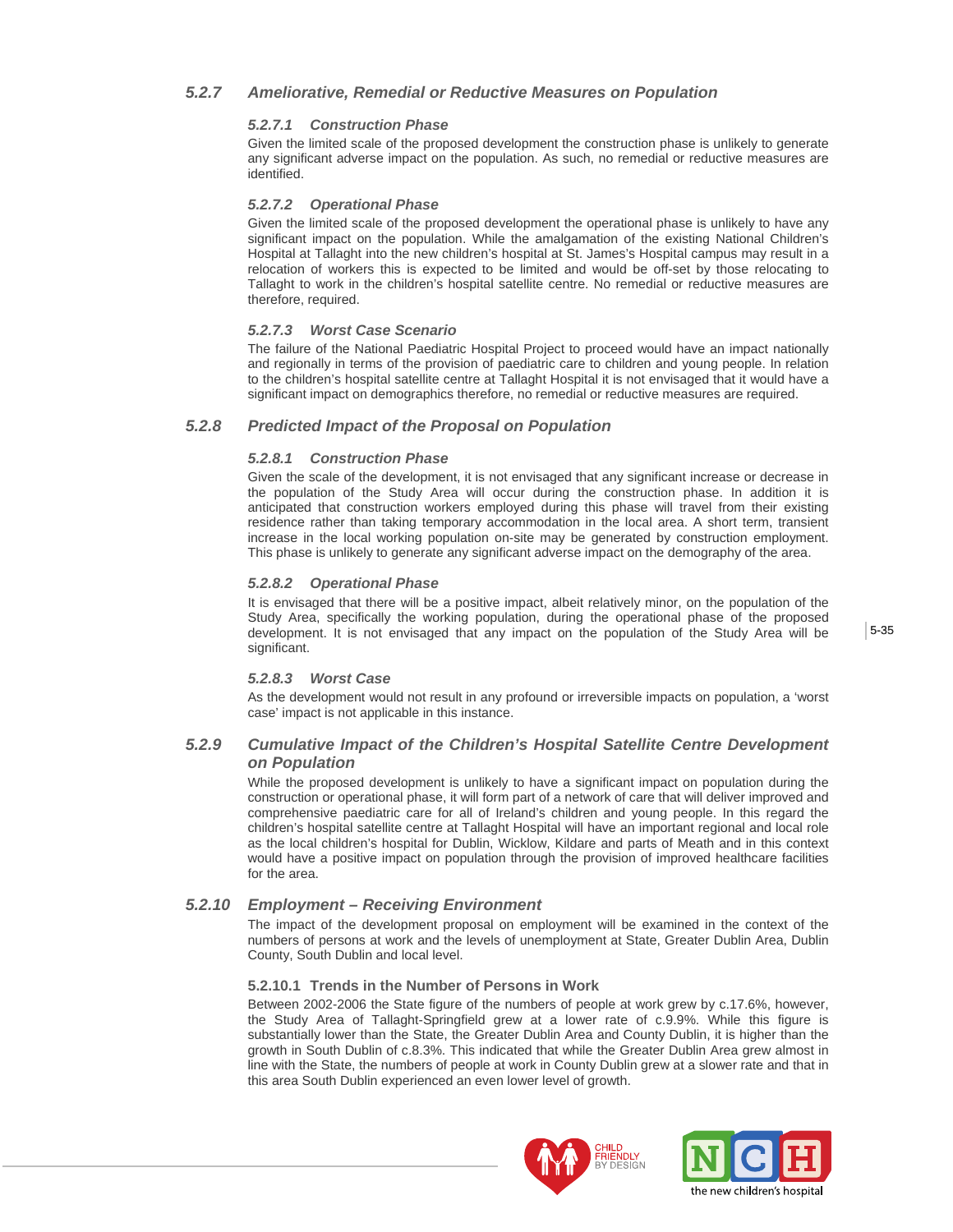Between 2006-2011 there was a decrease in those at work in all areas analysed, likely attributable to the downturn in the economy nationwide. In this regard the total number of people at work in the State, the Greater Dublin Area and County Dublin all declined. However, having experienced substantially less growth than the State between 2002-2006, the Study Area declined in line with the State at 6.7%. South Dublin, however, having experienced the lowest level of growth during this period experienced the highest reduction in those at work, i.e. 10.7%. This indicated that while the study area itself has managed to retain a level of those "at work" in line with the State, the wider South Dublin area has benefitted least from economic growth in this period and has been very susceptible to the economic downturn. Given the age profile for South Dublin is generally in line with that of the State the reason for this is unclear from the statistics and is likely to be attributable to local factors.

| Area                        | 2002      | 2006      | 2002-2006 | 2011      | 2006-2011 |
|-----------------------------|-----------|-----------|-----------|-----------|-----------|
| Tallaght $-$<br>Springfield | 3,556     | 3,946     | $+9.9%$   | 3,680     | $-6.7%$   |
| South<br><b>Dublin</b>      | 110,101   | 119,280   | $+8.3%$   | 106,534   | $-10.7%$  |
| <b>Dublin</b><br>County     | 508,030   | 572,896   | $+12.8%$  | 540,729   | $-5.6%$   |
| <b>GDA</b>                  | 689.157   | 800.240   | $+16.1%$  | 753,565   | $-5.8%$   |
| <b>State</b>                | 1,641,587 | 1,930,042 | $+17.6%$  | 1,807,360 | $-6.4%$   |

 *Table 5.8 Number of Persons at Work in 2002, 2006 and 2011\** 

\*The figures contained in Table 5.8 have been rounded off for presentation purposes.

#### *5.2.10.2 Unemployment Trends*

Between 2002-2006 unemployment was rising with the State figure increasing by c.8.6%. However, the Greater Dublin Area, County Dublin, South Dublin and the Study Area all experienced unemployment well in excess of the State. The figure for the Study Area was more than double that of the State with an increase of 20.4%, with the South Dublin area even higher again with an increase of 22.6%. This indicates that South Dublin as an area has historically experienced higher levels of unemployment than the rest of the County and Region, as supported by the lower levels 'in work', see Table 5.8.

There was also a noticeable increase in those looking for their first job in the Study Area, up c. 121% between 2002-2006, more than double all other areas and three times that of the State at 38.9%. The relatively higher proportion of persons in the 15-24 age cohort in the Study Area in 2006 is likely to be a contributing factor to this figure, although this in itself does not explain this significant increase. Again South Dublin was well below the State with the numbers of those looking for their first job increasing by c.28.1%. This further indicated that South Dublin was facing challenges in terms of unemployment back as far 2006.

Between 2006-2011 the State's unemployment level grew by c.160%, while all other areas analysed experienced less of an increase. Although arguable with an already relatively high unemployment rate in 2006, the Tallaght-Springfield Electoral Division grew by c.153.4%, closely in line with the State, however the percentage unemployed in South Dublin grew by less at c.137.1%. While above that of the growth experienced in Dublin County, this growth in unemployment in South Dublin is in line with the Greater Dublin Area figure of 138.5% indicating that South Dublin was generally affected to a similar degree to other Counties within the area. In relation to those looking for a first time job while the numbers in South Dublin grew, the figure for the Study Area decreased by c. 28.1%. This is an exceptional deviation from the growth trend experienced in all other areas studied and may be attributable to the higher than average percentage of the population in the 25-44 age cohort in 2011 which may have been affected by unemployment but which would have been previously employed.

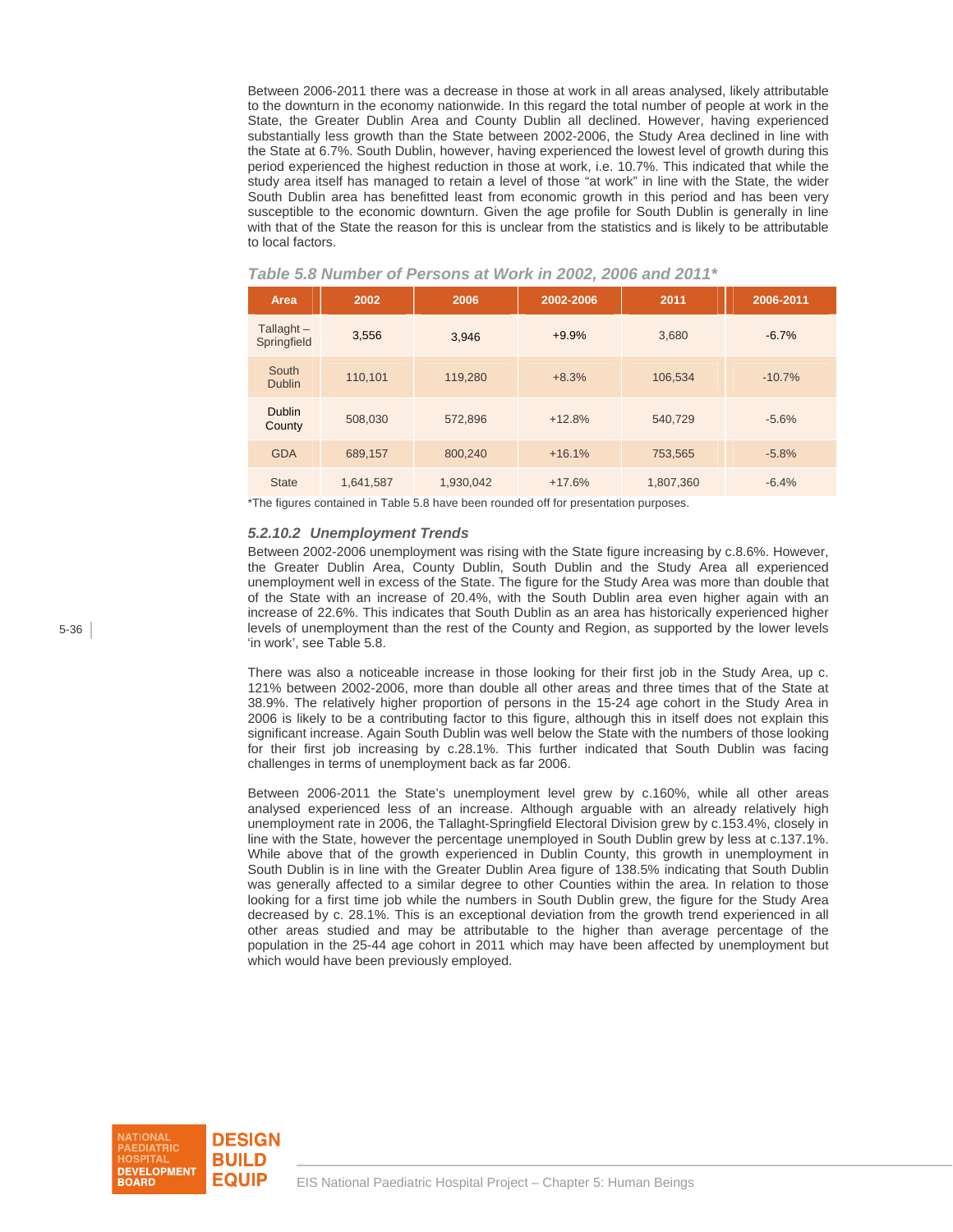*Table 5.9 Number of Persons Looking for First Job & Unemployed having lost or given up previous job in 2002, 2006 & 2011\** 

| Area                             | 2002      |         | 2006      |         | 2002-2006<br>Change (%) |          | 2011      |         | 2006-2011<br>Change (%) |          |
|----------------------------------|-----------|---------|-----------|---------|-------------------------|----------|-----------|---------|-------------------------|----------|
|                                  | $1st$ Job | Unempl. | $1st$ Job | Unempl. | $1st$ Job               | Unempl., | $1st$ Job | Unempl. | $1st$ Job               | Unempl.  |
| Tallaght<br>$-$ Spring-<br>field | 66        | 387     | 146       | 466     | $+121.2$                | $+20.4$  | 105       | 1181    | $-28.1$                 | $+153.4$ |
| South<br><b>Dublin</b>           | 1,383     | 8,148   | 1,771     | 9,988   | $+28.1$                 | $+22.6$  | 2,361     | 23,678  | $+33.3$                 | $+137.1$ |
| <b>Dublin</b><br>County          | 6,357     | 40.919  | 9,355     | 46,750  | $+47$                   | $+14.3$  | 10.678    | 100,771 | $+14.1$                 | $+115.6$ |
| <b>GDA</b>                       | 8.146     | 52,373  | 11,942    | 60,827  | $+46.6$                 | $+16.1$  | 13,975    | 145,079 | $+17$                   | $+138.5$ |
| <b>State</b>                     | 21,147    | 138,199 | 29,372    | 150,084 | $+38.9$                 | $+8.6$   | 34,166    | 390,677 | $+16.3$                 | $+160.3$ |

\*The figures contained in Table 5.9 have been rounded off for presentation purposes.

While Census 2011 provides information on employment, this data is somewhat dated, thus such figures do not represent the improvement in employment patterns experienced since 2013. The Live Register provides more informative and up to date statistics on persons registering as being unemployed within the working age cohort. Table 5.10 below uses data from the Tallaght Social Welfare Office to show the trend in individuals signing on to the Live Register since 2002 and acts as a proxy for trends in the Study Area<sup>38</sup>.

As shown in Table 5.10 the general trend at the Tallaght Office mirrors the sudden and sustained increase in unemployment experienced nationally and elsewhere in Dublin. These figures are only now beginning to return to 2009 figures and are still more than double those of 2008 and indicates that there is still some way to go in reducing unemployment levels.

*Figure 5.10 Individuals signing onto the Live Register in Tallaght DSP Office<sup>39</sup>*

| 2002 | 3,275                    | 2009 | 9.528                    |
|------|--------------------------|------|--------------------------|
| 2003 | 3.599                    | 2010 | 10,662                   |
| 2004 | 3,609                    | 2011 | 10,768                   |
| 2005 | 3.456                    | 2012 | 11,858                   |
| 2006 | 3.618                    | 2013 | 11,929                   |
| 2007 | 3.798                    | 2014 | 11,031                   |
| 2008 | 5.027                    | 2015 | 9,801                    |
|      | $\overline{\phantom{a}}$ |      | $\overline{\phantom{0}}$ |

Source: Central Statistics Office Live Register Data

## *5.2.11 Potential Impacts of the Proposed Development on Employment*

### *5.2.11.1 Construction Phase*

 $\overline{a}$ 

While the development of the new children's hospital would be the largest healthcare project ever to be undertaken in Ireland and is the single largest Exchequer-funded infrastructure investment underway in Ireland at present, the children's hospital satellite centre at Tallaght Hospital is a relatively small scale development. It is anticipated that the construction of the children's hospital satellite centre at Tallaght Hospital would commence from Q1 2016 and be completed in approximately 18 months. The construction work at the children's hospital satellite centre at Tallaght Hospital is expected to generate c. 200 construction jobs, of which 100 will be on site.

 $6<sup>th</sup>$  month of the year in all years examined as this is the most up to date information available on the Live register at the time of writing.





<sup>&</sup>lt;sup>38</sup> The Social Welfare Offices at Tallaght is most likely to be the relevant locations for the Tallaght-Springfield ED. The figures utilise the

<sup>6&</sup>lt;sup>th</sup> month of the year in all years examined as this is the most up to date information available on the Live register at the time of writing.<br><sup>39</sup> The Social Welfare Offices at Tallaght is most likely to be the relevant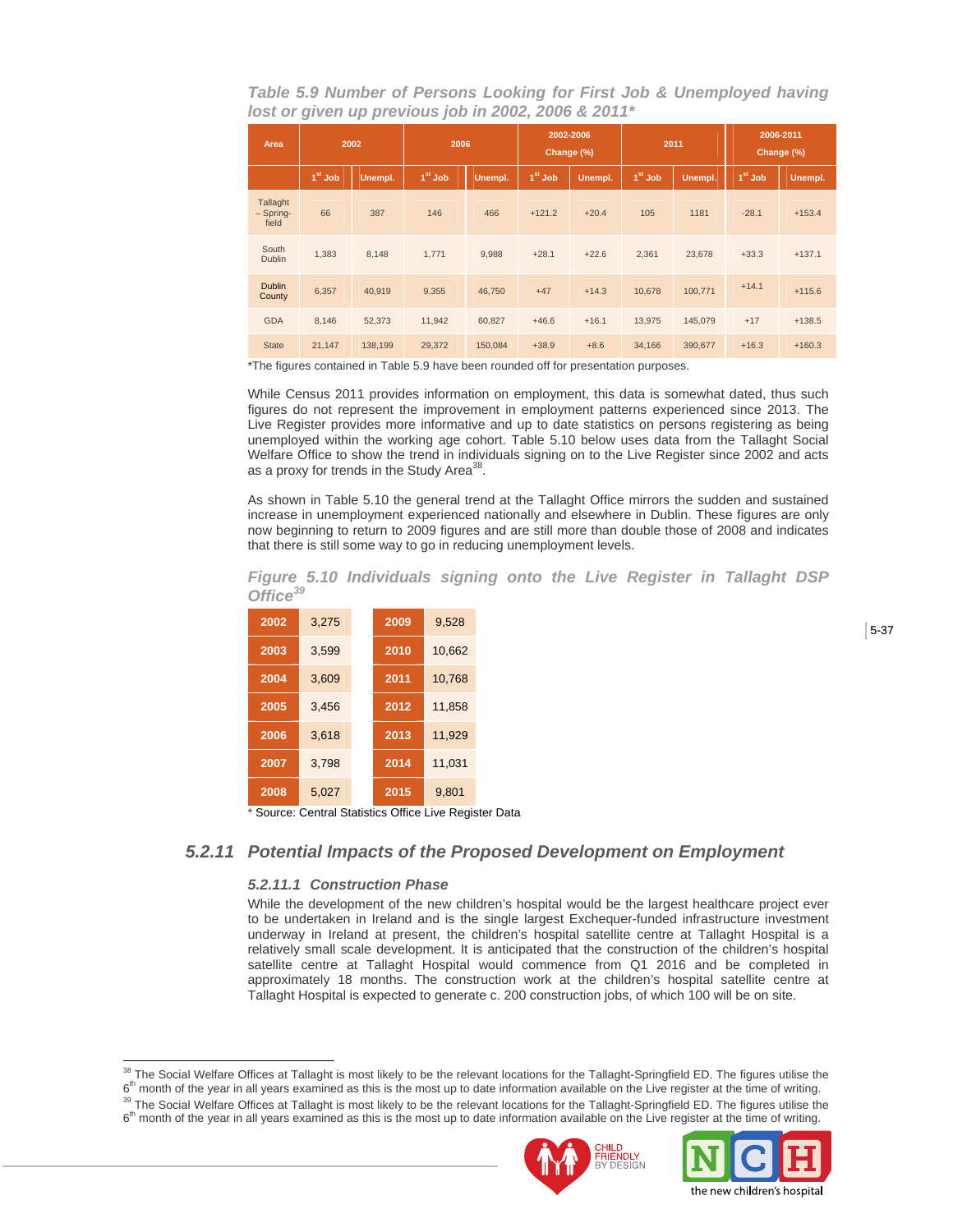In addition to the direct financial and employment benefits of the construction programme itself, it is anticipated that other related services, such as building providers, would benefit during the construction programme due to an increase in trade demand. Overall the proposed development has potential to provide short term direct and indirect local employment benefits, and thus benefit to the local economy during the construction phase.

#### *5.2.11.2 Operational Phase*

The proposed development, generally comprises an extension to Tallaght Hospital to provide a children's hospital satellite centre for the new children's hospital. As part of the provision of the new children's hospital the existing National Children's Hospital at Tallaght will amalgamate with the other two existing children's hospitals on St. James's Hospital campus. While this will result in the relocation of jobs, many of these will be rotated back through the children's hospital satellite centre and it is estimated that c. 90 staff will work at the children's hospital satellite centre at Tallaght Hospital campus.

It is not anticipated that there will be any significant change in staff, patient or visitor numbers arising from the proposed development. As such, the operational phase of the proposed development is not expected to give rise to any significant impact relating to an increase or decrease in direct or indirect employment on site or in the surrounding area.

#### *5.2.11.3 Worst Case Scenario*

The failure of the National Paediatric Hospital Project to proceed would have an impact nationally and regionally in terms of the provision of paediatric care to children and young people. Failure to provide the children's hospital satellite centre at Tallaght Hospital would mean that the quality of the service that Tallaght Hospital is capable of providing to children and young people cannot be improved. Alternatively it may provide an obstacle to future expansion plans, with knock on impact for future employment potential.

If Tallaght were not to proceed then construction jobs could not be created locally and economic benefits would not accrue.

## *5.2.12 Ameliorative, Remedial or Reductive Measures on Employment*

#### *5.2.12.1 Construction Phase*

This Phase of development is unlikely to generate any significant adverse impact on the local employment profile and as such, no remedial or reductive measures are identified.

### *5.2.12.2 Operational Phase*

The operational phase is unlikely to have any significant impact with respect to increasing or reducing direct employment opportunities on site or in the local area. Where the National Paediatric Hospital Project proceeds to implementation stage, this presents an opportunity to significantly enhance the quality of paediatric care for children and young people in Ireland, with the children's hospital satellite centre at Tallaght Hospital having a direct positive impact on the provision of such care at a local and regional level.

This will support the continued employment of staff to provide the service from Tallaght Hospital. It will also continue to have likely positive knock on economic impacts for local businesses whose services may be availed of by staff, patients and visitors. No remedial or reductive measures are therefore considered necessary with respect to employment during the operational phase.

### *5.2.13 Predicted Impact of the Proposal on Employment*

#### *5.2.13.1 Construction Phase*

The proposed development is predicted to be capable of providing important direct temporary construction employment. It is envisaged that the proposed development will generate 200 construction jobs, of which 100 will be on site.

In addition, it is anticipated that local builders suppliers, retail services and other related services would benefit during the construction period, potentially also providing indirect employment opportunities.

An adverse impact on local employment within the existing hospital is not predicted given the scale of the development proposed.

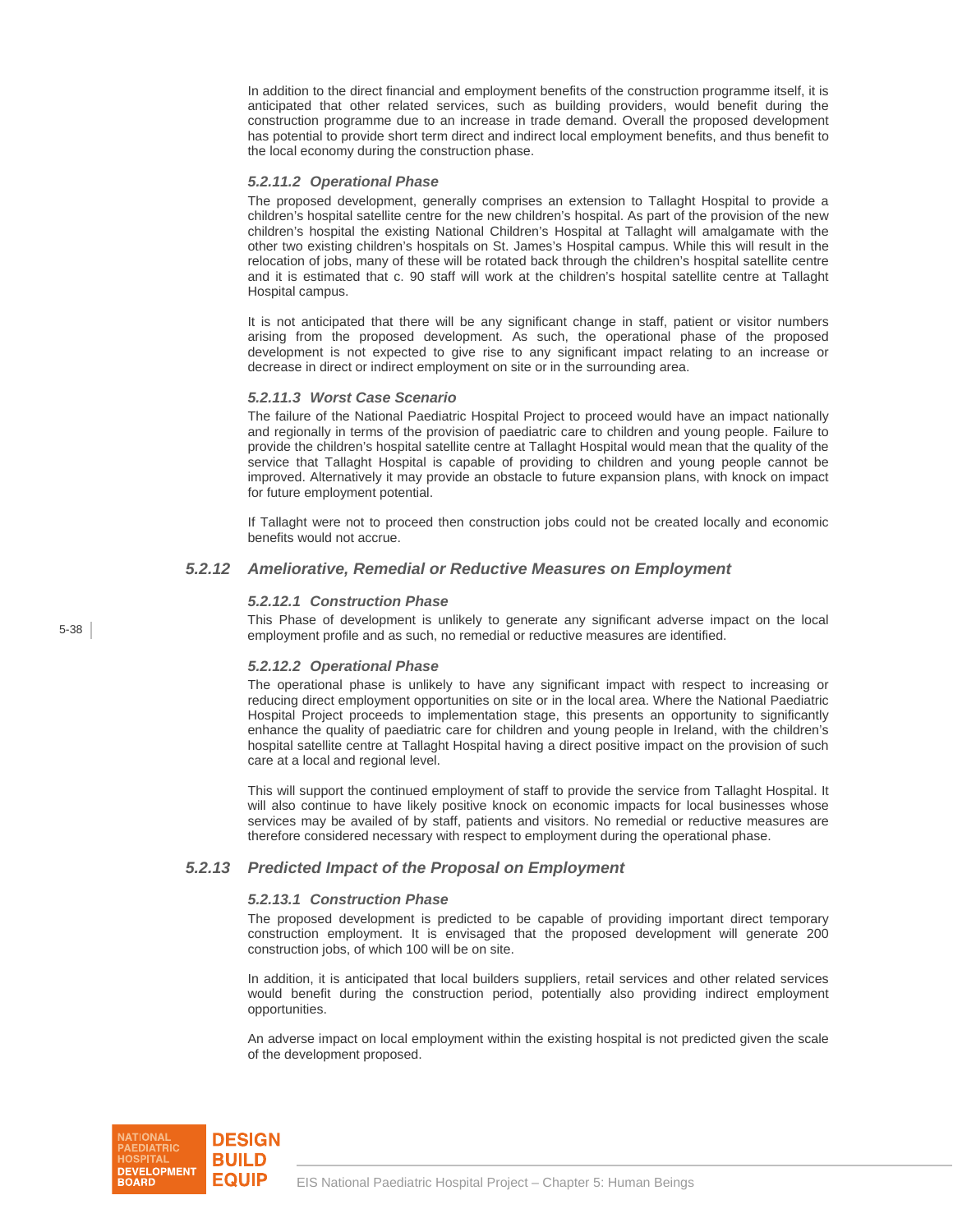#### *5.2.13.2 Operational Phase*

The operational phase of the proposed development is unlikely to have any significant impact with respect to increasing or reducing direct employment opportunities on site or in the local area.

Where the proposed development proceeds to implementation stage, this presents an opportunity, as part of the National Paediatric Hospital Project, to significantly enhance the quality of the existing service provided to sick children and young people. This is likely to support the continued employment of staff at Tallaght Hospital to provide this service at a regional and local level.

The proposed development is also predicted to continue to have likely positive knock on economic impacts for local businesses whose services may be availed of by staff, patients and their visitors.

## *5.2.14 Cumulative Impact of the Children's Hospital Satellite Centre Development on Employment*

While the new children's' hospital at St. James's Hospital campus will employ a substantial number of staff, has the potential to provide a significant number of non-health related employment and may attract other related medical and service sectors to locate to the City Centre such cumulative impacts are not associated with the children's hospital satellite centre at Tallaght Hospital.

The cumulative impact of the children's hospital satellite centre at Tallaght Hospital relates to it being an integral part of the National Paediatric Hospital Project and its role in the implementation of the Model of Care.

## *5.2.15 Community*

### *5.2.15.1 The Receiving Environment*

Tallaght Hospital campus as a healthcare campus is a well-established facility. The proposed children's hospital satellite centre will ensure that the campus continues to provide a range of healthcare services, specifically those relating to the care of children and young adults. The children's hospital satellite centre will support primary and community care paediatrics, reduce outpatient attendance on the main site and significantly reduces emergency department attendance on the main site. Children and young people seen in the children's hospital satellite centres who require urgent care will be transferred to the inpatient unit at the main new children's hospital, a figure which is estimated to be c. 8% of attendees. Children and young people who present at the children's hospital satellite centre and are deemed to be critically ill will be stabilised and transferred to the national paediatric critical unit. As a result the majority of patients to the children's hospital satellite centre will be short terms visits and none will be resident at the hospital.

Tallaght Hospital campus is contained within a distinct area, defined primarily by the local road network and by the internal campus road. Outside of this area the surroundings lands are urban in nature but comprise a mixture of different land uses with the north and east being defined by the Cookstown Industrial Estate and the Exchange Hall office and residential development to the south east. The receiving environment from a community perspective, therefore, comprises of three principal elements as follows:

- The resident community
- The working community
- The visiting community

Although there are limited residential areas proximate to Tallaght Hospital, the impacts likely to be experienced by the community relate to the physical enjoyment of the local area and accessibility to local amenities. As such they are likely to be sensitive to the following types of impacts:

- Traffic / Access
- Loss of Amenity (Noise, Dirt, Dust, etc.)
- Landscape & Visual Amenities
- Community Severance

#### *The Resident Community*

The resident community in the first instance includes the patients residing temporarily in the hospital itself. Beyond the campus boundary the limited scale of the proposed development and the internal orientation of Tallaght Hospital campus means that only those residential developments immediately adjacent to the campus are likely to also become aware of any additional adverse impacts on their residential amenities arising from the proposed development.



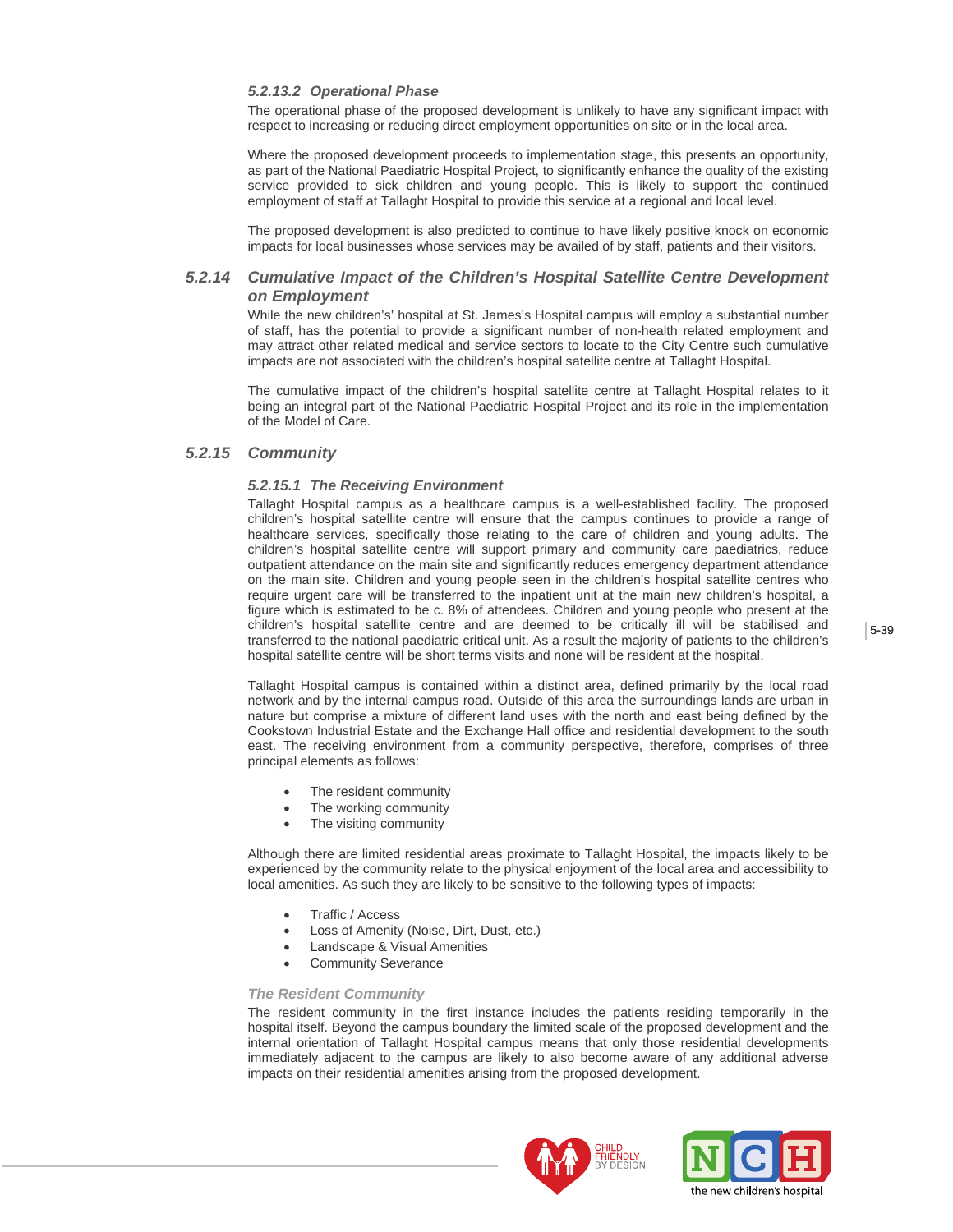#### *The Working Community*

The working community first and foremost includes the existing staff employed on Tallaght Hospital campus and the working community who are resident in the surrounding residential areas. Thereafter, Tallaght Hospital is located proximate to Tallaght Town Centre which provides a range of commercial premises and facilities.

#### *The Visiting Community*

Given the range of facilities provided on Tallaght Hospital campus, including *inter alia* an in-patient hospital, there is an associated visiting community to the lands in question. Visiting hours to the adult hospital are 14:00 (2.00pm) – 16.00 (4.00pm) and 18.30 (6.30pm) - 20:30 (8.30pm), visiting hours to the psychiatric Unit are between 14:00 (2.00pm) – 16.00 (4.00pm) and 18.00 (6.00pm) - 20:00 (8.00pm), with a more flexible approach adopted for the children's hospital. Visitors would also include out-patients attending the hospital to avail of follow up services following discharge.

## *5.2.16 Potential Impacts of the Proposed Development on Community*

#### *5.2.16.1 Construction Phase*

#### *The Resident Community*

As Tallaght Hospital provides in-patient care it has a resident population on site. Given the internal orientation and the existing surrounding land uses the resident population in the vicinity of the Campus is relatively limited and includes Exchange Hall located south east of the Campus and the mixed-use development located south of Belgard Square North. The residential units on the opposite side of and fronting Cookstown Way have a view of the campus, albeit across a road and LUAS line, while those units on Alderwood Green back onto Cookstown Way and are separated from it by a strip of open space.

Given the limited scale of the children's hospital satellite centre and its location within the campus, east of the existing hospital, the resident community likely to experience adverse impacts arising from loss of amenity associated with the construction phase in the first instance is limited, with none likely to experience significant adverse impacts. Impacts arising from noise and vibration emissions are assessed in Chapter 11 - Noise and Vibration. Impacts arising from construction traffic emissions, and dirt and dust emissions arising from excavation works during the construction phase are addressed in Chapter 12 - Air Quality and Climate. Construction traffic with respect to impact on the local road network is addressed in Chapter 6 - Traffic and Transportation.

Due to the limited scale of the development and the internal nature of the Campus, the visual impact attributable to a change to landscape and visual amenities experienced by the resident community will be limited, if any. These impacts are described in detail and assessed in Chapter 14 - Landscape and Visual Impact Assessment.

#### *The Working Community*

The impacts of the proposed development during the construction phase will be most acutely experienced by the working population on Tallaght Hospital campus. This working community on site will increase during the construction period, having regard to the up to 100 construction workers which will be on site over the duration of the build. In this regard loss of amenity and accessibility issues described in other chapters of this EIS including *inter alia* Noise and Vibration – Chapter 11, Air Quality and Climate – Chapter 12 and Traffic and Transportation – Chapter 6 are likely to negatively impact both existing staff and temporary construction staff, albeit to a limited degree given the scale of the build. The high level of accessibility to Tallaght Hospital campus via public transportation and subject to the application of appropriate mitigation measures and controls as noted below, any such impacts would not be significant and would be temporary in nature.

The wider working community in the area will be more detached to the changes to the physical environment in comparison to those working on Tallaght Hospital campus. In addition, at construction stage there may be positive economic spin off for local businesses as the construction workers avail of local services.

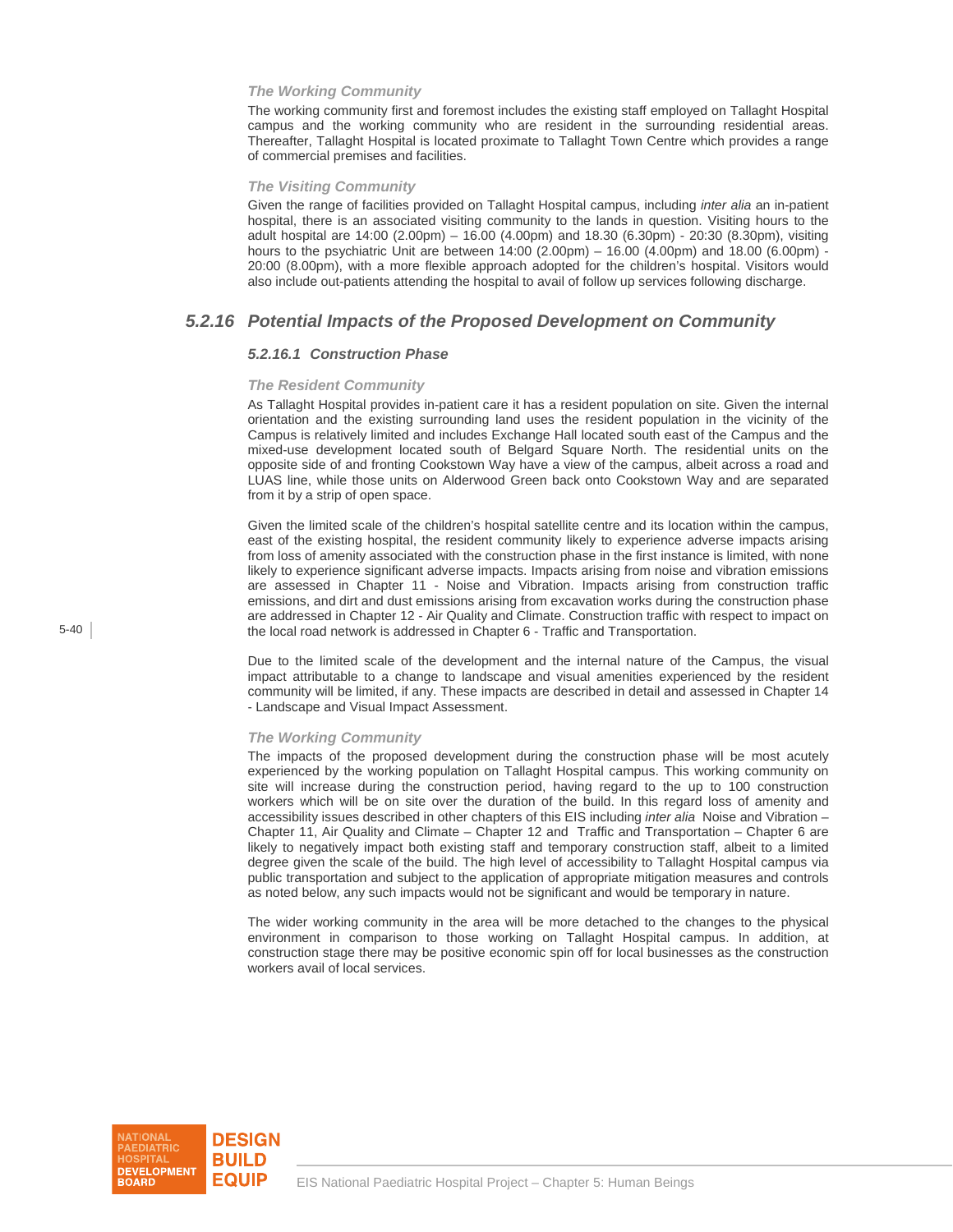#### *The Visiting Community*

The impacts of the construction phase of the proposed development will be experienced by outpatients and other visitors to the hospital. However, the limited scale of the build means that the loss of amenity and accessibility issues described in other chapters of this EIS including *inter alia* Noise and Vibration – Chapter 11, Air Quality and Climate – Chapter 12 and Traffic and Transportation – Chapter 6, are not likely to be significant and will be temporary in nature. The wider visiting community will experience the construction phase of the proposed development in a more detached manner, especially having regard to the insular layout of the Campus and the accessibility of Tallaght Hospital campus via public transportation.

#### *5.2.16.2 Operational Phase*

#### *The Resident Community*

The completion of the children's hospital satellite centre and the commencement of its operation is likely to be experienced as a positive impact as the quality of paediatric care improves and the care environment is significantly enhanced.

During the operational phase the resident community is likely to experience limited visual impacts, if any, attributable to a change to landscape and visual amenities. Such impacts would be attributable to the children's hospital satellite centre building, which will read as an extension to the existing hospital building. These impacts are described in and assessed in Chapter 14 - Landscape and Visual Impact Assessment).

#### *The Working Community*

The completion of the proposed development and commencement of the operation of the children's hospital satellite centre is likely to be experienced as a positive impact by the staff working within the facility given the high quality working environment. In addition, the children's hospital satellite centre will replace the existing dated children's hospital on site, in terms of the provision of healthcare to children and young people and will also represent a significant improvement in terms of the quality of the facilities offered.

The wider working community in an area will often perceive changes to the physical environment with less intensity, and in a more detached manner in comparison. Loss of amenity during construction and accessibility issues during construction and operational phases are expected to be limited and are described in other chapters of this EIS including *inter alia* Noise and Vibration – Chapter 11, Air Quality and Climate – Chapter 12 and Traffic and Transportation – Chapter 6. There may be positive economic spin off for local businesses during the construction and operational phases, where construction workers, staff, patients and visitors avail of local services.

#### *The Visiting Community*

The completion of the children's hospital satellite centre and the commencement of the operational stage is likely to be experienced as a positive impact by out-patients and visitors to the hospital.

In common with the wider working population, the wider visiting community will experience the proposed development in a more detached manner. The limited loss of amenity during construction and accessibility issues during construction and operational phases envisaged are described in other chapters of this EIS including *inter alia* Noise and Vibration – Chapter 11, Air Quality and Climate – Chapter 12 and Traffic and Transportation – Chapter 6.

#### *5.2.16.3 'Do Nothing' Scenario*

If the proposed National Paediatric Hospital Project, which includes the children's hospital satellite centre at Tallaght Hospital, were not to proceed, the perceptions of the resident, working and visiting communities would remain unchanged.

However, the 'do nothing' scenario would represent a loss to the national healthcare infrastructure and in turn to the resident, working and visiting communities. This would have a negative impact, for the patients and staff of the three existing children's hospitals, who would not benefit from any enhancement of existing facilities and also to the visiting community to the hospitals.

### *5.2.17 Avoidance, Remedial or Reductive Measures – Community*

The scale and area of the proposed development will inevitably lead to some adverse localised impacts during the construction phase. It is expected that these adverse impacts would be experienced mainly by the patients and staff on Tallaght Hospital campus, the visiting community and to a lesser extent the surrounding residential areas.



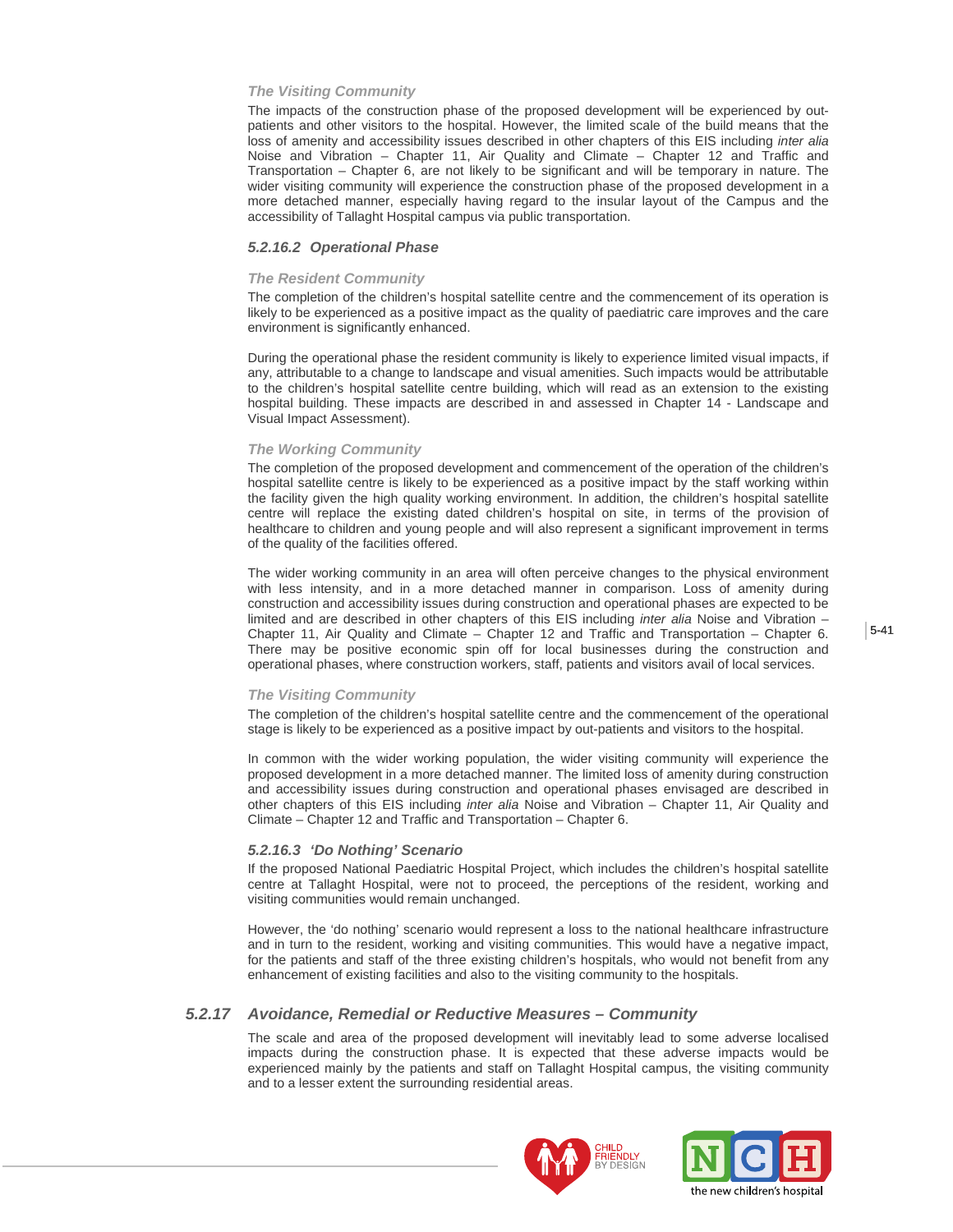The potential adverse impacts likely to be experienced relate to loss of amenity in relation to noise, vibration, dust, dirt, construction traffic, during construction phase, and traffic during operational phase. While a more subjective experience, impact on visual amenities is not expected to be adverse given the limited scale of the children's hospital satellite centre and its location. All of these potential impacts and associated mitigation measures where necessary are discussed in other chapters of this EIS including *inter alia* Noise and Vibration – Chapter 11, Air Quality and Climate – Chapter 12 and Traffic and Transportation – Chapter 6.

## *5.2.18 Predicted Impact of the Proposal on Community*

## *5.2.18.1 Construction Phase*

#### *The Resident Community*

It is likely that any impacts emerging from the construction phase of the development will be limited and temporary in nature and will be of a general loss of amenity nature, for example an increase in the daytime noise levels in the locality, albeit within statutory limits, dust from construction traffic etc. However, through the implementation of the remedial and reductive measures proposed during the construction period, such impacts on the resident communities in the area will not be significant and any impact will only be temporary in nature.

#### *The Working Community*

The temporary impacts from the construction phase of the development will mainly affect the employees and patients at Tallaght Hospital campus and will again relate to general loss of amenity. The implementation of the remedial and reductive measures proposed during the construction period, will ensure that such impacts will not be significant.

#### *The Visiting Community*

It is likely that any impacts emerging from the construction phase of the development will be temporary and will affect the visiting community to the area and to Tallaght Hospital campus insofar as it will generate limited impacts in terms of loss of amenity. However, implementation of the remedial and reductive measures proposed during the construction period, the impact of the proposed development on communities in the area will not be significant and any impact will only be temporary.

### *5.2.18.2 Operational Phase*

#### *The Resident Community*

There are no significant adverse impacts predicted arising from the operational phase of the children's hospital satellite centre on Tallaght Hospital campus on local residents. There will however, be positive gains for the local community given the improved access to excellent outpatient and other facilities for children and young people. These benefits relate to eh significant increase the quality of healthcare provision and will accrue to a wider catchment to the immediate locality and will extend to the catchment of the children's hospital satellite centre as set out in Chapter 6 of the EIS.

#### *The Working Community*

It is predicted that the staff of the children's hospital satellite centre, which will include rotated staff from the new children's hospital, will experience a significant positive impact in relation to working conditions and the quality of facilities.

### *The Visiting Community*

It is predicted that those visiting the children's hospital satellite centre, will experience a significant positive impact in relation to the quality of the facilities and care provided.

### *5.2.18.3 Worst Case*

The failure of the National Paediatric Hospital Project, which includes the children's hospital satellite centre at Tallaght Hospital, to proceed, or the failure of any of the proposed mitigation measures, would not lead to any profound, irreversible or life-threatening consequences to any of the local communities.

However, were the Project not to proceed to implementation stage, this would represent a lost opportunity to significantly improve healthcare provision for sick children in the island of Ireland and would impact on the implementation of the Model of Care.

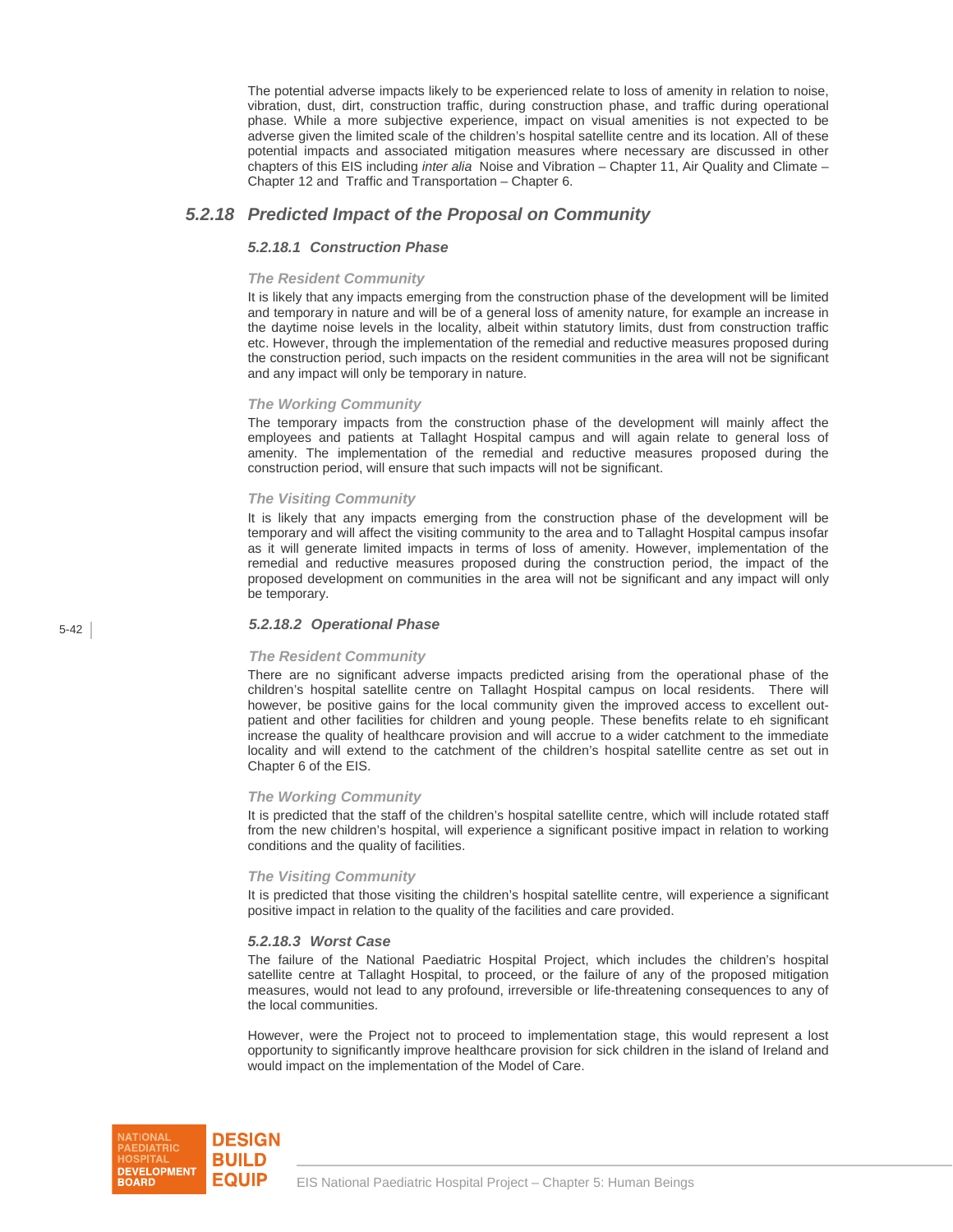## *5.2.19 Cumulative Impact of the Children's Hospital Satellite Centre Development on Community*

### *5.2.19.1 Construction Phase*

The likely cumulative impacts experienced by human beings and the local resident, working and visiting communities during the construction phase will generally be limited and relate to loss of amenity such as *inter alia* noise, vibration, dust, dirt, construction traffic during construction phase.

Given the scale of the children's hospital satellite centre any impact on the landscape and visual amenity will also be limited, with any associated mitigation measures described and assessed in the other relevant chapters of this EIS.

## *5.2.19.2 Operational Phase*

During the operational phase the likely cumulative impacts experienced by human beings and the local resident, working and visiting communities will generally relate to traffic and the limited impact on visual amenities. These potential impacts and any associated mitigation measures are described and assessed in other chapters of this EIS.

In addition there will be a cumulative impact in terms of the role of the children's hospital satellite centre in the 'hub and spoke' model supporting the main National Tertiary Hospital, as outlined in the National Model of Care for Paediatric Healthcare in Ireland. The Model of Care requires a shift, where appropriate, from inpatient care to ambulatory or short stay care, and from hospital-centred care to home-based care. As well as forming part of the National Model of Care this configuration improves geographic access to urgent care for a significant number of children in the Greater Dublin Area, supports primary and community care paediatrics, reduces outpatient attendance on the main site and significantly reduces Emergency Department attendance on the main site. This will constitute a significant local community gain in terms of improvements to health care and the general well-being of the population.

## *5.2.20 Monitoring*

Given the limited scale of the proposed children's hospital satellite centre and its location in an established Hospital Campus, monitoring is not considered necessary.

## *5.2.21 Reinstatement*

The children's hospital satellite centre will form part of the National Paediatric Hospital Project and has an important role to play in the delivery of healthcare facilities to children and young people going forward. Reinstatement is therefore, not considered.



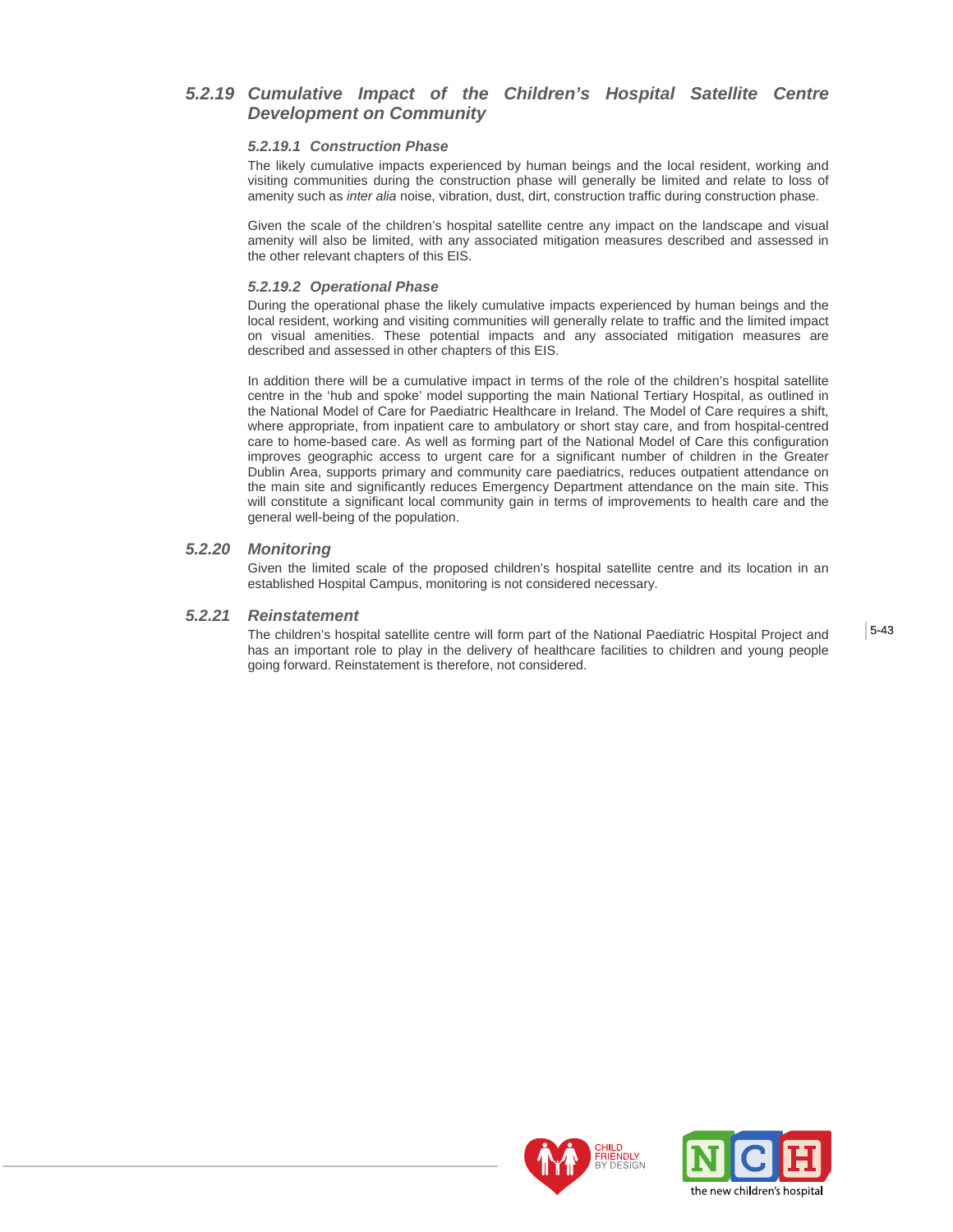## *5.3 Connolly Hospital*

### *5.3.1 Introduction*

This Section of the EIS considers the human environment in the vicinity of Connolly Hospital Campus in the terms of population profile and trends, employment and community.

#### *5.3.2 Methodology*

The methodology for this Chapter involves the analysis, examination and compilation of all relevant population and socio-economic data collected by the Central Statistics Office. In addition, relevant planning and land-use documents for the area including the Fingal County Development Plan, 2011-2017, the Regional Planning Guidelines for the Greater Dublin Area (2010-2022) and additional relevant documents have all been examined.

Following the examination of the relevant baseline information on the existing population and socioeconomic situation in the area, this Section provides an assessment of the potential impacts of the proposed children's hospital satellite centre at Connolly Hospital campus. As outlined in Section 5.1.2 two types of socio-economic impacts can typically arise, direct and indirect impacts. The ameliorative/mitigation measures required to minimise impacts, if necessary, are also set out.

The below assessment will examine the impact of the relatively small scale children's hospital satellite centre at Connolly Hospital campus on human beings in the areas of population, employment and community.

## *5.3.3 The Receiving Environment*

As outlined in the NPHDB '*Clinical Case'* Report, included as an appendix to Chapter 2 of this EIS, the Model of Care document describes the Model of Care, the 'Hub and Spoke' model, for the new children's hospital satellite centres and describes how these are an essential and integral part of the new children's hospital Model of Care. The aim of the new children's hospital satellite centres is to promote and guarantee the provision of high quality, safe clinical care to every child, every time, s/he attends the children's hospital satellite centres $40$ 

Locally Connolly Hospital campus is removed from the urban area of Blanchardstown, being located north of the Navan Road (N3) and bound to the south, east and west by high amenity areas and open space and recreational areas, all of which are specifically zoned for those uses. The Campus is bound to the north by a residential development and is accessible from the Navan Road (N3), with limited accessibility by public transportation. The internal hospital road forms a natural boundary to the Campus. The land on Connolly Hospital campus subject of this EIS is located south of the hospital, immediately east of the main hospital entrance.

Given the location of the application site adjacent to the existing hospital, and the relatively limited scale of the proposal, the surrounding context is defined by the campus and associated medical uses. In this regard, there is no direct interaction with the surrounding areas outside the Campus. Having regard to the defined nature of Connolly Hospital campus and the limited scale of the proposed development, the Study Area consists of the Electoral Divisions of Blanchardstown – Abbotstown and Blanchardstown – Roselawn which covers the area within which Connolly Hospital campus is located and Blanchardstown Village.

The Study Area is considered a reasonable given that the Blanchardstown – Abbotstown Electoral Division within which Connolly Hospital is located substantially consists of open space area, but includes the area to the east of the main street in Blanchardstown Village. A combination of statistics for this Study Area were examined along with similar statistics for the Greater Dublin Area and State.

## *5.3.4 Characteristics of the Proposed Development*

In accordance with the Model of Care, the current proposal represents the provision of a new children's hospital and two children's hospital satellite centres, one at Tallaght Hospital campus and the other at Connolly Hospital campus. The children's hospital satellite centre at Connolly is to be located on a site immediately south of the main hospital, to the east of the main entrance and is bound on the remaining three sides by the internal hospital roads.

<sup>40</sup> NPHDB Report - *"The clinical case for the new children's hospital, its satellite centres and tri-location"*

5-44

l

**NATIONAL** 



**DESIGN**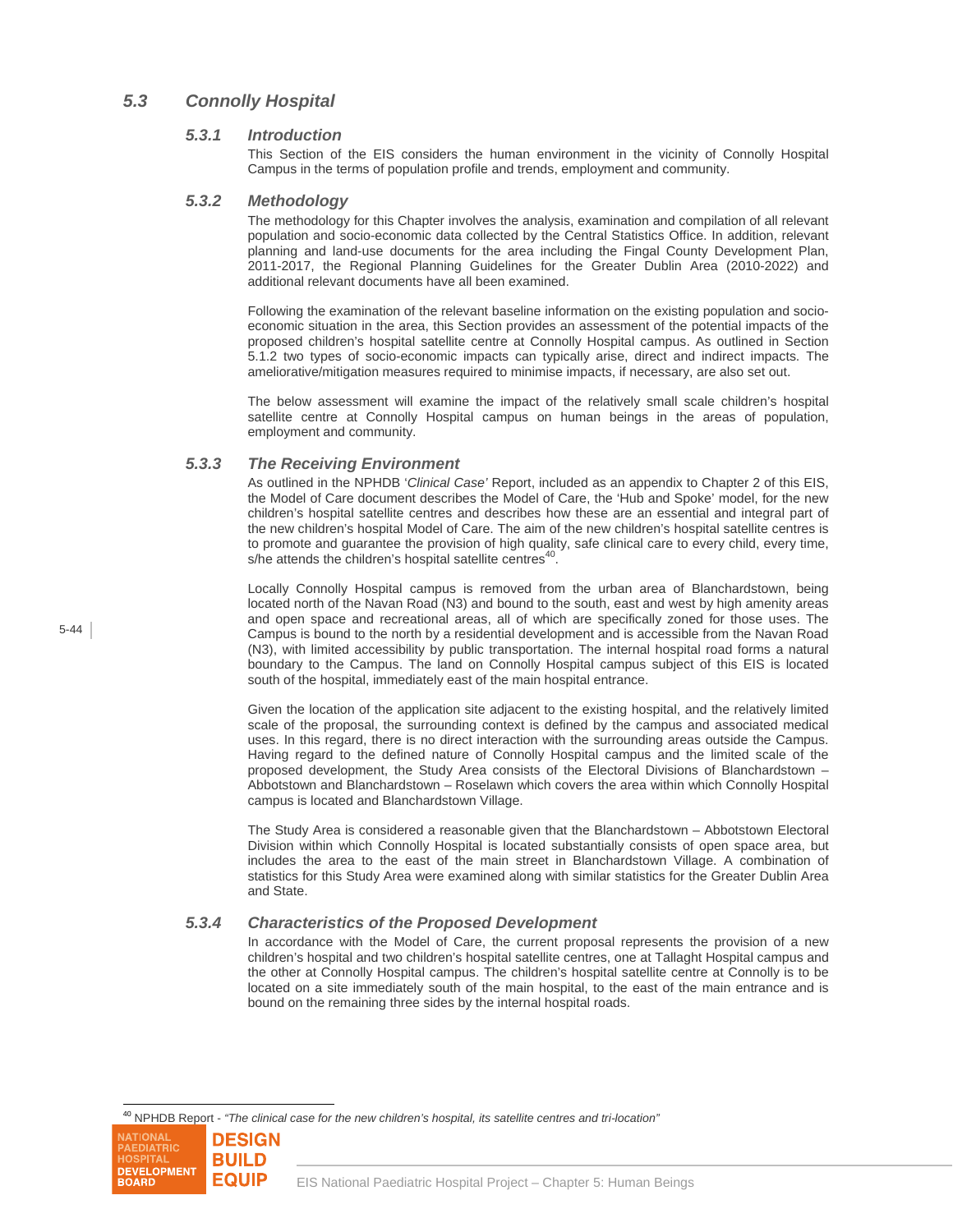The proposed development essentially comprises the construction of a new, purpose built children's hospital satellite centre, with a gross floor area of c.5,093 sq.m which will connect into the existing adult hospital. The children's hospital satellite centre will physically be an extension to Connolly Hospital and has been designed to tie into the existing hospital building and will provide for the upgrading of areas within the existing hospitals which will function as part of the children's hospital satellite centres. With the exception of the limited demolition required to connect to the existing hospital, the proposed development will not require the demolition of any permanent structure.

A more detailed description of the development is provided in Chapter 2 - Development Description.

## *5.3.5 Population – Receiving Environment*

A detailed examination of the local population in the Study Area i.e. the Blanchardstown – Abbotstown and Blanchardstown – Roselawn Electoral Divisions, is set out below. In this regard it should be noted that the N3 forms a natural boundary to the south and thus the Electoral Division substantially covers the area to the north of the N3 which although large is primarily open space, which is the context within which Connolly is set.

Data generated by the 2002, 2006 & 2011 Census is compared in order that an analysis of demographic trends may be presented. Recent demographic and socio-economic trends are examined at State, County and Electoral Division level with figures for the Study Area compared with those for the State, Greater Dublin Area, Dublin County and Fingal areas, in order to contextualise the local area statistics.

#### *5.3.5.1 Population Trends*

As shown on Table 5.11 below, between 1996 & 2002 the Study Area experienced a population increase of c. 19.5% over twice the State, the Greater Dublin Area and County Dublin. This exceptional growth in the Study Area was mirrored in the growth in population in Fingal of 17.1% over this period. This may be indicative of the large areas of development land zoned and available in Fingal.

This growth in population in the Study Area and Fingal, well in excess of all other areas examined, continued between 2006-2011. During this period the State grew by +8.2%, with the Greater Dublin Area population growing at a similar level, while the population of Dublin County only grew by 7.2%. The population of Fingal during this period, however, grew by 14.2% while the Study Area grew by marginally less at 13.7%.This growth coincides with the peak demand for housing in Dublin which resulted in major development occurring in the Fingal area.

Overall, the growth in the Study Area and in Fingal between 1996-2011 was exceptional at +70.9% and +63.4%, more than double that of the State in both instances. It is however, noted that the growth in the Study Area was not evenly distributed between the two relevant Electoral Divisions with Blanchardstown – Abbotstown growing by +218% over this period while the Electoral Division of Blanchardstown – Roselawn decreased by -27%. This notable difference may be attributable to the limited area covered by the Blanchardstown – Roselawn Electoral Division and the fact it contains Blanchardstown Village with its relatively tight urban gran and established character, while the Blanchardstown – Abbotstown Electoral Division covers a substantial area, where new higher density residential developments have been provided.

| Area                    | 1996      | 2002      | 2006      | 2011      | % 1996-<br>2002 | $% 2002 -$<br>2006 | $\frac{9}{6}$<br>$2006 -$<br>2011 | $\frac{9}{6}$<br>1996-<br>2011 |
|-------------------------|-----------|-----------|-----------|-----------|-----------------|--------------------|-----------------------------------|--------------------------------|
| Study<br>Area           | 3,834     | 4,580     | 5.953     | 6,552     | $+19.5$         | $+30$              | $+13.7$                           | $+70.9$                        |
| Fingal                  | 167,683   | 196,413   | 239,992   | 273.991   | $+17.1$         | $+22.2$            | $+14.2$                           | $+63.4$                        |
| <b>Dublin</b><br>County | 1,058,264 | 1,122,821 | 1,187,176 | 1,273,069 | $+6.1$          | $+5.7$             | $+7.2$                            | $+20.3$                        |
| <b>GDA</b>              | 1,405,671 | 1,535,446 | 1,662,536 | 1,804,156 | $+9.2$          | $+8.3$             | $+8.5$                            | $+28.3$                        |
| <b>State</b>            | 3,626,087 | 3,917,203 | 4,239,848 | 4,588,252 | $+8$            | $+8.2$             | $+8.2$                            | $+26.5$                        |

#### *Table 5.11 Population Growth 1996 – 2011\**

\*The figures contained in Table 5.11 have been rounded off for presentation purposes.



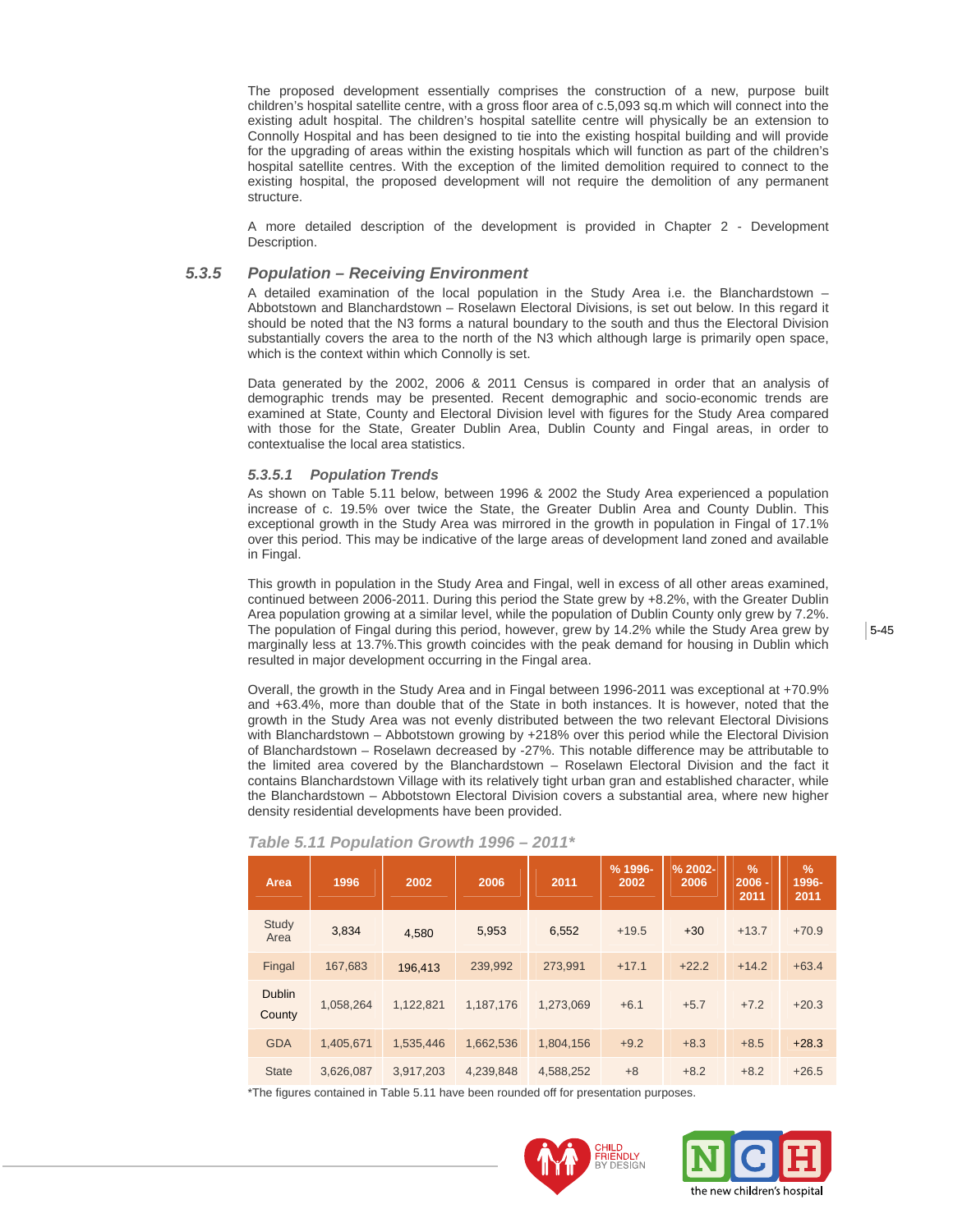## *5.3.5.2 Population Change 2002 - 2011*

Between 2002 and 2011, Fingal, experienced population growth well in excess of the other areas examined at +39.5%, bar the Study Area which grew by +43% during this period. These figures may be attributable to the urban sprawl of the population of Dublin into previously undeveloped areas further from the City Centre where land was available to provide affordable residential developments.

Connolly Hospital was chosen for the location of one of the children's hospital satellite centres following an analysis of the demographics of the area and a detailed location analysis. The examination of local population is, however, still relevant with respect to the potential employment benefits, the opportunities provided or other services which might be displaced. In relation to the latter it is important to note that Connolly Hospital is an established use in the area. The provision of the children's hospital satellite centre will broaden the range of healthcare facilities available on site and it is estimated that c. 90 staff will work at the children's hospital satellite centre at Connolly Hospital campus.

### *5.3.5.3 Age Profile*

As noted in Section 5.1.5.3 the age profile of the area is an important consideration in the provision of healthcare, education and employment. Utilising the Small Area Population Statistics for *2011,*  again the three factors were looked at in analysing the population structure of the receiving environment as follows:

- The dependent population (i.e. those persons within the 0-14 and 65+ age cohorts)
- The working/independent population (i.e. those persons in the 15-64 year age cohorts)
- The childbearing age cohorts, aged 25-44.

These age categories at the State, Regional, County, Local and Electoral Division Level are shown in Table 5.12 below.

| Area                    | % Aged 0-14 |      | % Aged 15-24 |      | % Aged 25-44 |      | % Aged 45-64 |      | % Aged 65+ |      |
|-------------------------|-------------|------|--------------|------|--------------|------|--------------|------|------------|------|
|                         | 2006        | 2011 | 2006         | 2011 | 2006         | 2011 | 2006         | 2011 | 2006       | 2011 |
|                         |             |      |              |      |              |      |              |      |            |      |
| <b>Study</b><br>Area    | 17.3        | 19.7 | 14.3         | 9.5  | 40.3         | 41.4 | 17.5         | 16.7 | 10.6       | 12.7 |
| Fingal                  | 22.1        | 24.2 | 14.9         | 11.9 | 37.7         | 36.6 | 19.3         | 20   | 6          | 7.3  |
| <b>Dublin</b><br>County | 18.4        | 19.3 | 16.2         | 13.6 | 34.5         | 34.9 | 20.6         | 21.3 | 10.3       | 10.9 |
| <b>GDA</b>              | 19.6        | 20.8 | 15.6         | 13.1 | 34.4         | 34.2 | 20.7         | 21.5 | 9.7        | 10.4 |
| <b>State</b>            | 20.4        | 21.4 | 14.9         | 12.6 | 31.7         | 31.6 | 22           | 22.7 | 11         | 11.7 |

 *Table 5.12 Age Profile at State, County and Local Level, 2006-2011\** 

\*The figures contained in Table 5.12 have been rounded off for presentation purposes.

### *Dependant Age Cohorts (0-14 and 65+)*

The proportion of dependants (0-14 and 65+) within the Study Area in 2011 is recorded at c.32.4%, up c.4.5% since the 2006 Census. This is marginally less than the dependant figure for the State of 33.1% but is above all other areas examined. Table 5.12 above shows that the population in the 0- 14 age cohort in the Study Area i.e. 19.7%, is below that of the State and also the Fingal area, while those in the 65+ age cohort at 12.7% exceeds all other areas examined. This may be indicative of the fact that the Study Area covers Blanchardstown Village which is established and would therefore, have a higher percentage of the population in the 64+ cohort while the Blanchardstown – Abbotstown covers newer residential areas which would be attractive to younger couples who may not yet have started a family.

### *Independent/Working Age Cohort (15-64)*

Census 2011 provides the working age (15-64 years) profile for the State at c.67%, the Greater Dublin Area at c.69% and the Dublin County at c.70%, which represents a decrease in the percentage population in this category in all three instances when compared with 2006 figures. The percentage population in the working age cohort decreased in Fingal from 71.9% in 2006 to 68.5% in 2011. This decrease is reflected in the Study Area which decreased by c. 4.5% from 72.1% in 2006 to 67.6% in 2011.

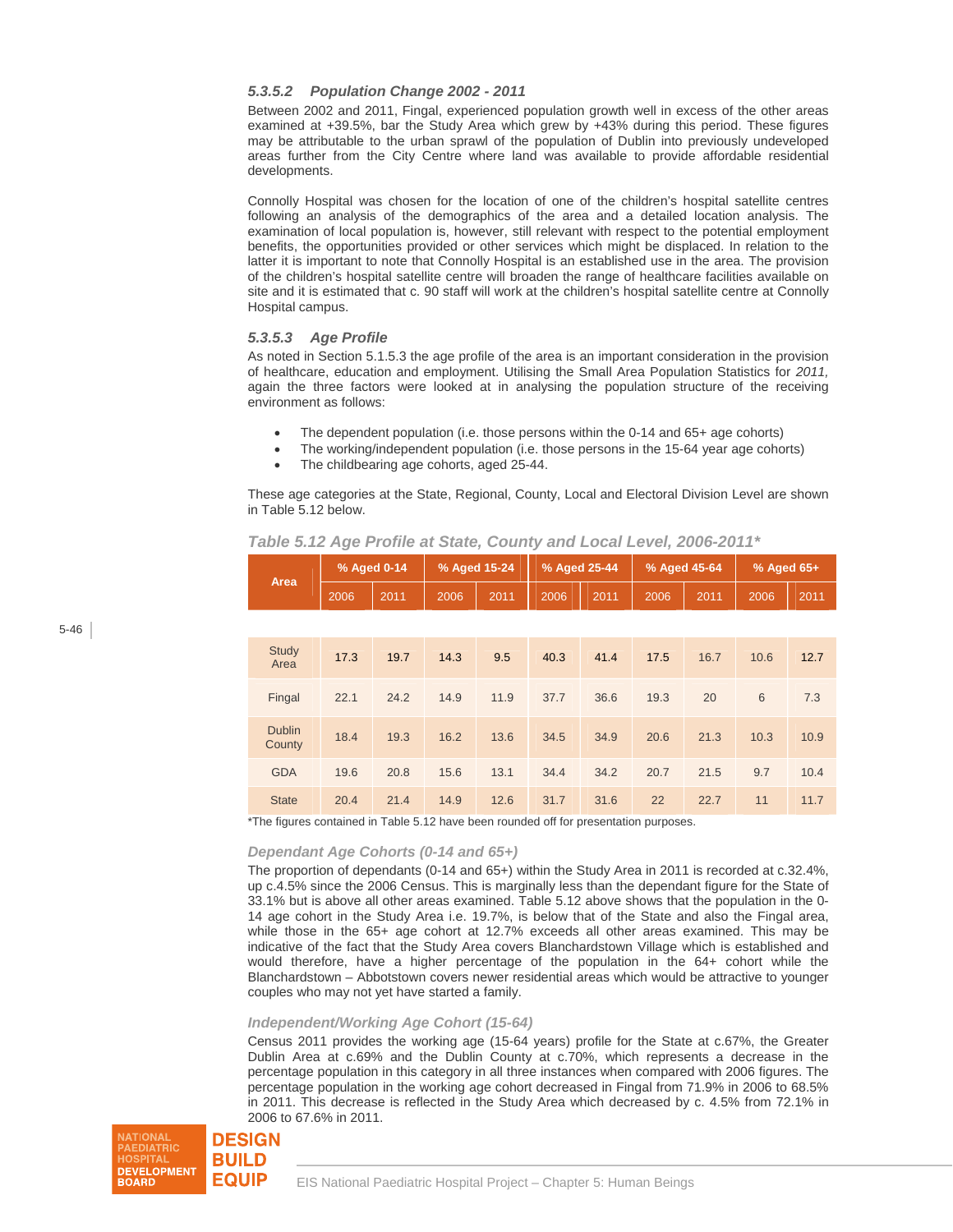#### *Childbearing Age Cohort (25-44)*

The childbearing age cohort (25-44) of the Study Area is notable at 41.1% in 2011, an increase of 1.1% from 2006 and also when compared to the State at 31.6% and Fingal at 37.7%. This indicates that the proportion of young families and children in the Study Area may increase further in the future as the 25-44 age cohort contains the child bearing (female) age group. This is relevant when considering requirements for housing, employment and childcare facilities.

#### *5.3.6 Potential Impacts of the Proposed Development on Population*

#### *5.3.6.1 Construction Phase*

While the development of the new children's hospital represents the largest Exchequer-funded infrastructure investment underway in Ireland at present, the children's hospital satellite centre at Connolly Hospital is a relatively small scale development. It is anticipated that subject to a grant of planning permission, the construction of the children's hospital satellite centre at Connolly Hospital would commence from Q1 2016 and be completed in approximately 18 months. This phase of the proposed development at Connolly is expected to generate 200 construction jobs of which 100 will be on site

As discussed above, while the children's hospital satellite centre at Connolly Hospital has an integral role in the national Model of Care and will provide an important regional service it is not anticipated that the construction phase will have an impact on the population profile of the area. Given the relatively small scale of the build it is expected that those employed during the construction phase will for the most part travel from their existing residence rather than taking temporary accommodation in the area. Where there is an impact on population, such as any growth or decline, arising from the construction phase this would be transient. Potential impacts in relation to 'Employment' and 'Community' are considered elsewhere in this Chapter.

#### *5.3.6.2 Operational Phase*

At a national level, the children's hospital satellite centre at Connolly Hospital will form part of an enhanced health care service delivered in conjunction with the new children's hospital. Given the scale of the children's hospital satellite centre it is not expected to give rise to a significant impact on the population profile of the area during the operation phase.

The Connolly Hospital campus has been identified in the Blanchardstown Urban Structure Plan, 2007 (BUSP) as being a major resource asset to Blanchardstown that is well placed to advance as a model of excellence in health care and medical specialisms. The proposed development will represent an addition to the medical specialisms available on Campus and it is estimated that c. 90 staff will work at the children's hospital satellite at Connolly Hospital campus. This is considered beneficial to the local population, a considerable percentage of which lies within the working age cohort. Potential impacts in relation to 'Employment' and 'Community' are considered elsewhere in this Chapter.

#### *5.3.6.3 Do Nothing*

The "do nothing "scenario would result in the failure to implement the Health Service Executive's Clinical Programme for Paediatrics and Neonatology and transform the paediatric healthcare services in Ireland. The national tertiary and quaternary paediatric services would continue to be provided in the three existing out-dated facilities at the National Children's Hospital at Tallaght, Our Lady's Children's Hospital Crumlin and Temple Street Children's University Hospital.

To adopt a "do-nothing" approach would adversely affect the quality of service which is capable of being delivered to children and young adults, specifically at a local and regional level in the case of the children's hospital satellite centre at Connolly Hospital and could potentially jeopardise later plans for the Campus. As a result, potential direct and indirect social and economic benefits that would accrue from this proposed development for the existing population would not occur if the development were not to proceed

#### *5.3.6.4 Position if Permission not forthcoming for Connolly Satellite Development*

If planning permission were not granted for the children's hospital satellite centre at Connolly Hospital campus, then the Applicant would not be able to deliver the proposed Model of Care. This would result in delays to the programme and an adverse impact upon the quality of service which is capable of being delivered locally and regionally, of which the children's hospital satellite centre at Connolly Hospital campus is an integral part.



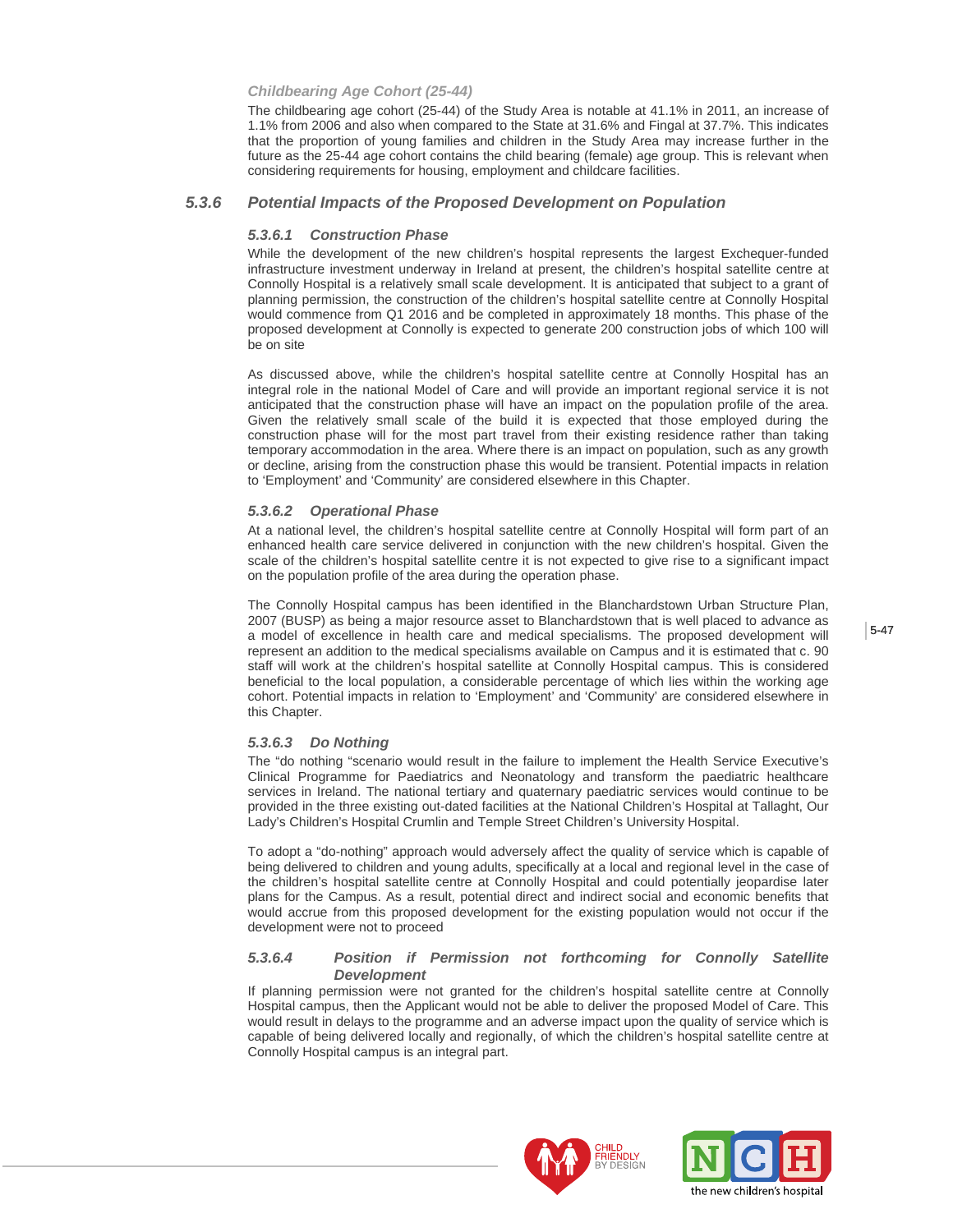## *5.3.7 Ameliorative, Remedial or Reductive Measures on Population*

## *5.3.7.1 Construction Phase*

Given the limited scale of the proposed development the construction phase is unlikely to generate any significant adverse impact on the population. As such, no remedial or reductive measures are identified.

## *5.3.7.2 Operational Phase*

Given the limited scale of the proposed development the operational phase is unlikely to have any significant impact on the population. No remedial or reductive measures are therefore, required.

## *5.3.7.3 Worst Case Scenario*

The failure of the National Paediatric Hospital Project to proceed would have an impact nationally and regionally in terms of the provision of paediatric care to children and young people. In relation to the children's hospital satellite centre at Connolly Hospital it is not envisaged that it would have a significant impact on demographics therefore, no remedial or reductive measures are required.

## *5.3.8 Predicted Impact of the Proposal on Population*

### *5.3.8.1 Construction Phase*

Given the scale of the development, it is not envisaged that any significant increase or decrease in the population of the Study Area will occur during the construction phase. In addition it is anticipated that construction workers employed during this phase will travel from their existing residence rather than taking temporary accommodation in the local area. A short term, transient increase in the local working population on-site may be generated by construction employment. This phase is unlikely to generate any significant adverse impact on the demography of the area.

## *5.3.8.2 Operational Phase*

It is envisaged that there will be a positive impact, albeit relatively minor, on the population of the Study Area, specifically the working population, during the operational phase of the proposed development. It is not envisaged that any impact on the population of the Study Area will be significant.

### *5.3.8.3 Worst Case*

As the development would not result in any profound or irreversible impacts on population, a 'worst case' impact is not applicable in this instance.

## *5.3.9 Cumulative Impact of the Children's Hospital Satellite Centre Development on Population*

While the proposed development is unlikely to have a significant impact on population during the construction or operational phase, it will form part of a network of care that will deliver improved and comprehensive paediatric care for all of Ireland's children and young people. In this regard the children's hospital satellite centre at Connolly Hospital will have an important regional and local role as the local children's hospital for its catchment and in this context would have a positive impact on population through the provision of improved healthcare facilities for the area. The proposed development would also represent a new medical specialism being offered and available to the local population at Connolly Hospital. With obvious positive benefits to the well-being of the local community.

## *5.3.10 Employment*

### *5.3.10.1 The Receiving Environment*

The impact of the development proposal on employment will be examined in the context of the numbers of persons at work and the levels of unemployment at State, Greater Dublin Area, Dublin County, Fingal and the Study Area.

### **5.3.10.2 Trends in the Number of Persons in Work**

As would be expected given the economic climate, between 2002-2006 all of the areas analysed, see Table 5.13 below, experience growth in the numbers of people at work. Fingal, however, grew at the substantially higher rate of 31.7%, with the Study area surpassing all other areas at 54.9%. These exceptional growth rates in employment may be representative of the fact that those working in the City Centre were forced to locate in the urban periphery due to insufficient housing supply to meet demand in the City.

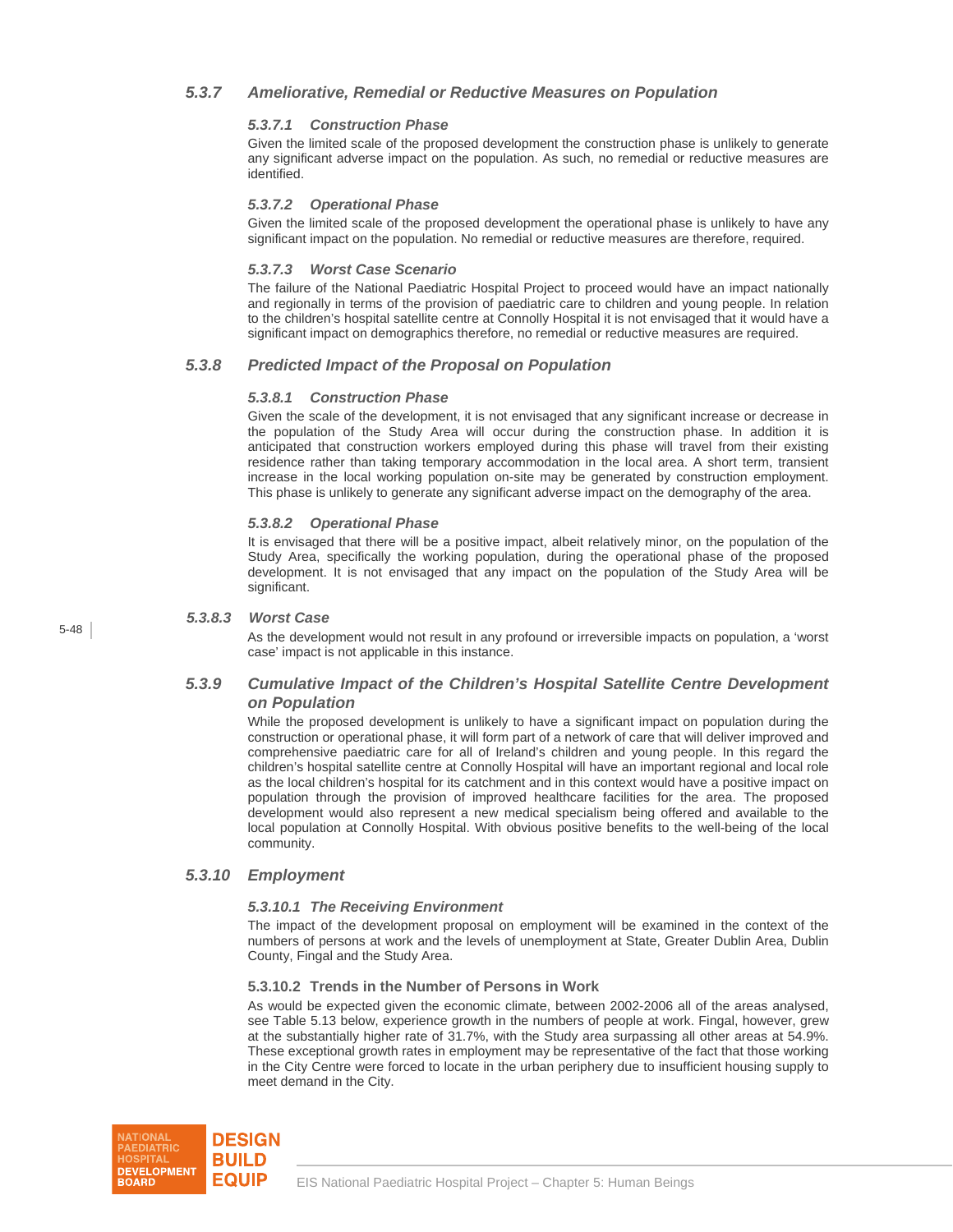Between 2006 and 2011 there was a decrease in those at work in all areas analysed. However, having experienced substantial growth during 2002-2006, both Fingal and the Study Area experienced less of a decrease in employment during this period than all other areas analysed, at - 1.3% and -3.5% respectively. This may be attributable to the relatively high percentage of the population in the 25-44 age cohort in Fingal and the Study Area compared to the other locations accessed. Workers in this cohort are more likely to be established in their jobs and thus less affected by redundancies or retirement.

| Area                    | 2002      | 2006      | 2002-2006 | 2011      | 2006-2011 |
|-------------------------|-----------|-----------|-----------|-----------|-----------|
| Study<br>Area           | 1,965     | 3,043     | $+54.9%$  | 2938      | $-3.5%$   |
| Fingal                  | 91,699    | 120,794   | $+31.7%$  | 119,276   | $-1.3%$   |
| <b>Dublin</b><br>County | 508,030   | 572,896   | $+12.8%$  | 540,729   | $-5.6%$   |
| <b>GDA</b>              | 689,157   | 800,240   | $+16.1%$  | 753,565   | $-5.8%$   |
| <b>State</b>            | 1,641,587 | 1,930,042 | $+17.6%$  | 1,807,360 | $-6.4%$   |

#### *Table 5.13 Number of Persons at Work in 2002, 2006 and 2011\**

\*The figures contained in Table 5.13 have been rounded off for presentation purposes.

### *5.3.10.3 Unemployment Trends*

As shown below, between 2002-2006 unemployment was rising with the Greater Dublin Area, County Dublin and specifically Fingal all experienced unemployment well in excess of the State. The Study Area, however, experienced a decrease of -3.2% in unemployment during this period. This again indicated that the Study Area being on the fringes of the City, may have attracted a working population looking for more affordable housing.

There was also a noticeable increase in those looking for their first job in the Study Area, up c. 369.7% between 2002-2006, almost ten times that of the State figure of 38.9%. Given that the proportion of persons in the 15-24 age cohort in the Study Area in 2006 was in line with that of the State this high number is interesting. Again Fingal was above the State with the numbers of those looking for their first job increasing by c. 107.8%. This further indicated that Fingal had a substantial workforce who are beginning to look for employment back in 2006.

Between 2006-2011 the State's unemployment level grew by c.160%, however, all other areas analysed experienced less of an increase. The Study Area grew by c.143%, closely in line with the Greater Dublin Area at c.138.5% but less than the growth in unemployment experienced in Fingal at 157.6%. The lower growth in the Study area in comparison to Fingal may be representative of the higher percentage of the population in the 25-44 age cohort who are likely to be established in their careers.

In relation to those looking for a first time job while the numbers in all other areas grew, the figure for the Study Area decreased by c. -53.6%. This is an exceptional deviation from the growth trend experienced in all other areas studied and may be attributable to the higher than average percentage of the population in the 25-44 age cohort in 2011 which would likely have been previously employed.



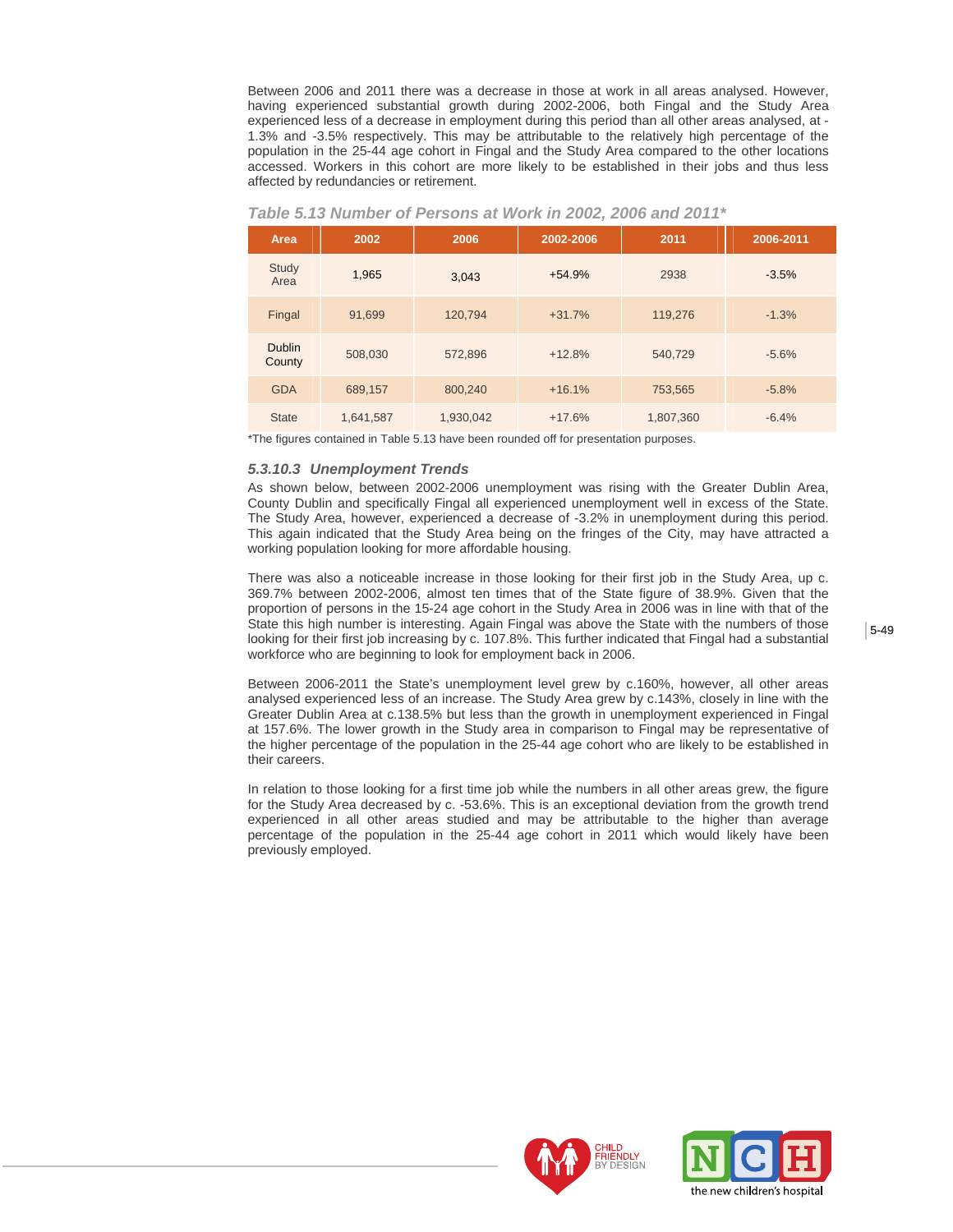*Table 5.14 Number of Persons Looking for First Job & Unemployed having lost or given up previous job in 2002, 2006 & 2011\** 

| Area                    | 2002      |         | 2006      |         | 2002-2006<br>Change (%) |         | 2011      |         | 2006-2011<br>Change (%) |          |
|-------------------------|-----------|---------|-----------|---------|-------------------------|---------|-----------|---------|-------------------------|----------|
|                         | $1st$ Job | Unempl. | $1st$ Job | Unempl. | $1st$ Job               | Unempl. | $1st$ Job | Unempl. | $1st$ Job               | Unempl.  |
| Study<br>Area           | 33        | 221     | 155       | 214     | $+369.7$                | $-3.2$  | 72        | 520     | $-53.6$                 | $+143$   |
| Fingal                  | 1,008     | 5,741   | 2,095     | 7,927   | $+107.8$                | $+38.1$ | 2,224     | 20,416  | $+6.2$                  | $+157.6$ |
| <b>Dublin</b><br>County | 6,357     | 40.919  | 9.355     | 46,750  | $+47$                   | $+14.3$ | 10.678    | 100,771 | $+14.1$                 | $+115.6$ |
| <b>GDA</b>              | 8.146     | 52,373  | 11,942    | 60.827  | $+46.6$                 | $+16.1$ | 13.975    | 145.079 | $+17$                   | $+138.5$ |
| <b>State</b>            | 21,147    | 138,199 | 29,372    | 150,084 | $+38.9$                 | $+8.6$  | 34,166    | 390,677 | $+16.3$                 | $+160.3$ |

\*The figures contained in Table 5.14 have been rounded off for presentation purposes.

While Census 2011 provides information on employment the data is somewhat dated and does not represent the improvement in employment patterns experienced since 2013. The Live Register provides more informative and up to date statistics on persons registering as being unemployed within the working age cohort. Table 5.15 below uses data from the Blanchardstown Social Welfare Office to show the trend in individuals signing on to the Live Register since 2002 and acts as a proxy for trends in the Study Area $41$ .

As shown in Table 5.15 the general trend at the Blanchardstown Office mirrors the increase in unemployment experienced nationally and elsewhere in Dublin, with an almost doubling in the numbers unemployed between 2008 and 2009. These figures are only now beginning to fall below 2009 levels and are still substantially more than those of 2008, indicating that there is still some way to go in reducing unemployment levels.

*Table 5.15 Individuals signing onto the Live Register in Blanchardstown DSP Office<sup>42</sup>*

| 2002 | 2.708 | 2009 | 8,528 |
|------|-------|------|-------|
| 2003 | 3,337 | 2010 | 8,565 |
| 2004 | 3,357 | 2011 | 9,040 |
| 2005 | 3,296 | 2012 | 8.779 |
| 2006 | 3.671 | 2013 | 8.766 |
| 2007 | 3,627 | 2014 | 8,006 |
| 2008 | 4,651 | 2015 | 7,029 |

Source: Central Statistics Office Live Register Data

## *5.3.11 Potential Impacts of the Proposed Development on Employment*

#### *5.3.11.1 Construction Phase*

While the development of the new children's hospital would be the largest healthcare project undertaken in Ireland to date, the children's hospital satellite centre at Connolly Hospital is a relatively small scale development. It is anticipated that the construction of the children's hospital satellite centre at Connolly Hospital would commence from Q1 2016 and be completed in approximately 18 months. This phase of the proposed development at Connolly is expected to generate 200 construction jobs, of which 100 will be on site.

<sup>&</sup>lt;sup>42</sup> The Social Welfare Offices at Tallaght is most likely to be the relevant locations for the Tallaght-Springfield ED. The figures utilise the 6<sup>th</sup> month of the year in all years examined as this is the most up to date information available on the Live register at the time of writing.



l <sup>41</sup> The Social Welfare Offices at Blanchardstown is most likely to be the relevant locations for the Tallaght-Springfield ED. The figures utilise the  $6<sup>th</sup>$  month of the year in all years examined as this is the most up to date information available on the Live register at the time of writing.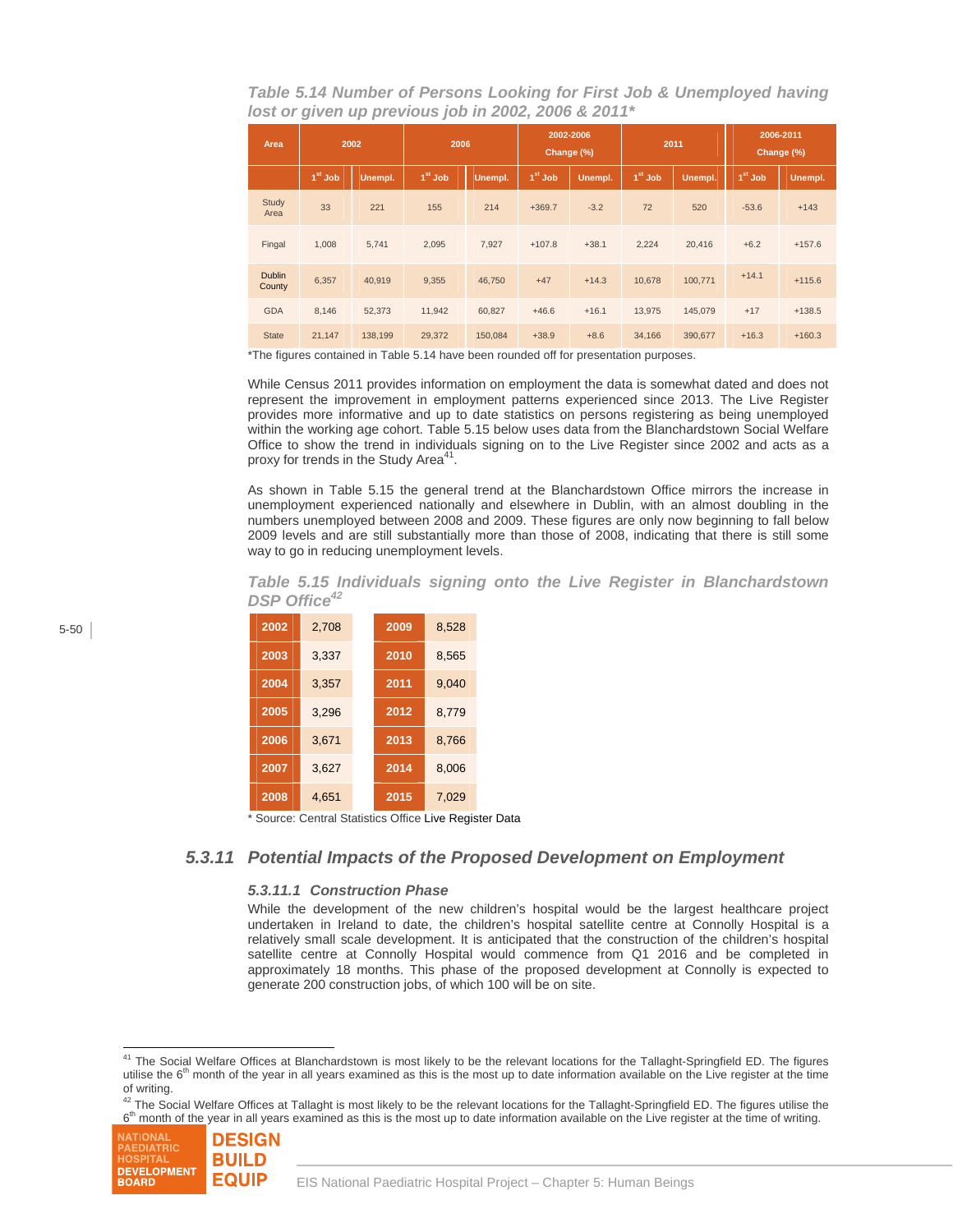In addition to the direct financial and employment benefits of the construction programme itself, it is anticipated that other related services, such as building providers, would benefit during the construction programme due to an increase in trade demand. Overall the proposed development has potential to provide a short term direct and indirect local employment benefits, and thus benefit to the local economy during the construction phase.

#### *5.3.11.2 Operational Phase*

The proposed development, generally comprises an extension to Connolly Hospital to provide a children's hospital satellite centre for the new children's hospital. This is a new specialty for Connolly Hospital and it is estimated that c. 90 staff will work at the children's hospital satellite centre at Connolly Hospital campus.

While this will result in an increase in staff, patient and visitor numbers to the hospital, it is not expected to give rise to any significant impact relating to an increase or decrease in direct or indirect employment on site or in the surrounding area.

#### *5.3.11.3 Worst Case Scenario*

The failure of the National Paediatric Hospital Project to proceed would have an impact nationally and regionally in terms of the provision of paediatric care to children and young people. Failure to provide the children's hospital satellite centre at Connolly Hospital would mean that the clinical specialties on site were not expanded and this could result in a potential loss of funding. Alternatively it may provide an obstacle to future expansion plans, with knock on impact for future employment potential.

If the children's hospital satellite centre at Connolly Hospital were not to proceed, then the associated construction jobs would not be created and any economic benefits would not accrue.

### *5.3.12 Ameliorative, Remedial or Reductive Measures on Employment*

#### *5.3.12.1 Construction Phase*

This Phase of development is unlikely to generate any significant adverse impact on the local employment profile and as such, no remedial or reductive measures are identified.

#### *5.3.12.2 Operational Phase*

It is estimated that c. 90 staff will work at the children's hospital satellite centre at Connolly Hospital campus which will have a positive impact with respect to increasing direct employment opportunities on site. At the local level, however, it is unlikely to have any significant impact with respect to increasing or reducing direct employment opportunities. Where the National Paediatric Hospital Project proceeds to implementation stage, this presents an opportunity to significantly enhance the quality of paediatric care for children and young people in Ireland, with the children's hospital satellite centre at Connolly Hospital having a direct positive impact on the provision of such care at a local and regional level.

It is also likely to have positive knock on economic impacts for local businesses whose services may be availed of by staff, patients and visitors, albeit limited in nature due to the location of the hospital removed from Blanchardstown Village Centre. No remedial or reductive measures are therefore, considered necessary with respect to employment during the operational phase.

## *5.3.13 Predicted Impact of the Proposal on Employment*

#### *5.3.13.1 Construction Phase*

The proposed development is predicted to be capable of providing important direct temporary construction employment. It is envisaged that the proposed development will employ approximately 100 personnel during the construction phase.

In addition, it is anticipated that local builders suppliers, retail services and other related services would benefit during the construction period, potentially also providing indirect employment opportunities.

An adverse impact on local employment within the existing hospital is not predicted given the scale of the development proposed.

#### *5.3.13.2 Operational Phase*

The operational phase of the proposed development is unlikely to have any significant impact with respect to increasing or reducing direct employment opportunities on site or in the local area.



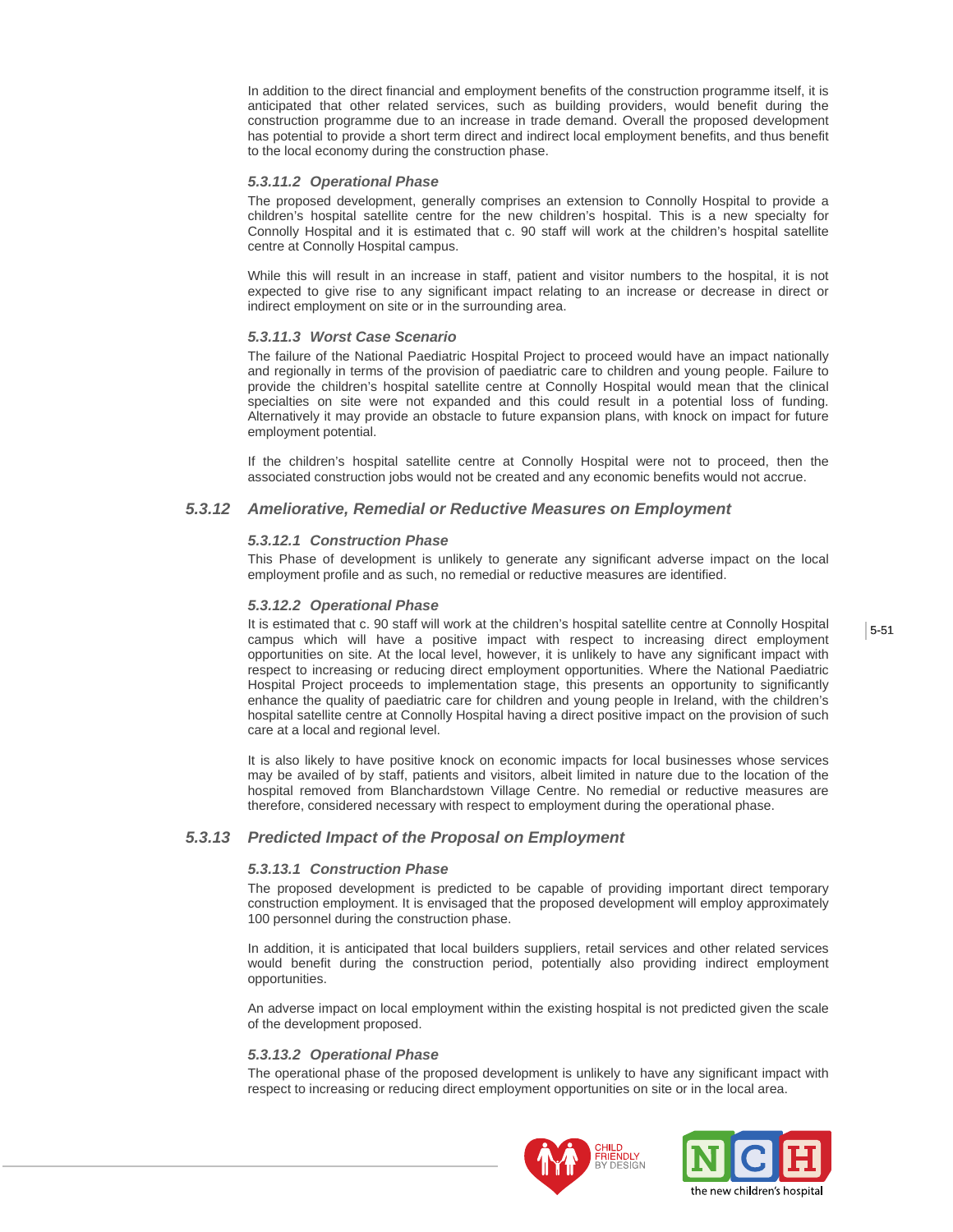Where the proposed development proceeds to implementation stage, this presents an opportunity, as part of the National Paediatric Hospital Project, to significantly enhance access to and the quality of the existing service provided to sick children and young people which will generate a significant local community gain. This will support the expansion of the range of specialties at Connolly Hospital and it is estimated that c. 90 staff will work at the children's hospital satellite centre at Connolly Hospital campus.

The proposed development is also predicted to continue to have likely positive knock on economic impacts for local businesses whose services may be utilised of by staff, patients and their visitors.

## *5.3.14 Cumulative Impact of the Children's Hospital Satellite Centre Development on Employment*

While the new children's' hospital at St. James's Hospital campus will employ a substantial number of staff, has the potential to provide a significant number of non-health related employment and may attract other related medical and service sectors to locate to the City Centre, such cumulative impacts are not associated with the children's hospital satellite centre at Connolly Hospital.

The cumulative impact of the children's hospital satellite centre at Connolly Hospital relates to it being an integral part of the National Paediatric Hospital Project and its role in the implementation of the Model of Care.

## *5.3.15 Community*

#### *5.3.15.1 The Receiving Environment*

Connolly Hospital campus as a healthcare campus is relatively new. The proposed children's hospital satellite centre provides the opportunity to increase the range of healthcare services, specifically those relating to the care of children and young adults, provided on site. The children's hospital satellite centre will support primary and community care paediatrics, reduce outpatient attendance on the main site and significantly reduces emergency department attendance on the main site. Children and young people seen in the children's hospital satellite centres who require urgent care will be transferred to the inpatient unit at the main new children's hospital, a figure which is estimated to be c. 8% of attendees. Children and young people who present at the children's hospital satellite centre and are deemed to be critically ill will be stabilised and transferred to the national paediatric critical unit. As a result the majority of patients to the children's hospital satellite centre will be short terms visits and none will be resident at the hospital.

Connolly Hospital campus is contained within a distinct area, defined primarily by the local road network, by the internal campus road and by the fact that it is surrounded on three side by openspace, high amenity lands. While the lands to the north are residential in nature, the Campus is physically separated from Blanchardstown Village and the surrounding urban area by the N3. The receiving environment from a community perspective comprises of three principal elements as follows:

- The resident community
- The working community
- The visiting community

Although there are limited residential areas proximate to Connolly Hospital, the impacts likely to be experienced by the community relate to the physical enjoyment of the local area and accessibility to local amenities. As such they are likely to be sensitive to the following types of impacts:

- Traffic / Access
- Loss of amenity (Noise, Dirt, Dust, etc)
- Landscape & Visual Amenities
- Community Severance

#### *The Resident Community*

The resident community in the first instance includes the patients residing temporarily in the hospital itself. Beyond the Campus boundary the limited scale of the proposed development and the internal orientation of Connolly Hospital campus means that only those residential developments immediately adjacent to the Campus are unlikely to become aware of any additional adverse impacts on their residential amenities arising from the proposed development.

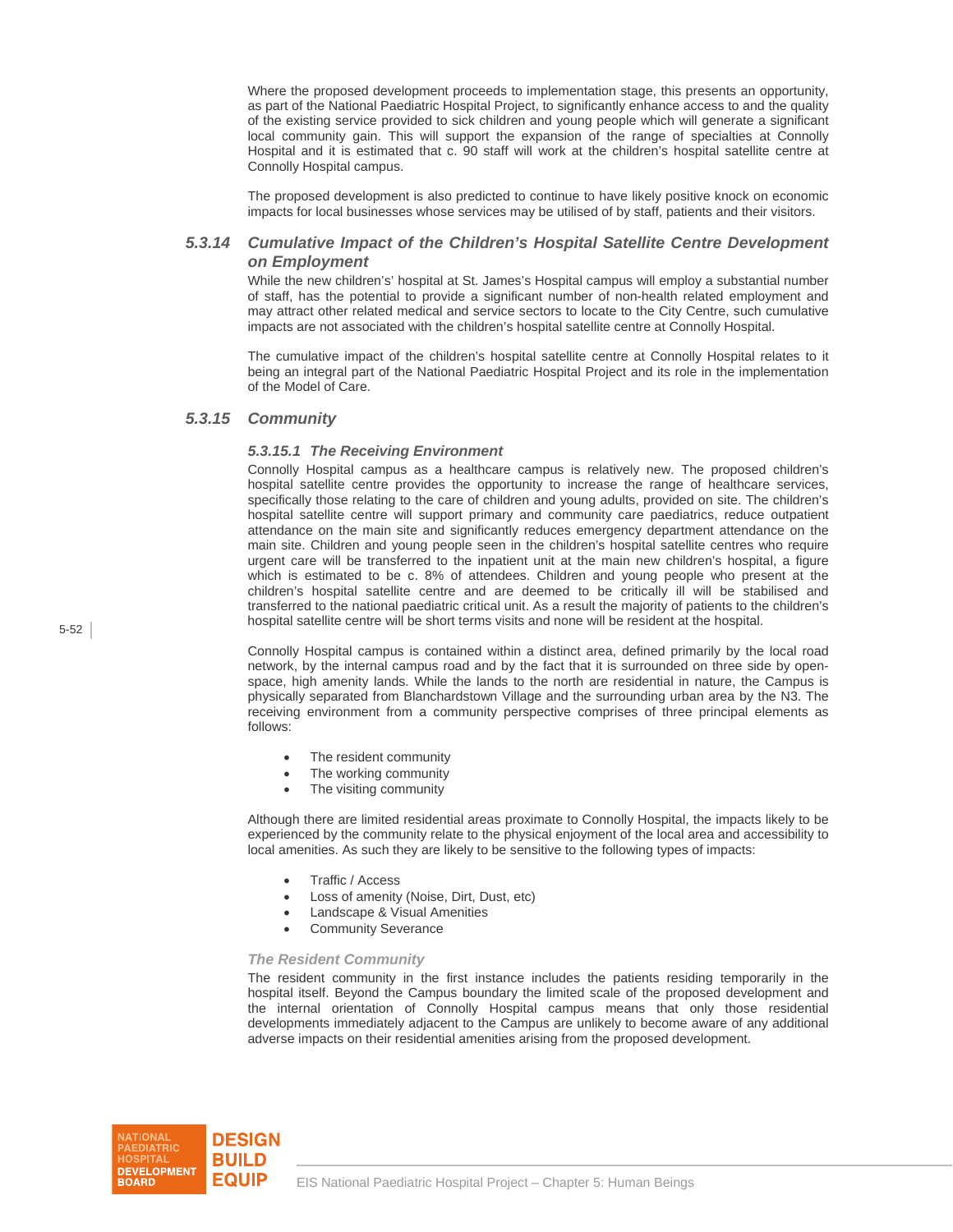#### *The Working Community*

The working community first and foremost includes the existing staff employed at Connolly Hospital campus and the working community who are resident to the north of the Campus. Thereafter, Connolly Hospital campus is located relatively close to Blanchardstown Village but is separated from it by the N3 which forms a natural barrier to the south of the Campus.

#### *The Visiting Community*

Given the range of facilities provided on Connolly Hospital campus, including *inter alia* an in-patient hospital, there is an associated visiting community to the lands in question. Visiting hours to the main hospital and the intensive care unit are 14:00 (2.00pm) – 16.00 (4.00pm) and 18.00 (6.00pm) - 20:00 (8.00pm), visiting hours to the Coronary Care Unit (CCU) and Cypress Ward are between 15:00 (3.00pm) – 16.00 (4.00pm) and 18.00 (6.00pm) - 20:00 (8.00pm), while visiting hours to the Ash and Pine Ward are limited to 17.00 (5.00pm) - 20:00 (8.00pm). Visitors would also include outpatients attending the hospital to avail of follow up services following discharge.

## *5.3.16 Potential Impacts of the Proposed Development on Community*

#### *5.3.16.1 Construction Phase*

#### *The Resident Community*

As Connolly Hospital provides in-patient care it has a resident population on site. Given the internal orientation, the location of the N3 to the south and the nature of the surrounding land uses, the resident population in the vicinity of the Campus is limited to the area to the north of the Campus. The residential units to the south of the N3 have, in places, a limited view of the campus across the N3.

Given the limited scale of the children's hospital satellite centre and its location within the campus, immediately south of the existing hospital, the resident community likely to experience adverse impacts arising from loss of amenity associated with the construction phase in the first instance is limited, with none likely to experience significant adverse impacts. Impacts arising from noise and vibration emissions are assessed in Chapter 11 - Noise and Vibration. Impacts arising from construction traffic emissions, and dirt and dust emissions arising from excavation works during the construction phase are addressed in Chapter 12 - Air Quality and Climate. Construction traffic with respect to impact on the local road network is addressed in Chapter 6 - Traffic and Transportation.

Due to the limited scale of the development and the internal nature of the Campus, the visual impact attributable to a change to landscape and visual amenities experienced by the resident community will be limited, if any. These impacts are described in detail and assessed in Chapter 14 - Landscape and Visual Impact Assessment.

#### *The Working Community*

The impacts of the proposed development during the construction phase will be most acutely experienced by the working population on Connolly Hospital campus. This working community on site will increase during the construction period, having regard to the 100 construction workers which will be on site over the duration of the build. In this regard loss of amenity and accessibility issues described in other chapters of this EIS including *inter alia* Noise and Vibration – Chapter 11, Air Quality and Climate – Chapter 12 and Traffic and Transportation – Chapter 6 are likely to negatively impact both existing staff and temporary construction staff, albeit to a limited degree given the scale of the build. Subject to the application of appropriate mitigation measures and controls any such impacts would not be significant and would be temporary in nature.

The wider working community in the area will be more detached to the changes to the physical environment in comparison to those working on Connolly Hospital campus. In addition, at construction stage there may be positive economic spin off for local businesses as the construction workers avail of local services.

#### *The Visiting Community*

The impacts of the construction phase of the proposed development will be experienced by outpatients and other visitors to the hospital. However, the limited scale of the build means that the loss of amenity and accessibility issues described in other chapters of this EIS including *inter alia*  Noise and Vibration – Chapter 11, Air Quality and Climate – Chapter 12 and Traffic and Transportation – Chapter 6 are not likely to be significant and will be temporary in nature. The wider visiting community will experience the construction phase of the proposed development in a more detached manner, especially having regard to the insular layout of the Campus.



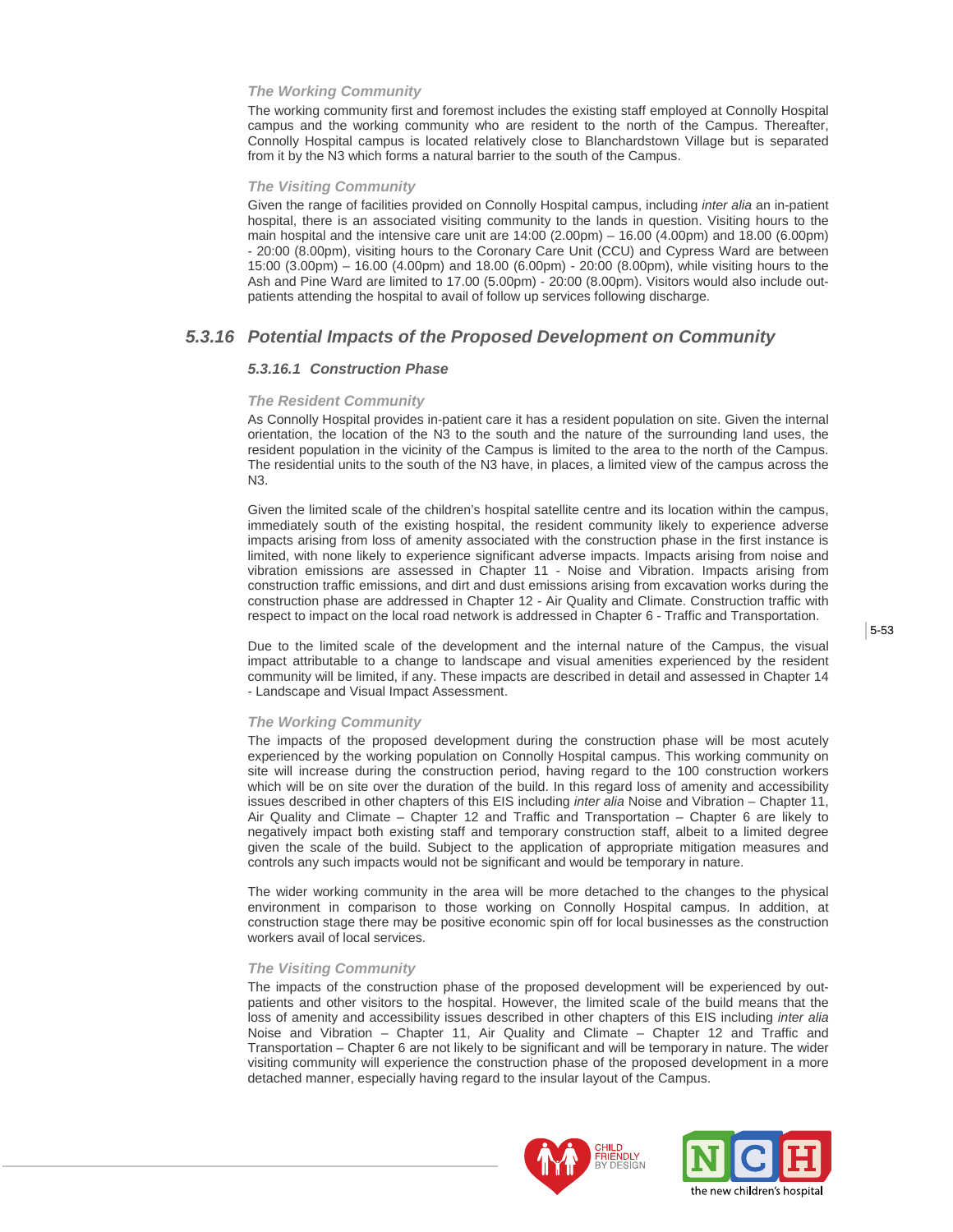#### *5.3.16.2 Operational Phase*

#### *The Resident Community*

The completion of the children's hospital satellite centre and the commencement of its operation is likely to be experienced as a positive impact as access to, and the quality of paediatric care improves through the provision of a high quality care environment at Connolly Hospital for children and young people. This will be a significant community gain.

During the operational phase the resident community is likely to experience limited visual impacts, if any, attributable to a change to landscape and visual amenities. Such impacts would be attributable to the children's hospital satellite centre building, which will read as an extension to the existing hospital building. These impacts are described in and assessed in Chapter 14 - Landscape and Visual Impact Assessment.

#### *The Working Community*

The completion of the proposed development and commencement of the operation of the children's hospital satellite centre is likely to be experienced as a positive impact by the staff working within the facility given the high quality working environment. In addition, the children's hospital satellite centre will provide a new medical speciality on Connolly Hospital campus.

The wider working community in an area will often perceive changes to the physical environment with less intensity, and in a more detached manner in comparison. Loss of amenity during construction and accessibility issues during construction and operational phases are expected to be limited and are described in other chapters of this EIS including *inter alia* Noise and Vibration – Chapter 11, Air Quality and Climate – Chapter 12 and Traffic and Transportation – Chapter 6. There may be positive economic spin off for local businesses during the construction and operational phases, where construction workers, staff, patients and visitors avail of local services.

#### *The Visiting Community*

The completion of the children's hospital satellite centre and the commencement of the operational stage is likely to be experienced as a positive impact by out-patients and visitors to the Hospital.

In common with the wider working population, the wider visiting community will experience the proposed development in a more detached manner. The limited loss of amenity during construction and accessibility issues during construction and operational phases envisaged are described in other chapters of this EIS including *inter alia* Noise and Vibration – Chapter 11, Air Quality and Climate – Chapter 12 and Traffic and Transportation – Chapter 6.

#### *5.3.16.3 'Do Nothing' Scenario*

If the proposed National Paediatric Hospital Project, which includes the children's hospital satellite centre at Connolly Hospital, were not to proceed, the perceptions of the resident, working and visiting communities would remain unchanged.

However, the 'do nothing' scenario would represent a loss to the national healthcare infrastructure and in turn to the resident, working and visiting communities. This would have a negative impact, for the patients and staff of the three existing children's hospitals, who would not benefit from any enhancement of existing facilities and also to the visiting community to the hospitals. In addition, it would negatively impact Connolly Hospital as the new medical speciality offered by the children's hospital satellite centre would be lost.

#### *5.3.17 Avoidance, Remedial or Reductive Measures – Community*

The scale and area of the proposed development will inevitably lead to some adverse localised impacts during the construction phase. It is expected that these adverse impacts would be experienced mainly by the patients and staff on Connolly Hospital campus, the visiting community and to a lesser extent the surrounding residential areas.

The potential adverse impacts likely to be experienced relate to loss of amenity in relation to noise, vibration, dust, dirt, construction traffic, during construction phase, and traffic during operational phase. While a more subjective experience, impact on visual amenities is not expected to be adverse given the limited scale of the children's hospital satellite centre and its location. All of these potential impacts and associated mitigation measures where necessary are discussed in the relevant chapters of this EIS.

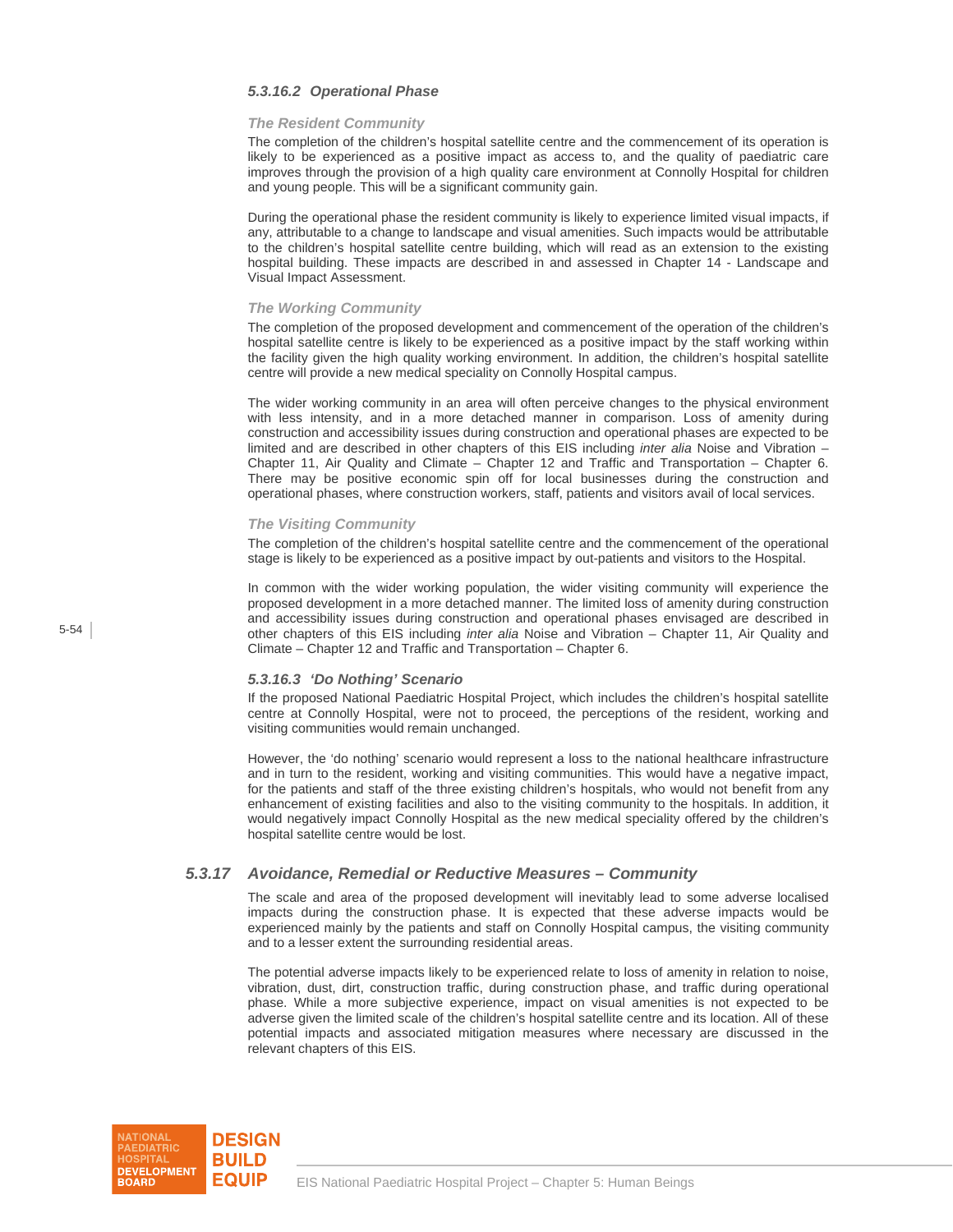## *5.3.18 Predicted Impact of the Proposal on Community*

#### *5.3.18.1 Construction Phase*

#### *The Resident Community*

It is likely that any impacts emerging from the construction phase of the development will be limited and temporary in nature and will be of a general loss of amenity nature, for example an increase in the daytime noise levels in the locality, albeit within statutory limits, dust from construction traffic etc. However, through the implementation of the remedial and reductive measures proposed during the construction period, such impacts on the resident communities in the area will not be significant and any impact will only be temporary in nature.

#### *The Working Community*

The temporary impacts from the construction phase of the development will mainly affect the employees and patients on Connolly Hospital campus and will again relate to general loss of amenity. The implementation of the remedial and reductive measures proposed during the construction period, will ensure that such impacts will not be significant.

#### *The Visiting Community*

It is likely that any impacts emerging from the construction phase of the development will be temporary and will affect the visiting community to the area and to Connolly Hospital campus insofar as it will generate limited impacts in terms of loss of amenity. However, though the implementation of the remedial and reductive measures proposed during the construction period, the impact of the proposed development on communities in the area will not be significant and any impact will only be temporary.

#### *5.3.18.2 Operational Phase*

#### *The Resident Community*

There are no significant adverse impacts predicted arising from the operational phase of the children's hospital satellite centre on Connolly Hospital campus on local residents, although there will be significant health benefits to local young people and children. These benefits relate to eh significant increase the quality of healthcare provision and will accrue to a wider catchment to the immediate locality and will extend to the catchment of the children's hospital satellite centre as set out in Chapter 6 of the EIS.

#### *The Working Community*

It is predicted that the staff of the children's hospital satellite centre, which will include rotated staff from the new children's hospital, will experience a significant positive impact in relation to working conditions and the quality of facilities.

#### *The Visiting Community*

It is predicted that those visiting the children's hospital satellite centre, will experience a significant positive impact in relation to the quality of the facilities and care provided.

#### *5.3.18.3 Worst Case*

The failure of the National Paediatric Hospital Project, which includes the children's hospital satellite centre at Connolly Hospital, to proceed, or the failure of any of the proposed mitigation measures, would not lead to any profound, irreversible or life-threatening consequences to any of the local communities.

However, were the Project not to proceed to implementation stage, this would represent a lost opportunity to significantly improve healthcare provision for sick children in the island of Ireland and would impact on the implementation of the Model of Care. In addition, it would result in the children's hospital satellite centre not expanding the range of medical specialties at Connolly Hospital.